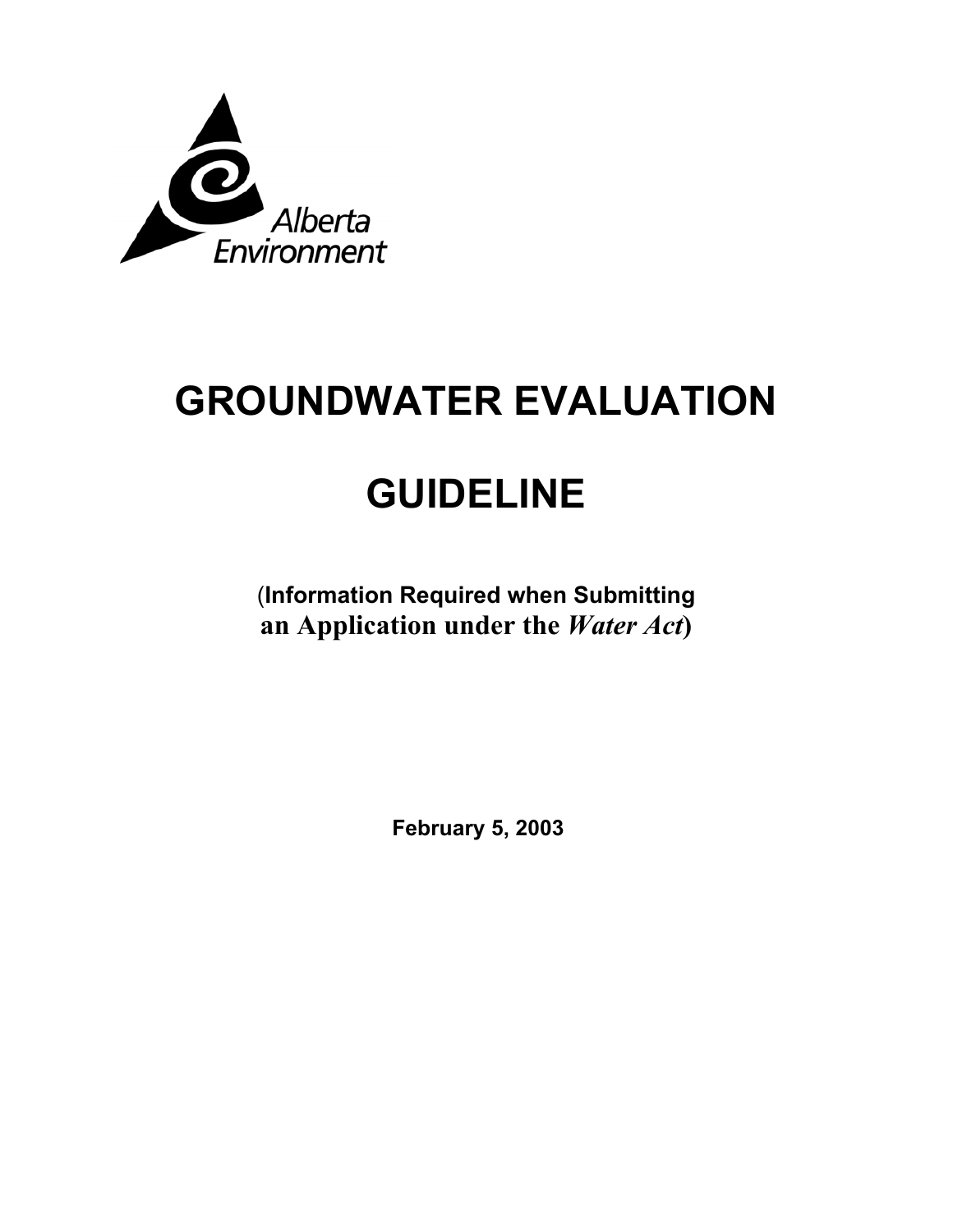#### **Important Notes:**

1. Revisions, February 5, 2003:

The guideline is revised to clarify the role of evaluation of surface water, non-potable groundwater and non-water alternatives for oilfield injection projects – as specified in the GROUNDWATER ALLOCATION POLICY FOR OILFIELD INJECTION PURPOSES (APPENDIX "A").

**Evaluation of alternatives to the use of potable groundwater must precede evaluation of potable groundwater as a potential water supply for those oilfield injection projects in the white zone of the province. Oilfield injection projects should utilize alternative sources rather than potable groundwater whenever alternative sources are available.** 

**Proponents of oilfield injection projects should contact department staff prior to proceeding with groundwater evaluations pursuant to this guideline.** 

Additions to the guideline, pursuant to this amendment, are included in:

- Part 1: Application Information (exemptions)
- $1.02(b)(xi)$
- 2. Revisions, February 05, 2003

Appendix C (POLICY ON WATER DIVERSIONS FROM SANDS AND GRAVELS ADJACENT TO A WATER BODY, AND FROM SPRINGS) is revised to clarify the evaluation and application processing procedures applicable to sand and gravel operations near water bodies, and the evaluation and application processing procedures applicable to development of springs as water sources.

- Appendix C (revised and updated)
- 3. For more information, you may contact

Water Section (780) 427-7533 Science and Standards Branch Environmental Assurance Division Alberta Environment  $4<sup>th</sup>$  floor, 9860-106 Street, Edmonton, Alberta T5K 2J6

website:

<http://www3.gov.ab.ca/env/water/Legislation/Guidelines/index.cfm>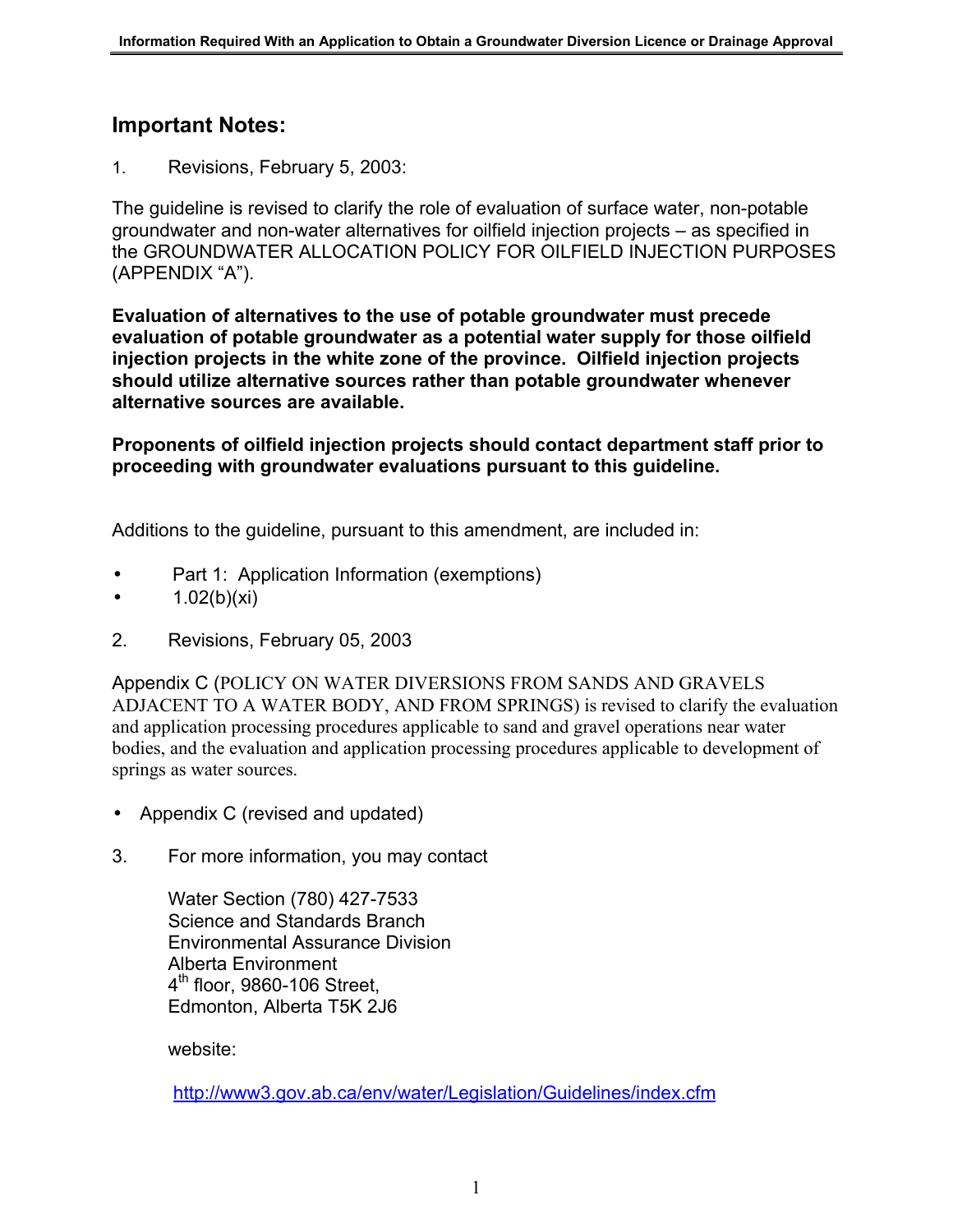## **Table of Contents**

## **Part 1: Application Information**

Page

|                                         | 1.01 Information Required for Temporary Diversion Licences | 5  |
|-----------------------------------------|------------------------------------------------------------|----|
|                                         | 1.02 Information Required for Licences                     | 5  |
| 1.03 Information Required for Approvals |                                                            |    |
|                                         | 1.03.01 Drainage                                           |    |
|                                         | 1.03.02 Remediation                                        | 8. |
|                                         |                                                            |    |

### **Part 2: Best Management Practice**

| 2.01 | Description of Geology and Hydrogeology                           | 10                |  |
|------|-------------------------------------------------------------------|-------------------|--|
| 2.02 | <b>Field-Verified Survey</b>                                      | 10                |  |
| 2.03 | <b>Pumping Test</b>                                               |                   |  |
| 2.04 | <b>Water Level Monitoring Schedule</b>                            | $12 \overline{ }$ |  |
| 2.05 | <b>Observation Wells</b>                                          | 12                |  |
| 2.06 | Interpretation of Pumping Test Data                               | 13                |  |
| 2.07 | <b>Water Quality Assessment</b>                                   | 14                |  |
| 2.08 | Effects on the Aquifer, Other Users, Other Water Bodies, and      |                   |  |
|      | the Aquatic Environment                                           | 15                |  |
| 2.09 | <b>Water Well Construction</b>                                    | 16                |  |
| 2.10 | <b>Technical Report</b>                                           | 16                |  |
| 2.11 | Assessment of Information                                         | 17                |  |
|      | 2.11.01 Why is Assessment Necessary?                              | 17                |  |
|      | 2.11.02 What is Assessed?                                         | 17                |  |
| 2.12 | <b>Multiple-Aquifer Completions</b>                               | 18                |  |
| 2.13 | Replacement and Supplementary Water Wells                         | 18                |  |
|      | What is a Replacement Well?<br>2.13.01                            | 18                |  |
|      | 2.13.02 What is a Supplementary Well?                             | 19                |  |
| 2.14 | Water Below the Top of the Aquifer or the Completion Interval     | 19                |  |
| 2.15 | Monitoring Requirements and Conditions for Licences and Approvals | 20                |  |

## **Part 3: Background**

|      | 3.01 Allocation Principle                     | 21 |
|------|-----------------------------------------------|----|
| 3.02 | Water Act - Approvals and Licences            | 21 |
|      | 3.03 What is Groundwater?                     | 23 |
| 3.04 | What is an Aquifer?                           | 22 |
|      | 3.05 Where is Groundwater Located in Alberta? | 24 |
|      | 3.05.01 Consolidated Aquifers                 | 24 |
|      | 3.05.02 Unconsolidated Aquifers               | 24 |
| 3.06 | What information is Available on Groundwater? | 25 |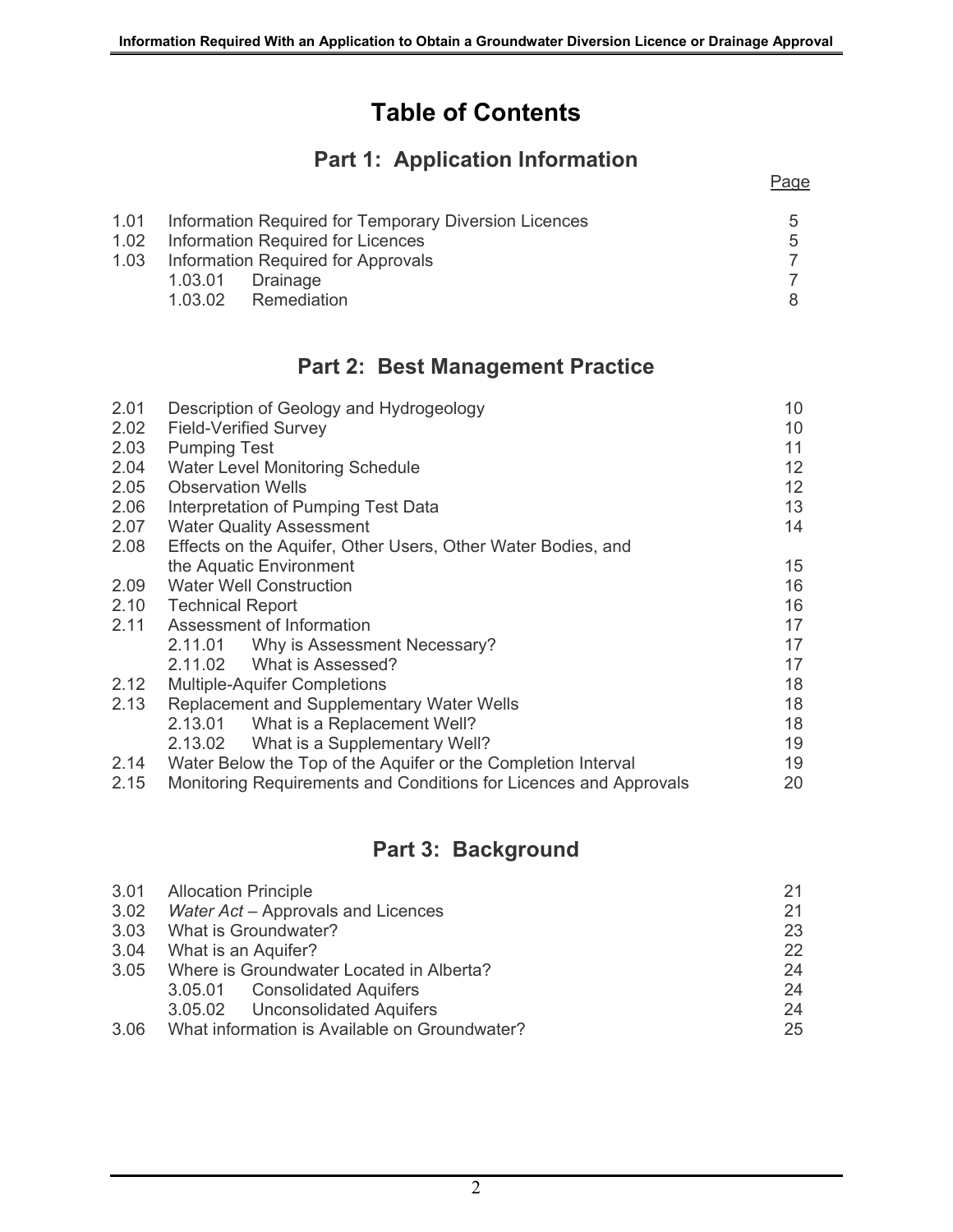## **List of Figures**

| Figure 1:<br>Figure 2:     | <b>Underground Water Zones</b><br><b>Unconfined and Confined Aquifers</b>                                                                                       | 22<br>23 |
|----------------------------|-----------------------------------------------------------------------------------------------------------------------------------------------------------------|----------|
|                            | <b>List of Schedules</b>                                                                                                                                        |          |
| Schedule 1:                | Table Showing Length of Pumping Test and Information Required<br>for the Anticipated Maximum Water Diversion or Drainage                                        | 26       |
| Schedule 2:<br>Schedule 3: | Guide to Calculate Quantities of Water for Raising Animals<br>Example Table for Field-Verified Survey                                                           | 27<br>28 |
|                            | <b>List of Appendices</b>                                                                                                                                       |          |
|                            | Appendix "A" - Ground Water Allocation Policy for Oilfield Injection Purposes<br>Appendix "B" - Administrative Policy on Water Diversions from Wells Located in | 29       |
|                            | <b>Restricted Water Basins</b>                                                                                                                                  | 31       |
| Appendix "C" -             | Policy on Water Diversions from Sands and Gravels Adjacent to a                                                                                                 |          |
|                            | Water Body, and from Springs                                                                                                                                    | 32       |
| Appendix "D" -             | South Saskatchewan Basin Water Allocation Regulation                                                                                                            | 33       |
| Appendix "E" -             | Cold Lake-Beaver River Long Term Water Management Plan                                                                                                          | 40       |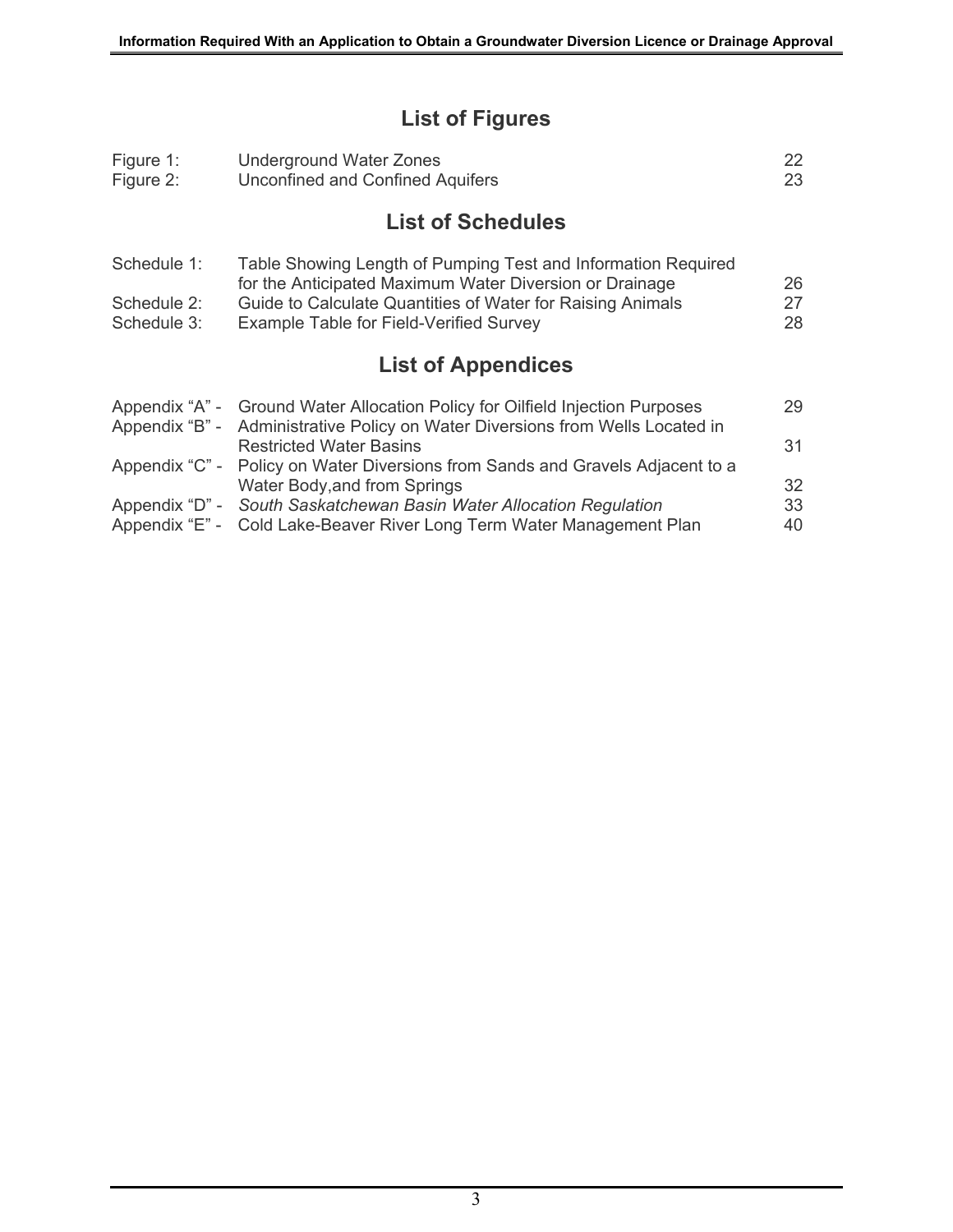## **Part 1: Application Information**

Water is a valuable resource which must be managed and sustained for use by individuals, farming and municipal communities, and industries.

The *Water Act* (the "Act") provides the means to allocate water in an orderly and beneficial manner through the issuance of licences. There are two types of licences:

- 1. temporary diversion licences for short-term use of water (less than one year with no provision for extensions), and no further use is anticipated, and
- 2. licences for anticipated long term use (longer than one year).

The Act also has provision for regulating groundwater drainage for accessing gravel or other aggregate products, through the issuance of approvals.

Policies and other regulatory issues, as per attached Appendices, shall apply.

Household use does not require a licence and has the highest priority of use over all licences and registrations.

Exempt activities and Diversions Activities and diversions of water that are exempt from the requirement for an approval, and the requirement for a licence, are listed in schedules 1-4 of the *Water (Ministerial) Regulation.* Groundwater Evaluation, including pump testing conducted pursuant to this guideline, is exempt from the need to obtain an approval.

#### **Note: the evaluation of saline groundwater sources is required prior to submission of an application for a license to utilize potable groundwater for oilfield injection purposes in the white zone of the province, although the diversion of saline groundwater is exempt from licensing requirements.**

Priority of use is the date from which a user is allowed to use water. It is based on the date when a completed application was received.

Completed application is an application containing all the appropriate supporting information without the requirement for additional information. Application forms are available at any Alberta Environment regional office or from the Web page <http://www.gov.ab.ca/env/water/legislation/index.html> and look under "Approvals and Licences".

Groundwater diversion or drainage is the removal of groundwater for which a licence or approval is required.

Application process is the procedure for review of and decision on an application for a Director to either issue or refuse to issue a licence or an approval: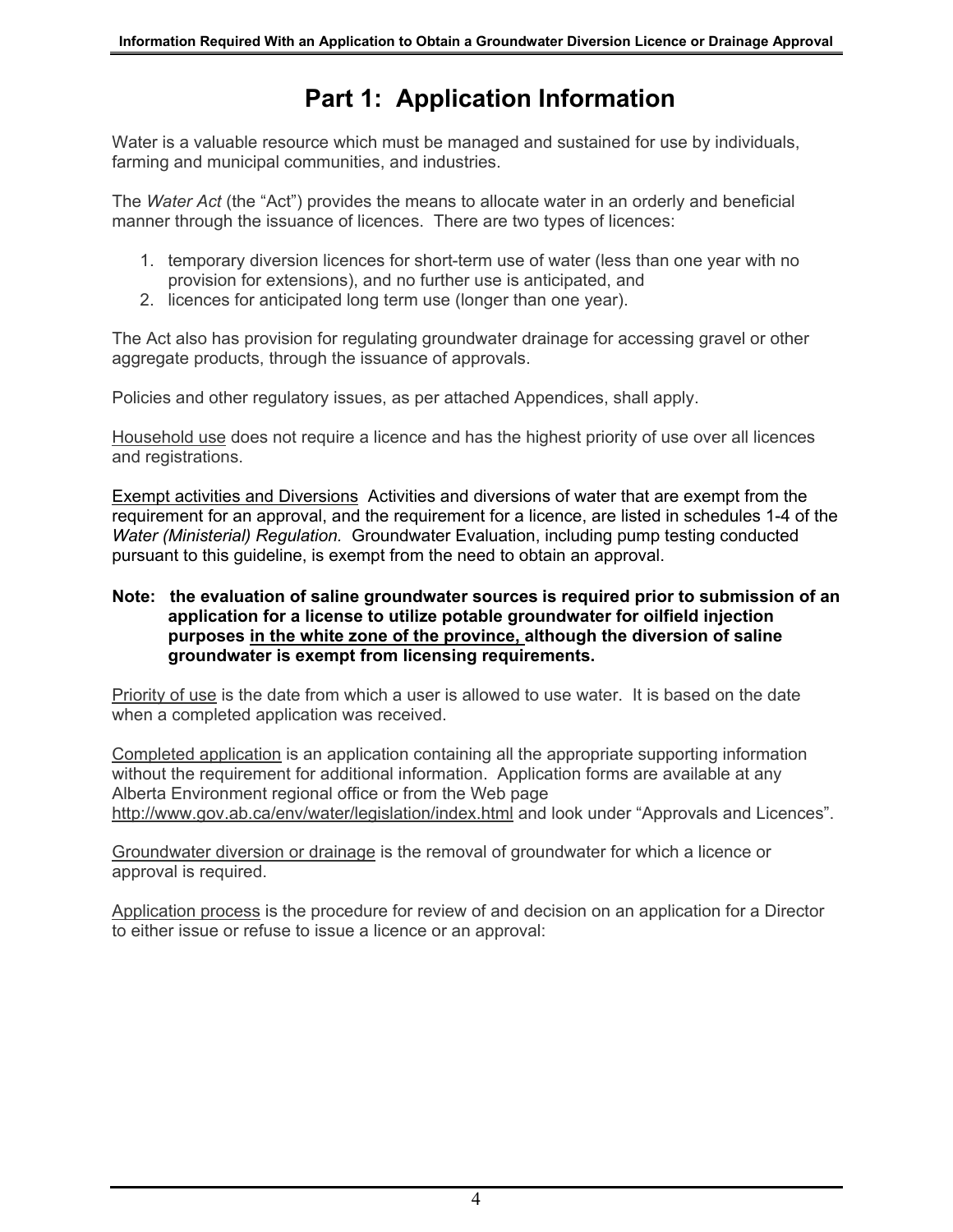

#### **1.01 Information Required for Temporary Diversion Licences**

The applicant must provide the following and submit to the nearest Alberta Environment's regional office shown on the application form:

- (i) Name, address and telephone number of the person responsible for the diversion,
- (ii) If applicable, name, address, and telephone number of a contact person,
- (iii) Identify the supply as groundwater,
- (iv) Legal land description of the diversion site(s),
- (v) Volume of water to be diverted,
- (vi) The approximate commencement date and duration period of the diversion,
- (vii) The purpose (i.e. reason for the water diversion), and
- (viii) Copy of a Water Well Drilling Report
- **Note: There may be cases which will require additional information**
- **1.02 Information Required for Licences**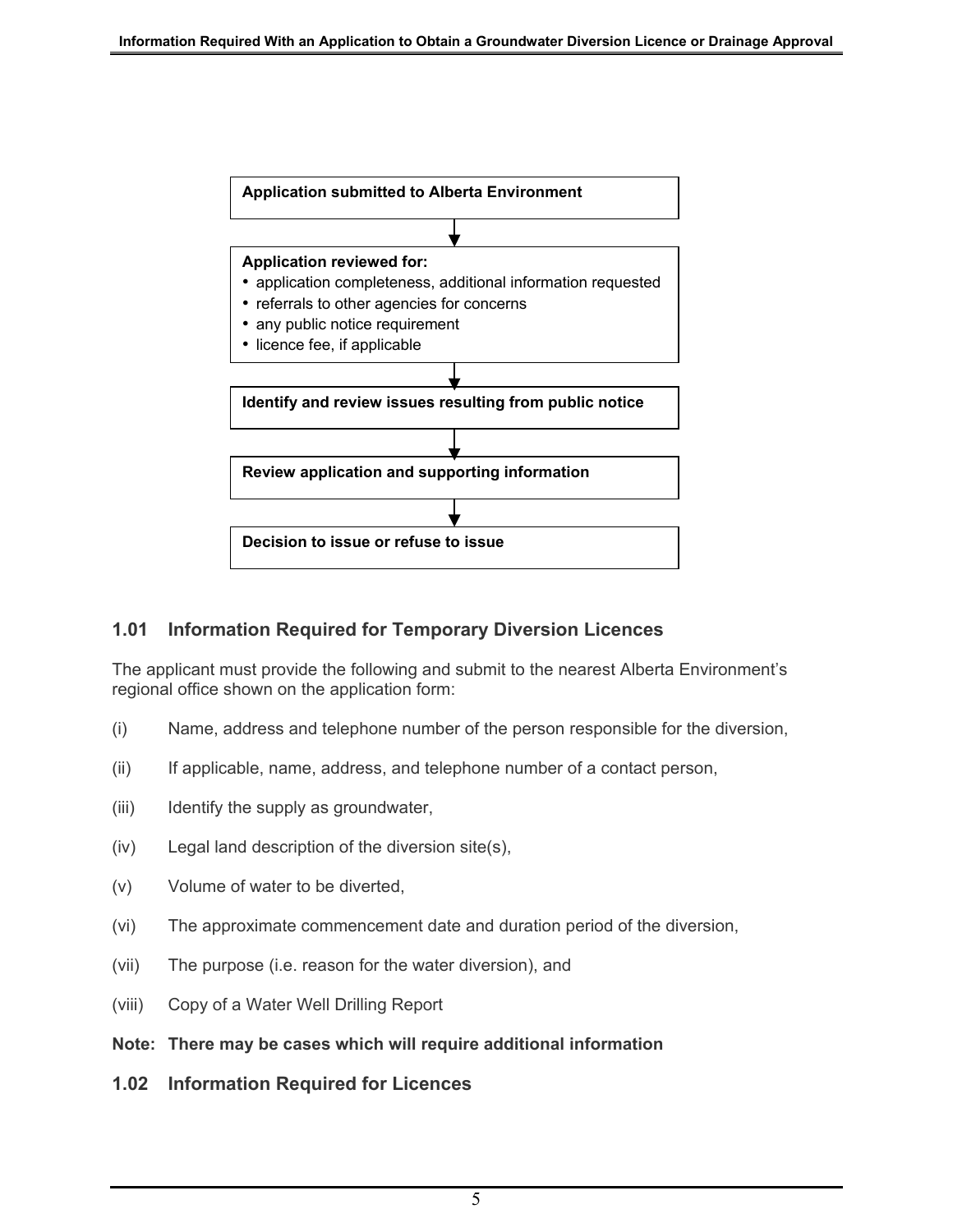The applicant (or consultant acting on behalf of the applicant) must supply the following and submit to the nearest Alberta Environment's regional office shown on the application form (see **Schedule 1** for specific requirements):

- (a) An application form containing the
	- (i) applicant's name, address and telephone number,
	- (ii) legal land location of the proposed diversion site(s),
	- (iii) proposed use of the groundwater (agricultural, oilfield injection, municipal, etc),
	- (iv) water-bearing interval identified by a drilling report or an evaluation report prepared by a consultant,
	- (v) yearly water requirements and indicate if seasonal use,
	- (vi) maximum pumping rate (instantaneous rate), and
	- (vii) consultant's name, if one is contracted to conduct testing and evaluations

#### **Note: Schedule 2 is a calculation sheet for determining stock water requirements**

- (b) Supporting information such as
	- (i) drilling report(s) for the water well(s), observation well(s), and other water wells in the area surrounding the proposed diversion site,
	- (ii) E-logs, if available,
	- (iii) field-verified survey of water wells, springs and dugouts within a one-kilometre radius of the proposed diversion site(s) including, if available
		- (A) owner's/lessee's name
		- (B) legal land location and surface elevation
		- (C) type of water source (e.g. wells, springs, dugouts, etc.)
		- (D) water source status (e.g. producing, standby, observation, abandoned, etc.)
		- (E) well depth
		- (F) purpose and estimated volume of water use
		- (G) well completion details, completion interval (e.g. open hole, perforated, screened)
		- (H) depth to the top of the aquifer and the amount of available head
		- (I) pump intake depth
		- (J) maximum pumping rate
		- (K) distance from the proposed diversion site
		- (L) original non-pumping water level and date,
		- (M) current non-pumping water level, and
		- (N) summary of historical chemical analyses.

#### **Note: It is strongly recommended to conduct a public consultation prior to the commencement of the pumping test. This can be accomplished during a field-verified survey.**

#### **Public notice of an application will normally be required when the department receives an application.**

- (iv) hydrogeological cross sections and/or maps showing the possible hydraulic relationships among the source aquifer, other aquifer units in which surrounding wells are completed and nearby surface water bodies – indicate the source or data,
- (v) geologic and hydrogeologic assessment and characterization of the aquifer including the areal extent and variability of the aquifer unit(s) and the hydraulic flow regime,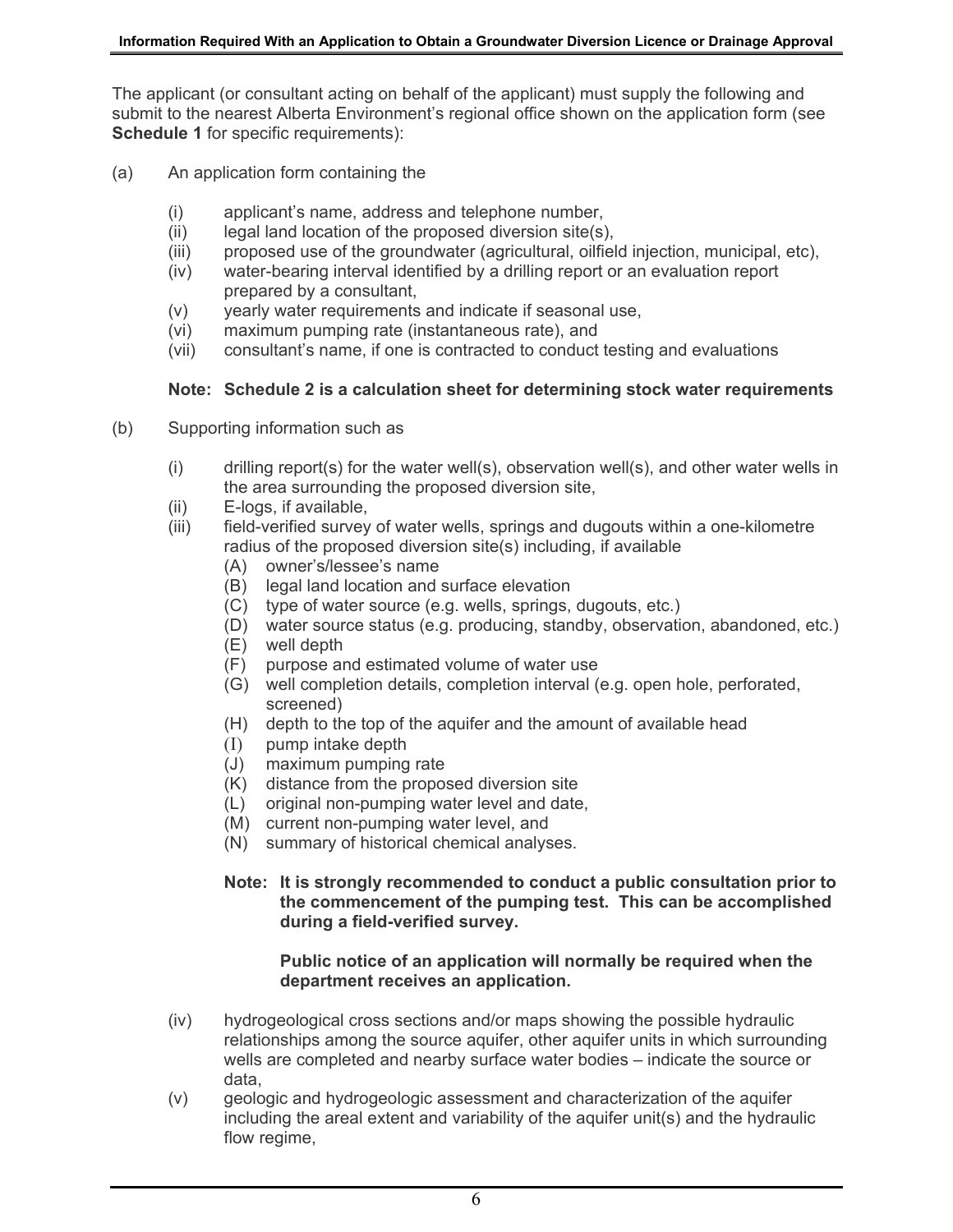- (vi) pumping test data sufficient to provide a reasonable quantitative assessment of the required volume, and
	- (A) aquifer parameters and  $Q_{20}$
	- (B) response of the source aquifer and other aquifers to pumping over 1, 5, 10, and 20 years
	- (C) effect on neighbouring water supplies,
- (vii) water quality parameters and suitability for the intended purpose,
- (viii) hydrographs and historical production information for expansion of ongoing projects or for areas where well interference between projects exists,
- (ix) depending size of project, location, or purpose and the degree of groundwater/surface water interaction, additional site-specific data may be needed for projects where specific environmental issues arise, and
- (x) for irrigation projects, an Agricultural Feasibility Report (see the guideline for preparing this report on the Web page <http://www.gov.ab.ca/env/water/legislation/index.html>), and
- (xi) for oilfield injection projects in the "White Zone" of the province, an evaluation report assessing the availability of alternatives to the use of potable groundwater.
- **Note: This report for oil field injection project should be prepared by qualified specialists familiar with the evaluation techniques (in geology, petroleum reservoir engineering, hydrogeology, hydrology, etc.) needed to assess the alternative sources.**

**It is strongly recommended that proponents consult with department staff after completing evaluation of potential alternatives, and prior to proceeding with evaluation of potential potable groundwater sources.** 

#### **1.03 Information Required for Approvals**

Although approvals are not required for groundwater exploration, approvals are required for groundwater drainage or remediation.

#### **1.03.01 Drainage**

Drainage occurs where there is no "use" of water. Reasons to drain groundwater are to:

- (a) Extract gravel or other mining products, and
- (b) Eliminate flooding caused by high water tables.

The applicant (or consultant acting on behalf of the applicant) must supply the following and submit to the nearest Alberta Environment's regional office shown on the application form (see **Schedule 1** for specific requirements):

- (a) An application form containing the
	- (i) applicant's name, address and telephone number,
	- (ii) legal land location of the proposed diversion site(s),
	- (iii) purpose (drainage, remediation, etc),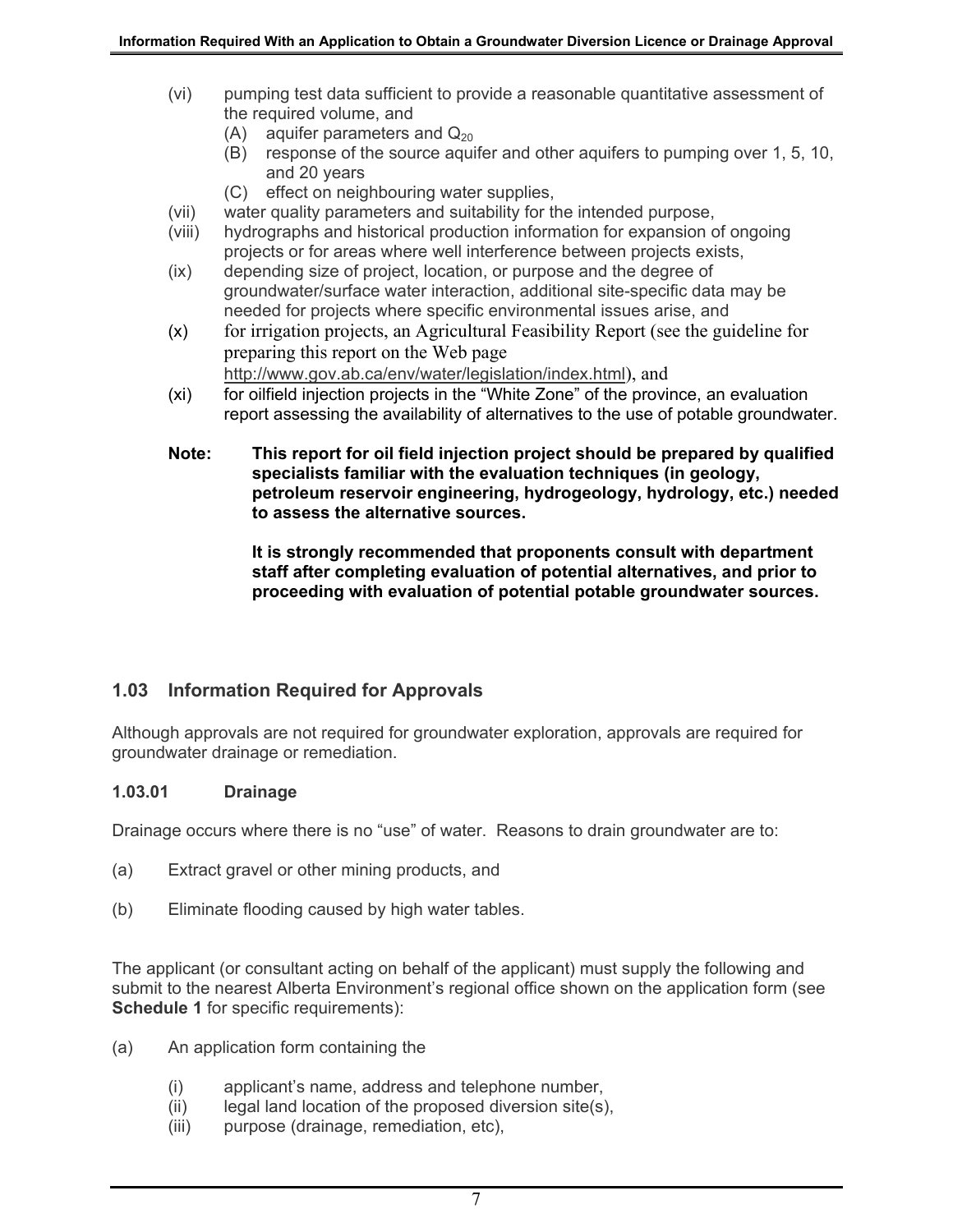- (iv) water-bearing interval identified by a drilling report or an evaluation report prepared by a consultant,
- (v) yearly water requirements and indicate if it is of seasonal nature, and
- (vi) consultant's name, if one is contracted to conduct testing and evaluations,
- (b) Supporting information such as
	- (j) drilling report(s) for observation well(s), and other water wells in the area surrounding the proposed drainage site,
	- (ii) E-logs, if available,
	- (iii) field-verified survey of water wells, springs and dugouts within a one-kilometre radius of the proposed drainage site including, if available
		- (A) owner's/lessee's name
		- (B) legal land location and surface elevation
		- (C) type of water source (e.g. springs, wells, dugouts, etc.)
		- (D) well status (e.g. producing, standby, observation, abandoned, etc.)
		- (E) well depth
		- (F) purpose and estimated volume of water use
		- (G) well completion details, completion interval (e.g. open hole, perforated, screened)
		- (H) depth to the top of the aquifer and the amount of available head
		- (I) pump intake depth
		- (J) maximum pumping rate
		- (K) distance from the proposed drainage site
		- (L) original non-pumping water level and date
		- (M) current non-pumping water level
		- (N) summary of historical chemical analyses
	- (iv) hydrogeological cross sections and/or maps showing the possible hydraulic relationships among the source aquifer, other aquifer units in which surrounding wells are completed and nearby surface water bodies – indicate the source or data,
	- (v) geologic and hydrogeologic assessment and characterization of the aquifer including the areal extent and variability of the aquifer unit(s) and the hydraulic flow regime,
	- (vi) pumping test data sufficient to provide a reasonable quantitative assessment of the required volume, aquifer parameters and  $Q_{20}$ , and effect on neighbouring water supplies,
		- **Note: It is strongly recommended to conduct a public consultation prior to the commencement of the pumping test. This can be accomplished during a field-verified survey. Public notice of an application will normally be required when the department receives an application.**
	- (iv) water quality parameters, point of discharge, and suitability for discharge.

#### **1.03.02 Remediation**

Remediation is the process where contaminated water is removed for treatment or disposal. If there is intended use of this water after treatment, a licence shall be considered in lieu of an approval. The information required is similar to those required under section 1.03.01.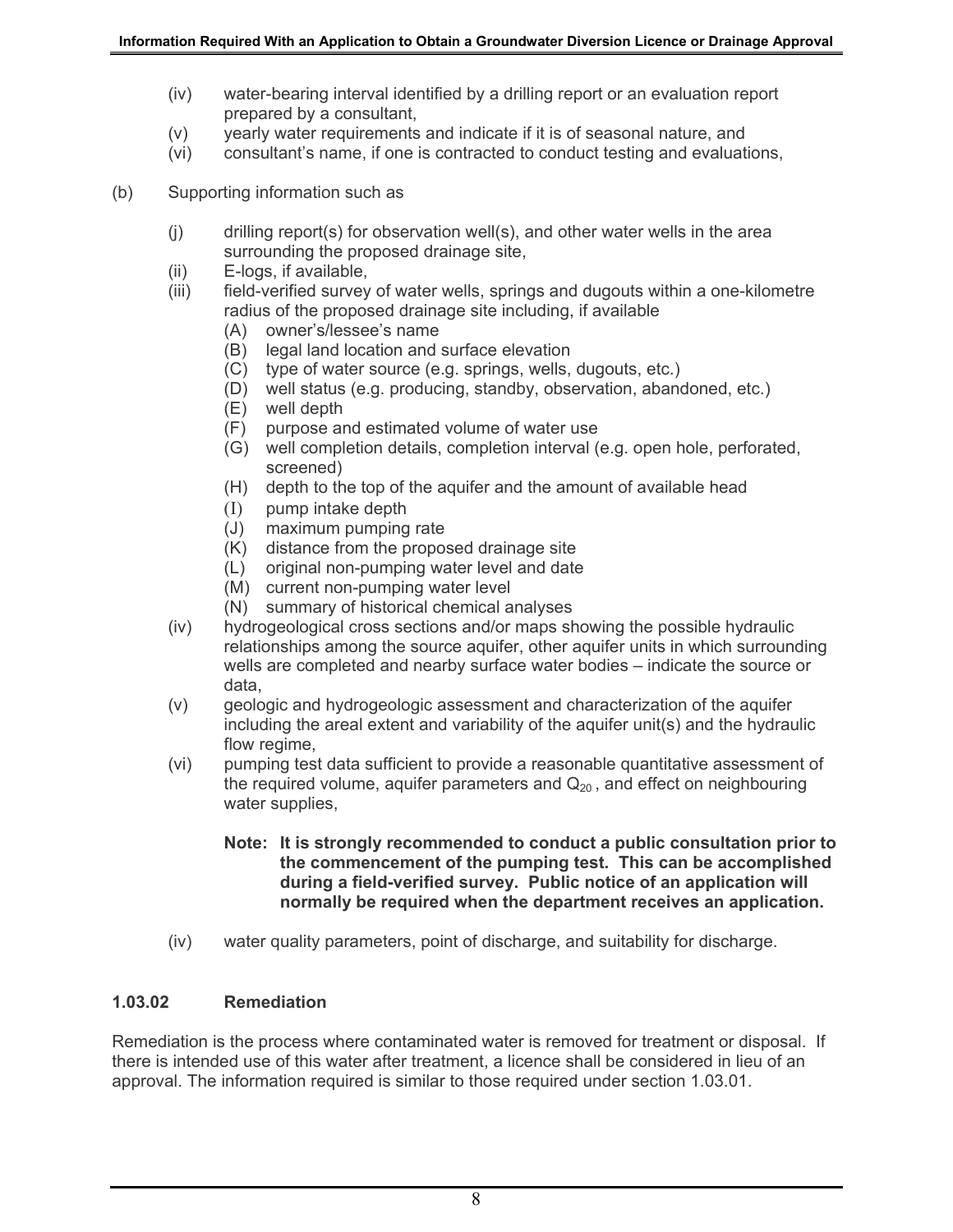Also, a description of the aquifer status and details of the proposed remediation project may be required in the form of a Remedial Action Plan under the provision of the *Environmental Protection and Enhancement Act*.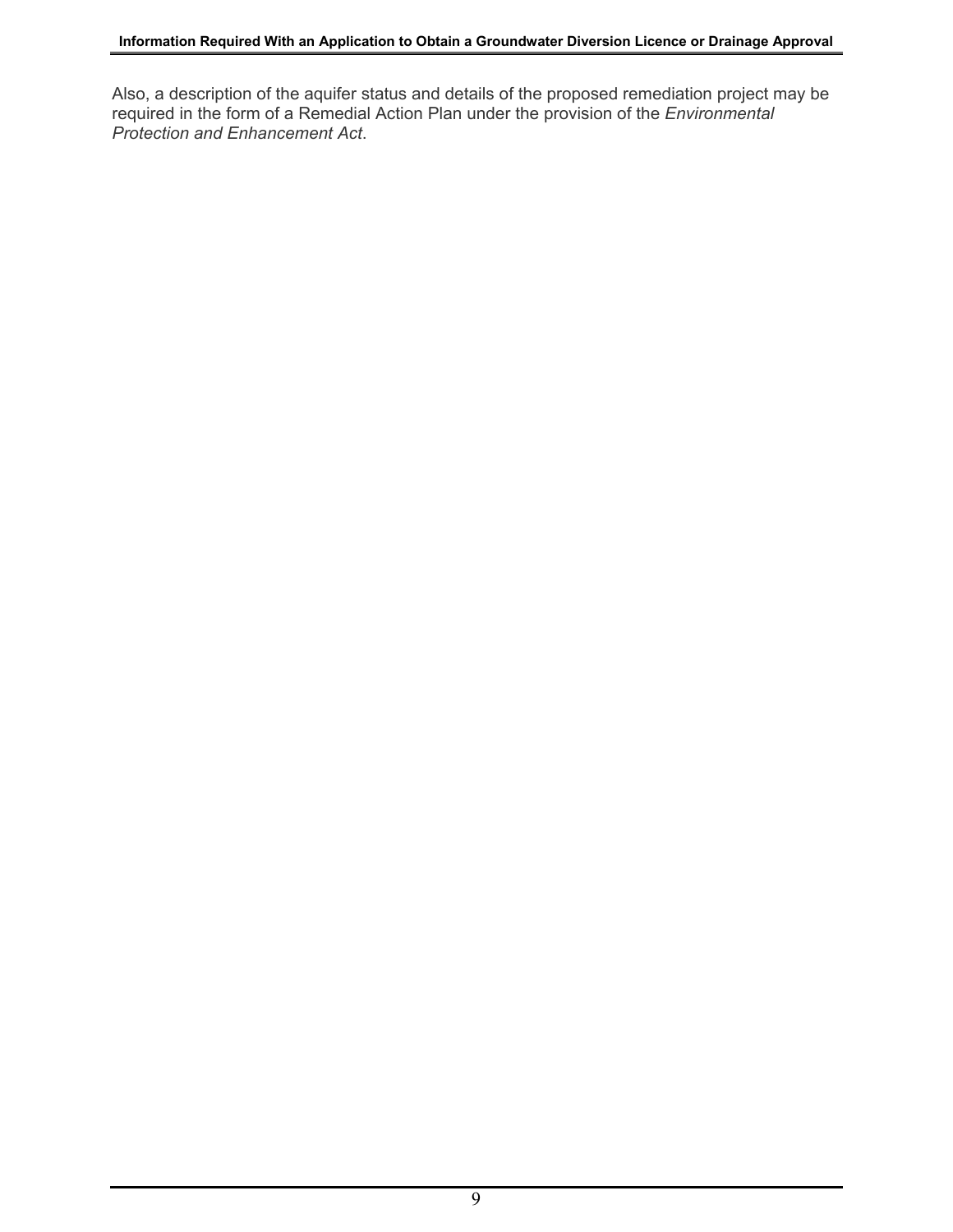## **Part 2: Best Management Practice**

The applicant/consultant shall have an evaluation program designed, including a field-verified survey of water users, a pumping test(s) using observation well(s) and/or existing household well(s), if warranted, among other things. The applicant shall submit a report, in support of an application to obtain a licence, demonstrating sufficient groundwater of a suitable quality is available for the intended purpose.

The following criteria identify the department's best management practice for information required with an application:

#### **2.01 Description of Geology and Hydrogeology**

The applicant or consultant shall submit a description of the geology and hydrogeology at the proposed project site based on information from:

- (a) Alberta Research Council hydrogeological reconnaissance maps, cross-sections and reports, and any other report,
- (b) Descriptions and aquifer parameters reported in other projects requiring licences or approvals, and
- (c) Water well drilling reports and chemical analyses.

#### **2.02 Field-Verified Survey**

The radius of the field-verified survey shall be one kilometre or more according to the geologic and hydrogeologic conditions, the quantity of groundwater required by the proposed project and the number of water users in the area.

The field-verified survey shall consist of a

- (a) Plan(s) showing the ownership and locations of all water wells, springs and/or dugouts within an appropriate radius of the project site, and
- (b) Table containing (see Schedule 3 for an example)
	- (i) owner's/lessee's names,
	- (ii) legal land location and surface elevation,
	- (iii) type of water source (e.g. wells, springs, dugouts, etc.)
	- (iv) well status (e.g. producing, standby, observation, abandoned, etc.),
	- (v) well depth,
	- (vi) original non-pumping water level and date, and current non-pumping water level,
	- (vii) well completion details, completion interval (open hole, perforated or screened),
	- (viii) depth to the top of the aquifer and the amount of available head,
	- (ix) pump intake depth,
	- (x) maximum pumping rate,
	- (xi) purpose of use (household/livestock/industrial, etc.) and current water daily/annual requirements,
	- (xii) distance from the proposed groundwater diversion or drainage site, and
	- (xiii) summary of historical chemical analyses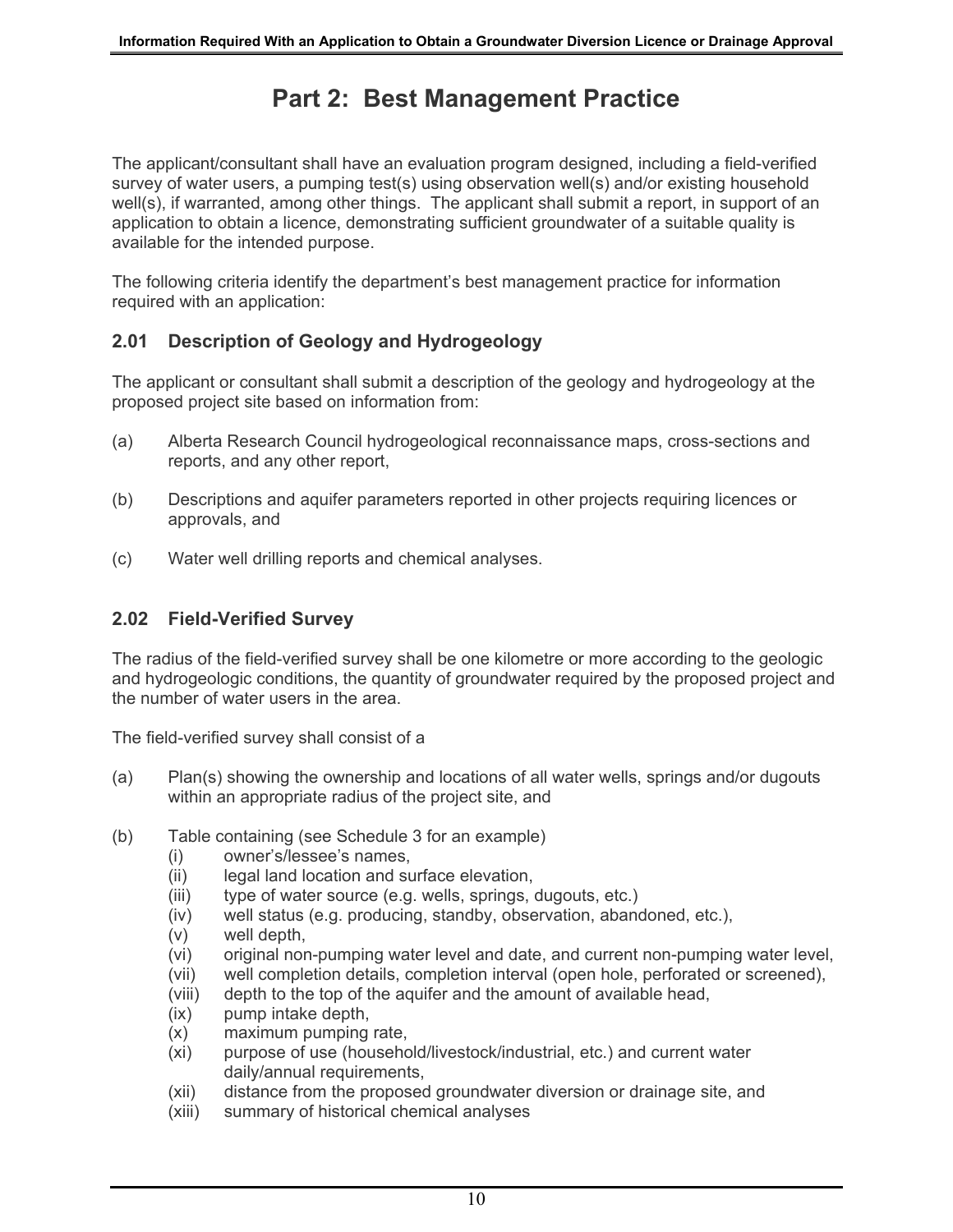**Notes: Most of the information above should be obtained directly from the water source users. Water well drilling records should only be used to confirm communicated water source data or to complete the information if it is unknown to the users. If the user is absent during the survey, an effort must be made to obtain the information at a later date.** 

> **When the field survey is properly conducted, any potential conflict among neighbours can be prevented early. Where a history of conflict exists, the consultant should consider monitoring neighbouring well(s) during the test.**

**Where water level measurements are difficult to obtain, an observation well may be constructed** 

- **(A) with the same water-bearing zone as the proposed production well or drainage site and**
- **(B) in close proximity to the sites** 
	- **of non-obtainable measurements or**
	- **where measurements are required from a large subdivision/municipality).**

#### **2.03 Pumping Test**

The pumping test(s) shall be conducted on the proposed water well(s) to determine the hydraulic properties of the aquifer to enable determination of the extent and the sustainable yield of the aquifer.

During the pumping test, the proponent shall

- (a) obtain water samples as identified in **2.07 (c)** and shall submit
	- (i) water temperature, date, and time of sampling,
	- (ii) date the analyses were performed, and
	- (iii) results of the analyses,
- (b) have the flow rate at not less than the anticipated maximum production rate,
- (c) have the maximum variation in pump rate at  $\pm$  5%,
- (d) have the pumping continue for a period of time sufficient to identify any limiting boundary conditions (see Schedule 1 for standard lengths of pumping test),
- (e) take recovery measurements for at least the same length of time as the proposed production well(s) was pumped,
- (f) not deposit any substance at the pumping test site or in any water body receiving discharge which will adversely affect the water body, and
- (g) not discharge groundwater to the land surface where it may adversely affect soils or vegetation, or cause any other environmental damage.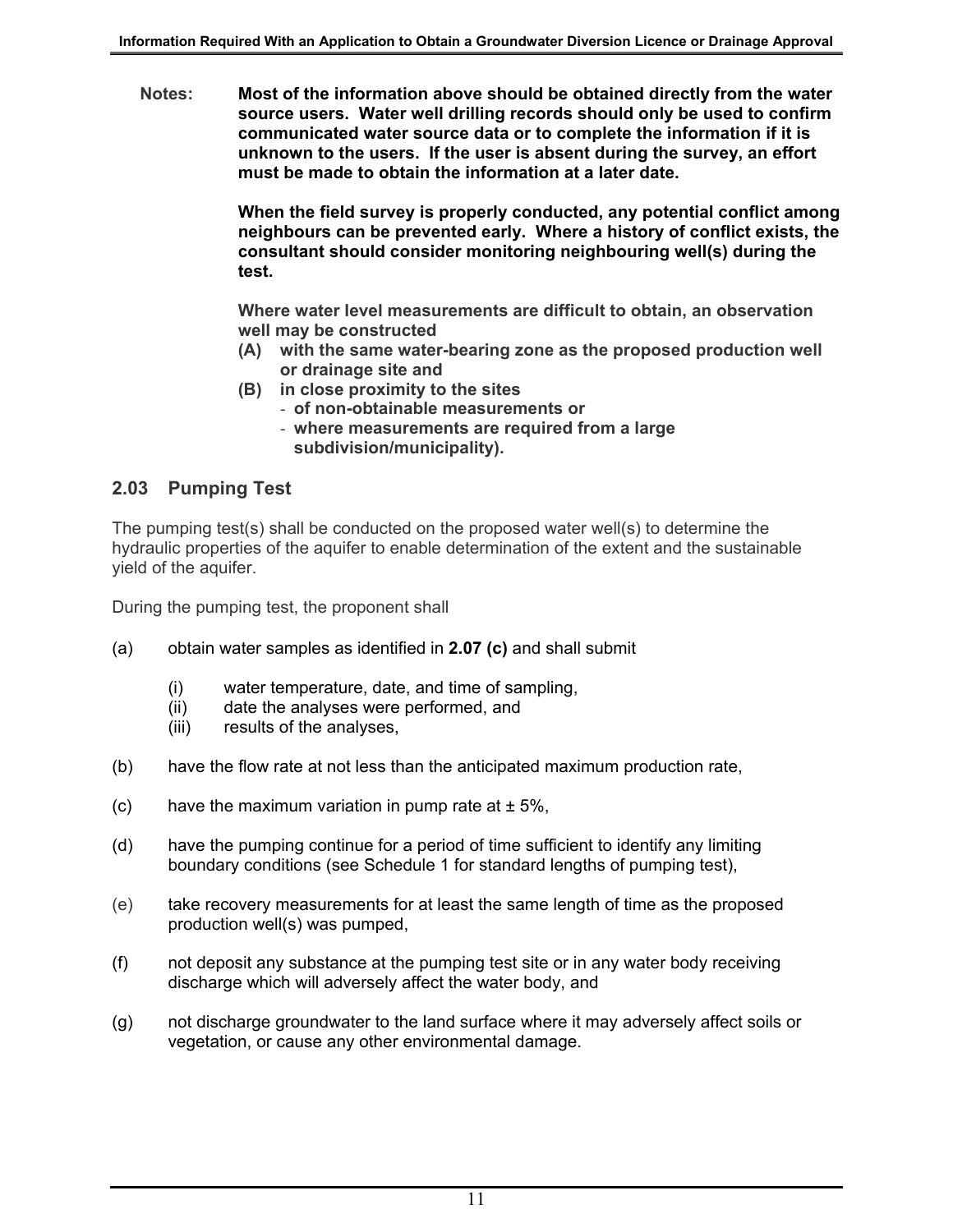#### **2.04 Water Level Monitoring Schedule**

Water levels measured in the production well(s) and observation wells shall be recorded to the nearest one (1.0) centimetre during the pumping and recovery phases of the pumping test. The monitoring frequency and the accuracy of the water level measurements must be suitable to determine aquifer parameters.

The last water level during the pumping period should be taken just prior to the pump being turned off.

After the pump is turned off, the depth to water in the well(s) must also be measured while the water level "recovers" from the pumping

Monitoring frequency, during the recovery period, should be similar to the frequency during the pumping period.

Recovery measurements should be taken for at least the same length of time as the well was pumped or until the water level has recovered to within 90% of the pre-test non-pumping water level, which ever comes first.

The following water level monitoring schedule is an example of a suitable frequency:

| From 0 to 10 minutes  | every minute        |
|-----------------------|---------------------|
| From 10 to 30 minutes | every 5 minutes     |
| From 30 to 60 minutes | every 10 minutes    |
| From 1 to 2 hours     | every 15 minutes    |
| From 2 to 4 hours     | every 30 minutes    |
| From 4 to 12 hours    | every hour          |
| From 12 to 24 hours   | every 2 hours       |
| From 24 to 36 hours   | every 4 hours       |
| From 36 to 48 hours   | every 6 hours       |
| After 48 hours        | every 8 to 12 hours |
|                       |                     |

#### **2.05 Observation Wells**

When appropriate to the scale and potential impact of the project, an observation well(s) should be installed at a suggested distance of 15 and 150 metres from the proposed production well. The distance should be considered based on the aquifer type (e.g. confined, unconfined), intended pumping rate, anticipated drawdown based on the drilling reports, or any Policy/Regulation specifying other requirements.

The observation well(s) should be completed in the same aquifer as the proposed production well.

It may also be necessary to monitor household or previously licensed groundwater diversion and/or observation wells in other subsurface units depending on the geologic and hydrogeologic conditions and the proposed groundwater withdrawal rate at the diversion sites. Installation of additional observation wells may be required for monitoring purposes.

Water levels in the observation well(s) should be monitored on a schedule similar to monitoring schedule of water levels in the pumped well.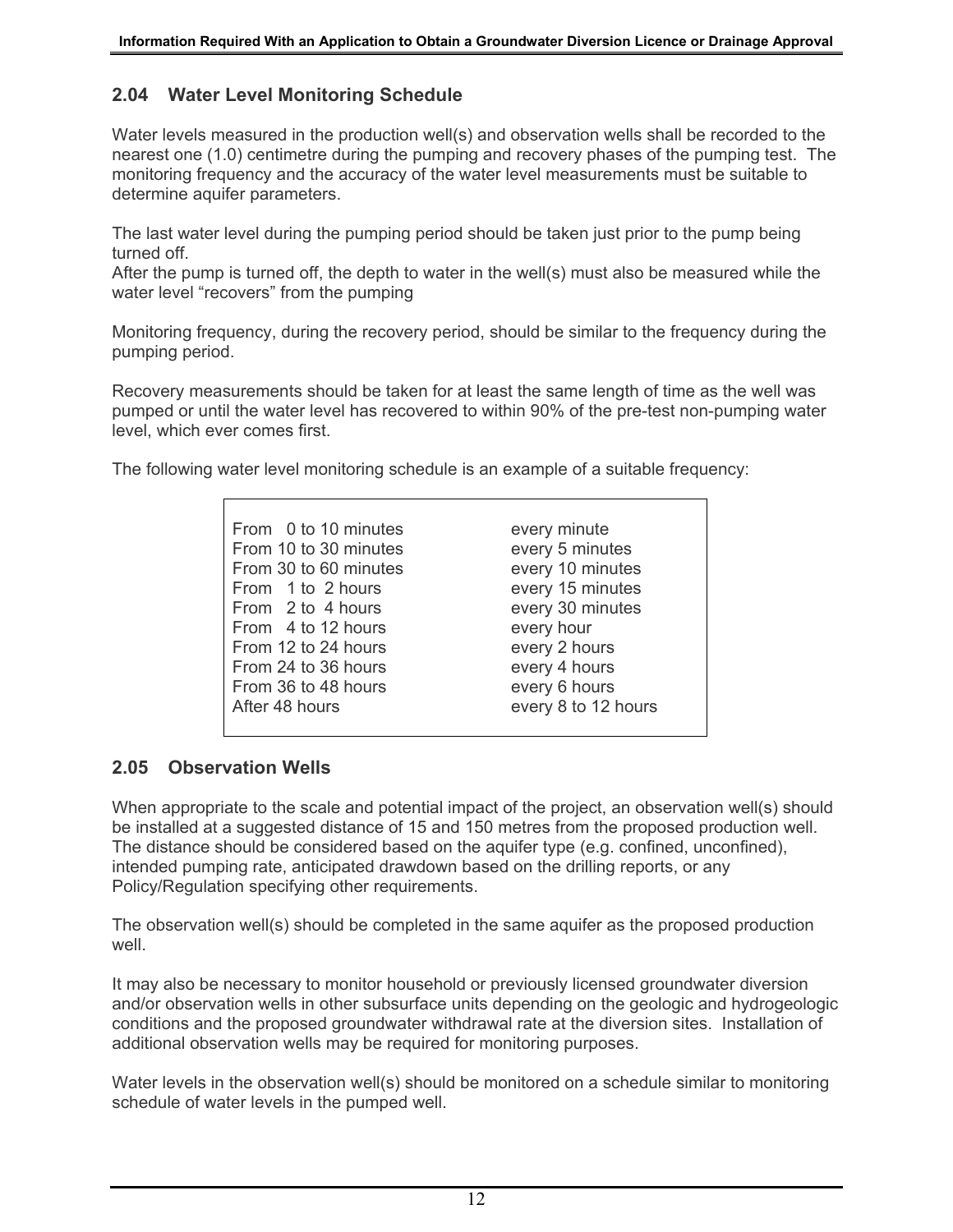#### **2.06 Interpretation of Pumping Test Data**

A quantitative assessment of aquifer parameters (Transmissivity, Storativity, etc.), potential drawdown, and long-term yield is based on the

- (a) Aquifer type and assumptions common to most analytical methods:
	- (i) aquifer is assumed to have an infinite areal extent,
	- (ii) water is bounded by a less permeable bed below in the case of an unconfined aquifer, and above and below in the case of a confined aquifer,
	- (iii) aquifer is homogeneous, isotropic, and of uniform thickness,
	- (iv) flow is laminar,
	- (v) water is released from storage instantaneously with a decline in head, and
	- (vi) aquifer is pumped at a constant discharge rate,
- (b) Identification and location of any aquifer boundary causing a divergence of the test data from the straight-line and the type curve, Jacob and Theis methods respectively – the following conditions may cause departures resembling an aquifer response to either recharge or discharge (barrier) boundaries:
	- (i) leakage from adjacent aquifers,
	- (ii) an increase (or decrease) in the thickness of the aquifer,
	- (iii) an increase (or decrease) in the permeability of the producing aquifer,
	- (iv) cessation (or the initiation) of pumping from a nearby well,
	- (v) decrease (or increase) in the rate of discharge from the well,
	- (vi) facies change,
	- (vii) secondary porosity (e.g. fracture porosity),
	- (viii) delayed yield in unconfined aquifers (resembling recharge),
	- (ix) mining effect, and
	- (x) barometric effects significant where minimal drawdown is incurred,
- (c) Aquifer shall be analyzed (hydraulic conductivity, transmissivity and storativity coefficient) using
	- (i) analytical solutions (type of analyzes used is a function of the aquifer and its geological and hydrogeological settings)
	- (ii) numerical and computer models type of analysis used is a function of the aquifer and its geological and hydrogeological settings, and
	- (iii) the most appropriate method, however the applicant or representative is responsible for providing specified data and be prepared to defend the choice
- (d) Pumping test data and data interpretation by various methods of which two (2) most commonly used are:
	- (i) Theis method which determines the aquifer parameters from the production well data (transmissivity only) and observation well data (transmissivity and storativity) – it is also used for assessing the amount of potential drawdown, at various times and selected distances from the water well, and
	- (ii) Cooper-Jacob method which is a modified Theis method when certain conditions are met,
- (e) Determination of aquifer boundaries which is essential before the long-term yield of the aquifer can be determined,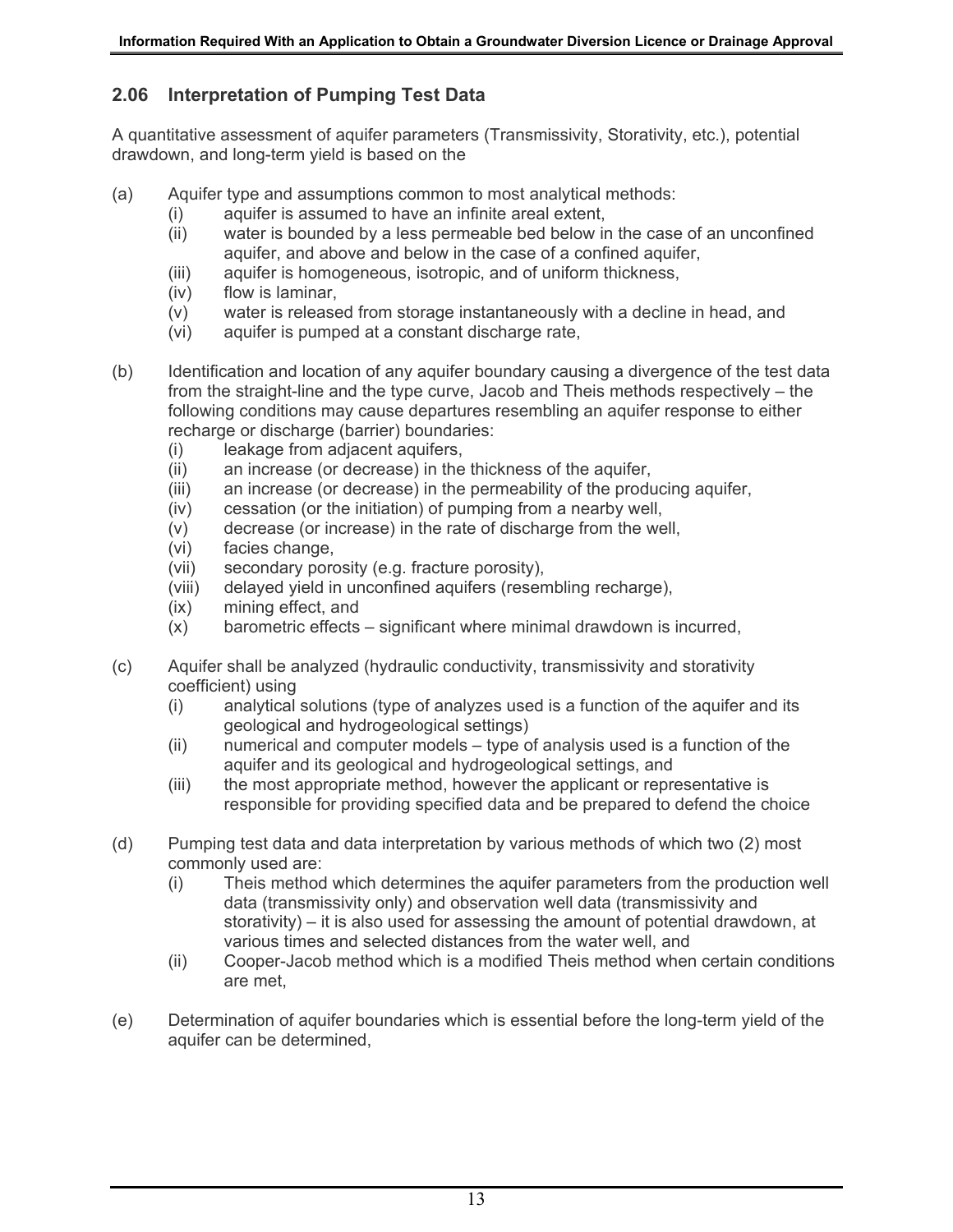(f) Theoretical long-term yield of a proposed production well determined by using either the

#### **Farvolden Method**

 $Q_{20} = (0.68)(T)$  (H<sub>A</sub>) x (0.7)

or the

#### **Moell Method**

 $Q_{20} = Q(H_A) \times 0.7$  $s_{100} + 5\triangle s$ 

where

 $H_A$  = available head (in metres)  $s<sub>100</sub>$  = the drawdown at 100 minutes (in metres) Q = well pumping rate during the pumping test (in cubic metres per day  $[m^3/d]$ )  $Q_{20}$  = sustainable yield for a 20-year period (in m<sup>3</sup>/d)  $\triangle$ s = drawdown per log cycle of time  $T =$  transmissivity (in square metres per day  $[m^2/d])$  $0.7 = 70\%$  safety factor

The Moell formula is commonly used where large drawdowns occur at the beginning of the pumping period.

For confined aquifers, the available head  $(H_A)$  is equal to the distance between the nonpumping water level in the well prior to the pumping test and the top of the aquifer or the top of the completion interval, which ever is less.

For unconfined aquifers, the available head  $(H_A)$  is chosen to be equal to 2/3 of the difference between the base of the aquifer and the non-pumping water level in the well (or 2/3 of the saturated thickness of the aquifer).

#### **2.07 Water Quality Assessment**

The following will be required:

- (a) Impact of effluent/discharge (return flow) from industrial, municipal, aquaculture, and livestock projects, etc. on the aquifer, nearby streams and water bodies which must be considered – suitable effluent management plans regulated through other agencies may be required,
- (b) Reference to the "Surface Water Quality Guidelines For Use in Alberta" and consideration of flow rates and timing of discharge into receiving water bodies, and
- (c) In most cases it will be sufficient to have the water sample, collected from the production well near the end of the pumping period, analysed for the parameters and constituent identified as "Routine Analysis" ("Detailed Analysis" should be submitted for central distribution water supply systems for municipal/household purposes).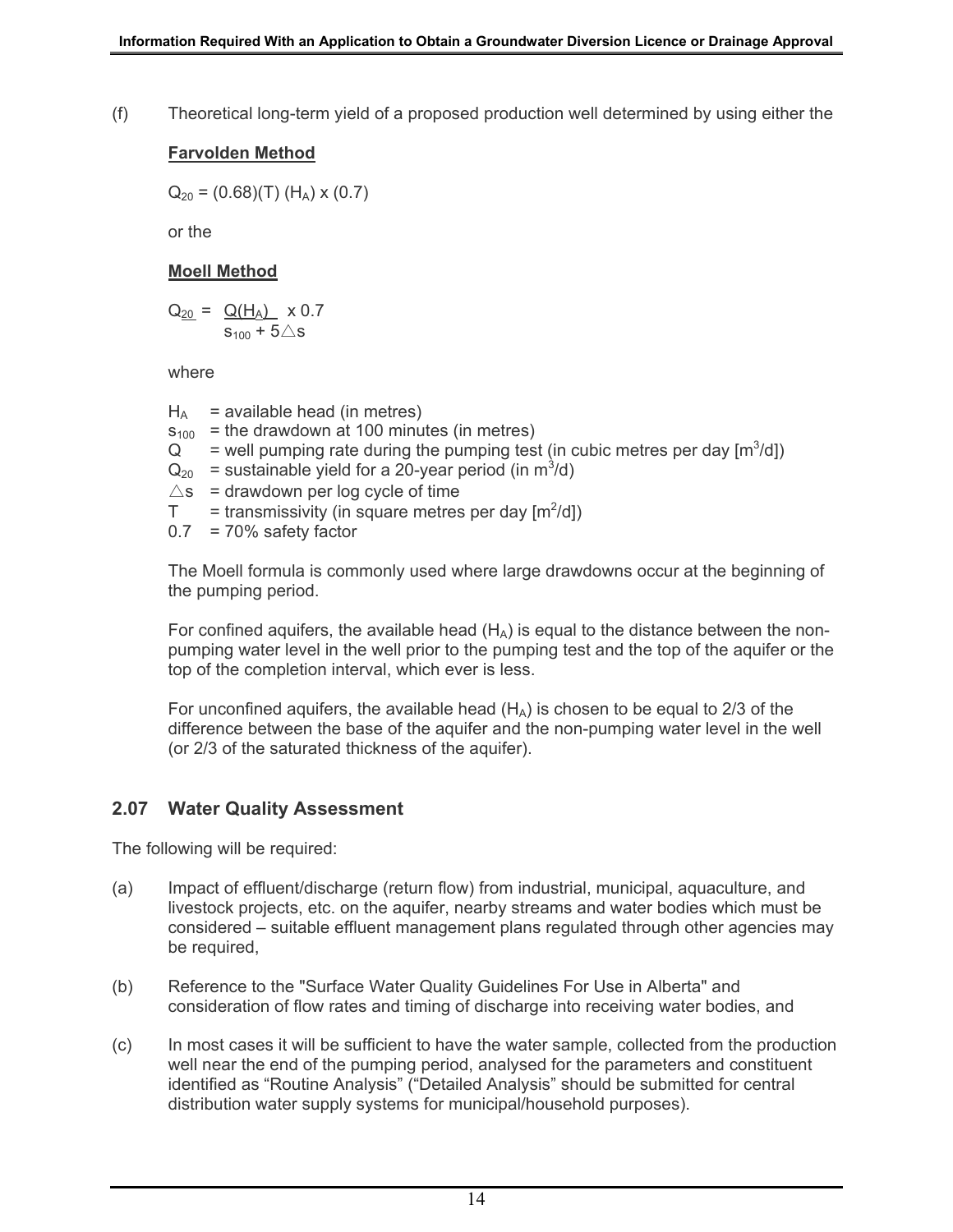#### **List of Parameters for Routine and Detailed Analysis**

Routine Analysis:

- (i) Bicarbonate  $(HCO<sub>3</sub>)$
- (ii) Calcium (Ca)
- (iii) Carbonate  $(CO_3)$
- (iv) Chloride (Cl)
- (v) Fluoride (F)
- (vi) Iron (Fe)
- (vii) Magnesium (Mg)
- (viii) Manganese (Mn)
- (ix) Nitrite + Nitrate  $(NO<sub>2</sub> + NO<sub>3</sub>)$
- $(x)$  pH
- (xi) Potassium (K)
- (xii) Sodium (Na)
- (xiii) Sulphate  $(SO_4)$
- (xiv) Total Dissolved Solids
- (xv) Total Alkalinity
- (xvi) Total Hardness

Additional constituents may be analyzed as deemed necessary (i.e. in accordance with the surface water quality guidelines, etc.).

**Note: Groundwater remediation projects may require additional parameters**

Detailed Analysis:

- (i) Arsenic (As)
- (ii) Bicarbonate  $(HCO<sub>3</sub>)$
- (iii) Calcium (Ca)
- $(iv)$  Carbonate  $(CO_3)$
- (v) Chloride (Cl)
- (vi) Colour (TCU)
- (vii) Copper (Cu)
- (viii) Fluoride (F)
- (ix) Iron (Fe)
- (x) Lead (Pb)
- (xi) Magnesium (Mg)
- (xii) Manganese (Mn)
- (xiii) Mercury
- (xiv) Metals (total and dissolved)
- (xv) Nitrite & Nitrate  $(NO<sub>2</sub> + NO<sub>3</sub>)$
- (xvi) Nitrogen Ammonia
- (xvii) Total Kjeldahl Nitrogen(TKN)
- (xviii) pH
- (xix) Phenols
- (xx) Phosphorus (P)
- (xxi) Potassium (K)
- (xxii) Sodium (Na)
- $(xxiii)$  Sulphate  $(SO<sub>4</sub>)$
- $(xxiv)$  Sulphide  $(H_2S)$
- (xxv) Total Alkalinity
- (xxvi) Total Dissolved Solids(TDS)
- (xxvii) Total Hardness
- (xxviii) Turbidity (NTU)
- (xxix) Zinc (Zn)

Bacteriological Analysis

- (xxx) Coliforms **Fecal** (mpn/100mL)
- (xxxi) Coliforms **Total** (mpn/100mL)

#### **2.08 Effects on the Aquifer, Other Users, Other Water Bodies, and the Aquatic Environment**

The following shall be considered in the assessment of both short-term and long-term impacts:

- (a) Aquifer characterization determined from the analysis of pumping test data, chemical data, fieldverified survey data and other hydrogeological reports and data (e.g. fracture dominated flow, limited areal extent, strong dynamic flow regime, extensive diversion from other projects, strong natural discharge, limited or abundant recharge, confined / unconfined conditions, etc.),
- (b) Any interference with other local groundwater and surface water users,
- (c) Proximity of surface water bodies (e.g. springs, dugouts, dams, sloughs, creeks, rivers, etc.),
- (d) Evaluation of distance/time drawdown graphs and the calculation of the potential well interference effects,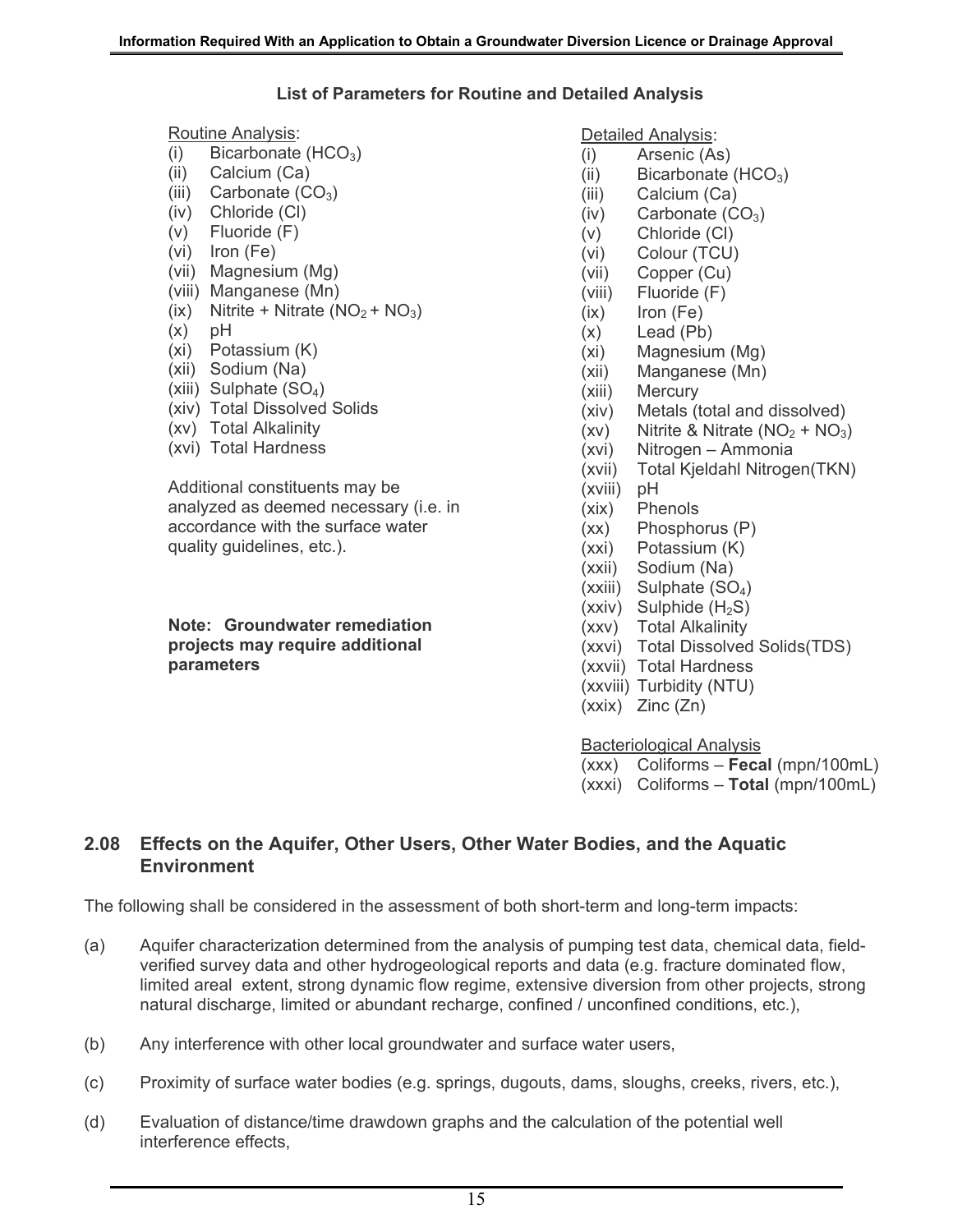- (e) Predicted drawdown in the water well compared to amount of available head (the top of the aquifer and/or top of completion interval which ever is less) and to the pump intake depth in area wells,
- (f) Evaluation of technical / hydrogeological or other valid concerns expressed in any response to public consultation regarding the proposed diversion and use of groundwater by the project,
- (g) Identification of other environmental / hydrogeological issues requiring referral to other agencies – specific monitoring requirements may be required to address the specific concerns,
- (h) Suitable analytical solutions or computer numerical models to properly represent "realistic" groundwater flow systems, which will include the entire length of time of groundwater diversion and use,
- (i) Evaluation of impacts on watersheds at full water allocation limits or with other allocation controls (e.g. water management plans, licensing moratoria, apportionment limitations, etc.),
- (j) Local sub-basins with sensitive water bodies (i.e. small contributing area to surface area ratios) or rare plants or animal species which must be specifically identified and protected,
- (k) Areas adjacent to protected wetlands or "special places" which must be specifically identified and evaluated as a sensitive area,
- (l) Evaluation of erosion potential and changes in fish habitat which may be required for large-scale mine or pit drainage projects,
- (m) Evaluation of large diversions for effects caused by increased groundwater recharge which may be needed in recharge dominated flow systems or for drought sensitive local water bodies, and
- (n) Changes in water quality as a result of the diversion or drainage (e.g. increased metal mobility, anaerboci/aerobic changes, salinity increase, etc.).
- **Note: It is assumed, when a licensee or approval holder cannot prove beyond a reasonable doubt the water diversion or drainage caused an alleged unreasonable impact, the water diversion or drainage did cause the unreasonable impact**

#### **2.09 Water Well Construction**

Water wells must be constructed in accordance with the methods outlined in the *Water (Ministerial) Regulation* (the "Regulation").

#### **2.10 Technical Report**

Where applicable, the applicant is responsible for submitting the supporting information together with an application which may in a form of a groundwater evaluation report prepared by a qualified groundwater specialist who is a member of the Association of Professional Engineers, Geologists and Geophysicists of Alberta (the "APEGGA").

The report should provide, among other things, the

(a) Results from the field-verified water well survey of surrounding water well, spring, and dugout users,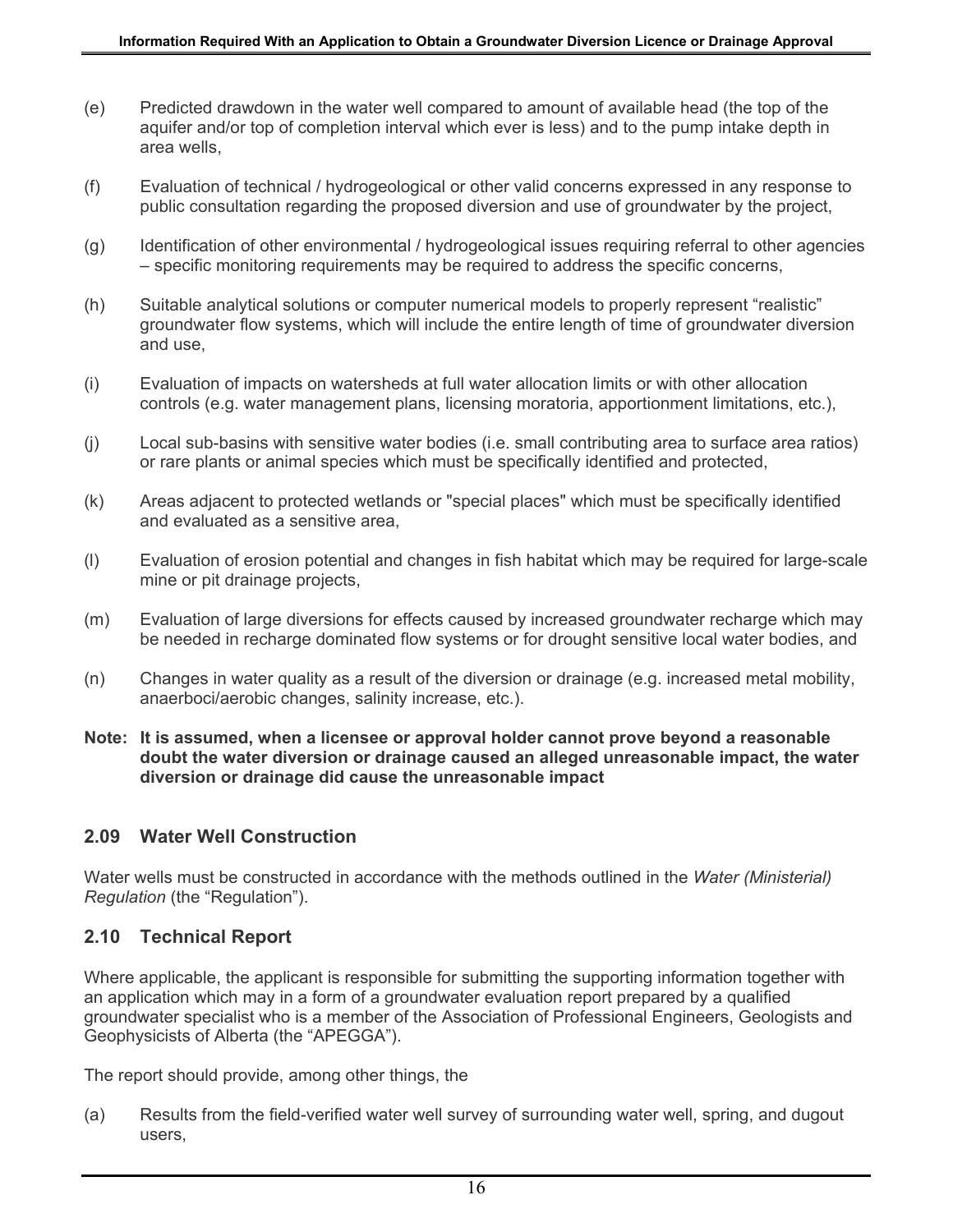- (b) Pumping test program, and
- (c) Historical monitoring data and any other aspect of the groundwater exploration program

Conclusions reached in the report should be based on an interpretation and conceptualization of the geology / hydrogeology in the area through the construction of cross-sections and interpretation of pumping test, monitoring, and water quality data.

The report shall confirm the proposed diversion or drainage of groundwater will not

- (a) Unreasonably interfere with other water users or water sources,
- (b) Negatively impact the aquifer or other aquifers and surface water bodies, and
- (c) Harm the environment in general.

#### The report shall

- (a) Identify the necessary remedial measures if unreasonable impact is anticipated, and
- (b) Identify alternative sources of supply in case of potential water shortages.

#### **2.11 Assessment of information**

#### **2.11.01 Why is Assessment Necessary?**

Information is assessed to determine the feasibility of allocating groundwater in a manner based on "first in time first in right principles", and to manage and sustain the groundwater resources for future generations.

The assessment of pumping test data and other information is necessary to determine the aquifer parameters. In the process of evaluating, the aquifer will be assessed if it is capable of providing the quantity and quality of groundwater required for the proposed project on an ongoing basis without unreasonably/negatively impacting the aquifer(s), existing water supplies, and surrounding water bodies.

If the assessment concludes there is sufficient groundwater for the proposed project, then the proponent will have an additional degree of assurance that the requested quantity of groundwater can be removed without impacting the aquifer or surrounding water bodies.

However if the available data indicate there is insufficient groundwater available to meet the proposed project's requirements, alternative water sources (such as another aquifer or surface water) can be assessed to determine suitability.

The following questions should be considered when conducting a groundwater assessment:

- (a) Is the proposed diversion technically feasible (e.g. well design, available head, maximum pumping rate, long-term yield, appropriate quality, etc.)?
- (b) Is the proposed diversion sustainable throughout the life of the project, without damage to the aquifer?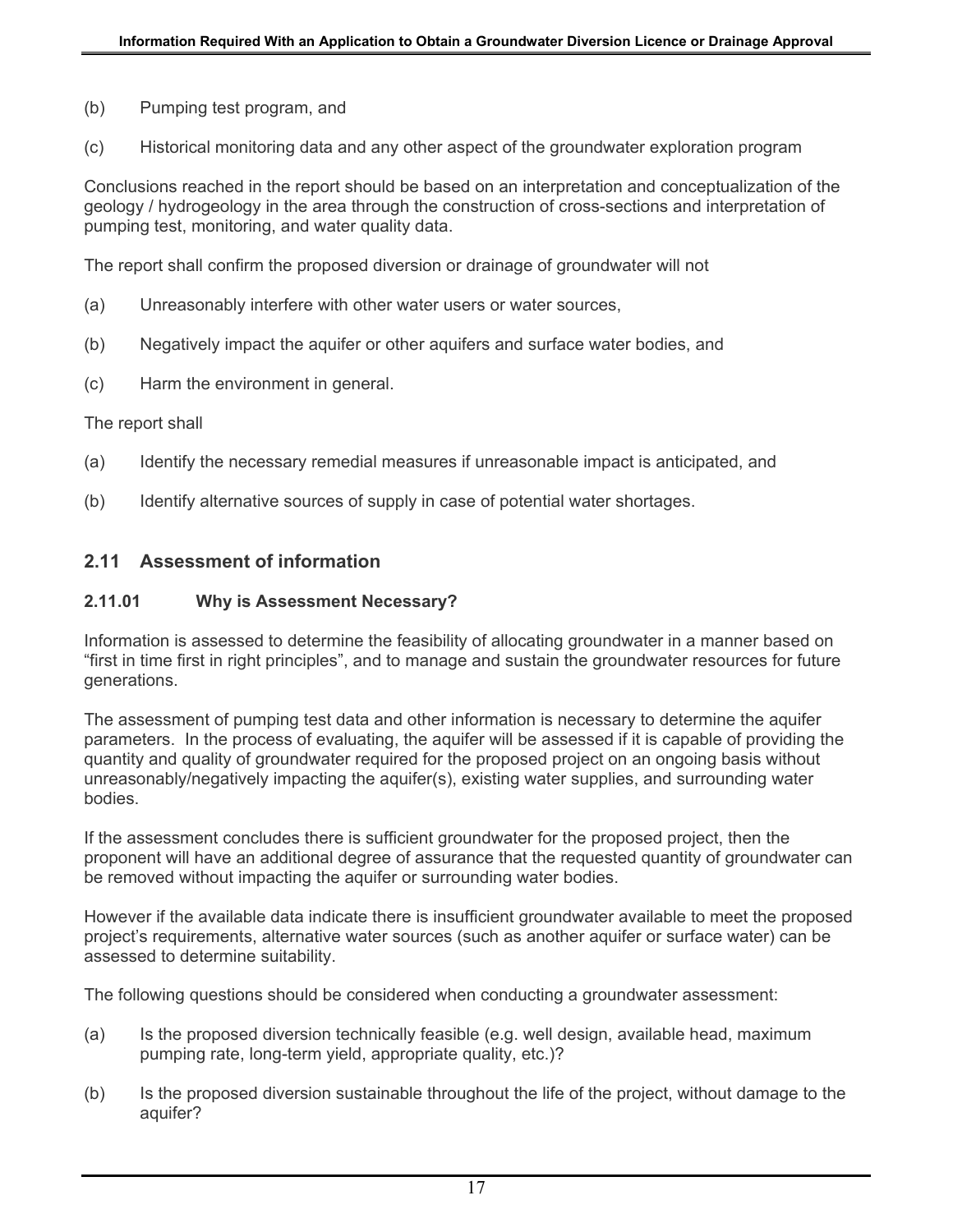- (c) Will the proposed diversion have an adverse effect on other groundwater users in the area? Can the predicted effect(s) be mitigated?
- (d) Will the proposed diversion have an adverse effect on other components of the environment, and especially on the aquatic environment?
- (e) What monitoring conditions will provide data required to confirm initial predictions and to identify potential adverse effects in the future? This includes consideration of what information might be required to successfully conduct an investigation into an allegation(s) of well interference against the licensee or approval holder.

#### **2.11.02 What is Assessed?**

The technical report(s) filed in support of an application to divert or drain groundwater is assessed to determine if the aquifer is capable of supplying both the quantity and quality of groundwater required by the project on an ongoing basis.

Consultants preparing these reports are expected to use scientific methods and procedures providing the technical basis on which groundwater can be allocated. Factors limiting the diversion or use of groundwater required by the project must be identified in the report.

Groundwater availability in an area can vary from less than 10 cubic metres per day ( $m^3/d$ ) to several thousands cubic metres per day depending on the aquifer characteristics. Pumping test data are assessed to determine the aquifer parameters at the project site and the sustainable rate at which groundwater can be withdrawn from the aquifer without causing either aquifer depletion or unreasonable impact to other aquifers or other groundwater users in the surrounding area. The effects of boundary conditions must also be taken into consideration during the evaluation process.

With the establishment of surface water restrictions (in-stream objectives, minimum flow levels, moratoria, etc.) the hydraulic relationship between groundwater and surrounding surface water sources must also be considered as part of the submission for review. One of the challenges of assessing a groundwater project in a restricted water basin is quantifying the hydraulic relationship between surface water and groundwater resources.

#### **2.12 Multiple-Aquifer Completions**

Where wells were constructed with multiple completion intervals prior to the Regulation governing well construction, there is no legislation to force well owners to reconstruct these wells according to the Regulation before obtaining a licence.

However where pumping test is required and in order to conduct a proper evaluation, the well must be re-completed in such a manner to isolate one aquifer interval. This will allow for proper testing of the interval and provide a more accurate assessment of the aquifer parameters. Thus for any application to obtain a licence and where testing is required, the owners may be directed to have the well recompleted or isolated with a single aquifer prior to the testing.

#### **2.13 Replacement and Supplementary Water Wells**

#### **2.13.01 What is a Replacement Water Well?**

A replacement water well is a new well constructed to replace an older (existing) well and shall be

(a) Installed with a drawdown and cone of depression similar to or better than the drawdown and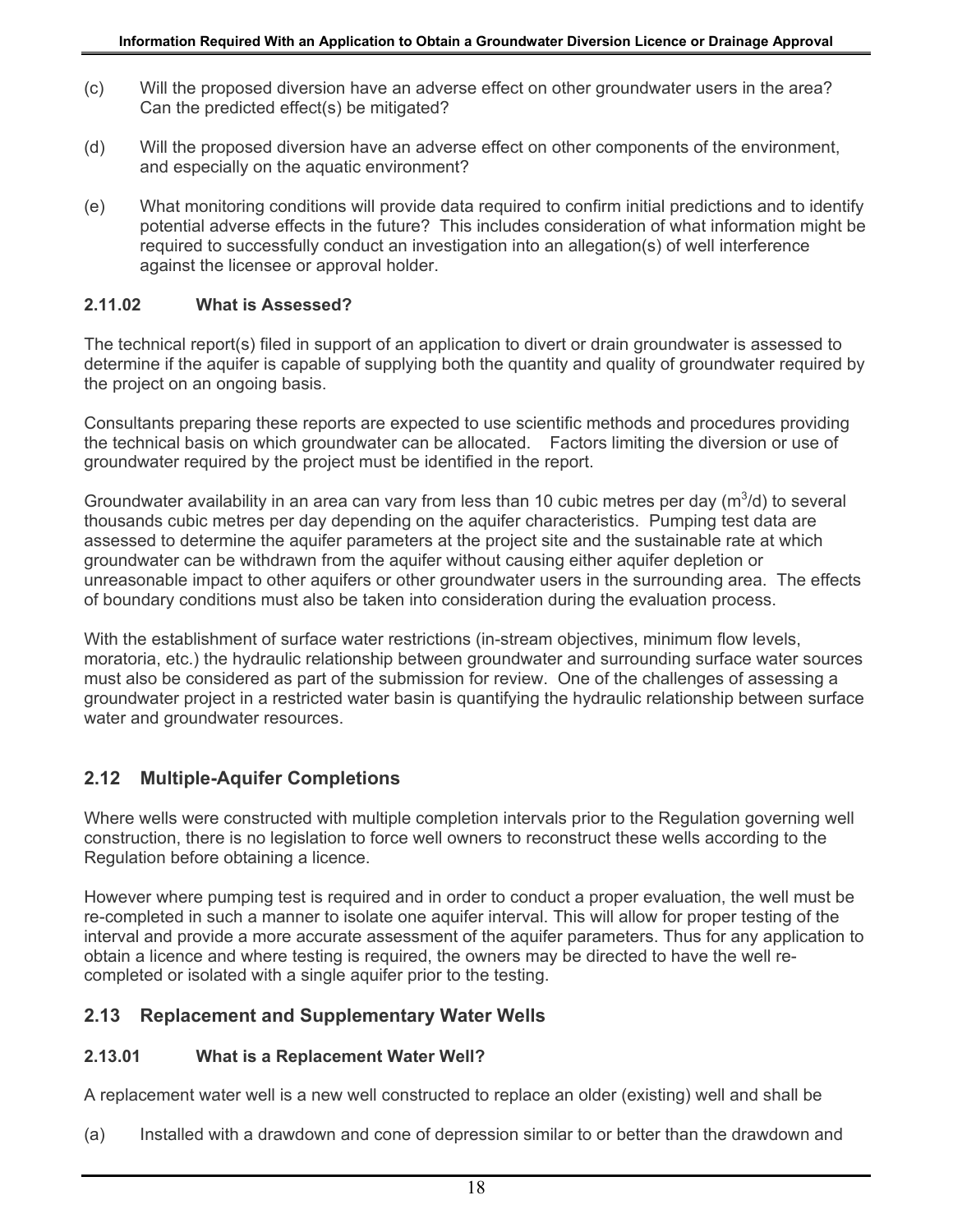cone of depression of the existing well,

- (b) Installed near and in the same aquifer as the existing well, and
- (c) Completed in accordance with the Regulation governing well completion interval length at the time of the replacement,

and the existing well shall be abandoned in accordance with the Regulation.

Any licence for the existing well may be amended to reflect changes to the pumping rate and production interval.

Should an additional quantity of water be needed (operation expansion) at the time of drilling the replacement well, a new licence will be required.

#### **2.13.02 What is a Supplementary Water Well?**

A supplementary water well is a new well in addition to older (existing) wells and shall be

- (a) Installed near the existing well where drawdown and the cone of depression is similar to or better than the drawdown and cone of depression of the existing well,
- (b) Installed in the same aquifer as the existing well, and
- (c) Completed in accordance with the Regulation governing well completion interval length at the time of the replacement.

The supplementary water well will be identified on any licence for the existing water well and will share the current allocation and priority number of the existing well if there is no additional quantity of water required.

Should an additional quantity of water be needed (operation expansion) at the time of drilling the supplementary well, a new licence will be required.

#### **2.14 Water Level Below the Top of the Aquifer or the Completion Interval**

The pumping water level in a water well should not be allowed to decline below the top of a confined aquifer or the top of the completion interval, which ever is nearer to the top of the well casing, during either normal or peak water use periods.

To prevent mining (de-watering) of confined aquifers, each water well completed in a confined aquifer shall be equipped with a low-level shut-off switch. Alternatively if a water well is not equipped with a low-level shut-off switch, the pump installer shall provide the Director with the position of the pump intake in the well relative to the top of the well casing.

#### **2.15 Monitoring Requirements and Conditions for Licences and Approvals**

Conditions and monitoring requirements are based on the

- (a) Size of the diversion or drainage project,
- (b) Type of water well supply system (e.g. multiple-well system, etc.),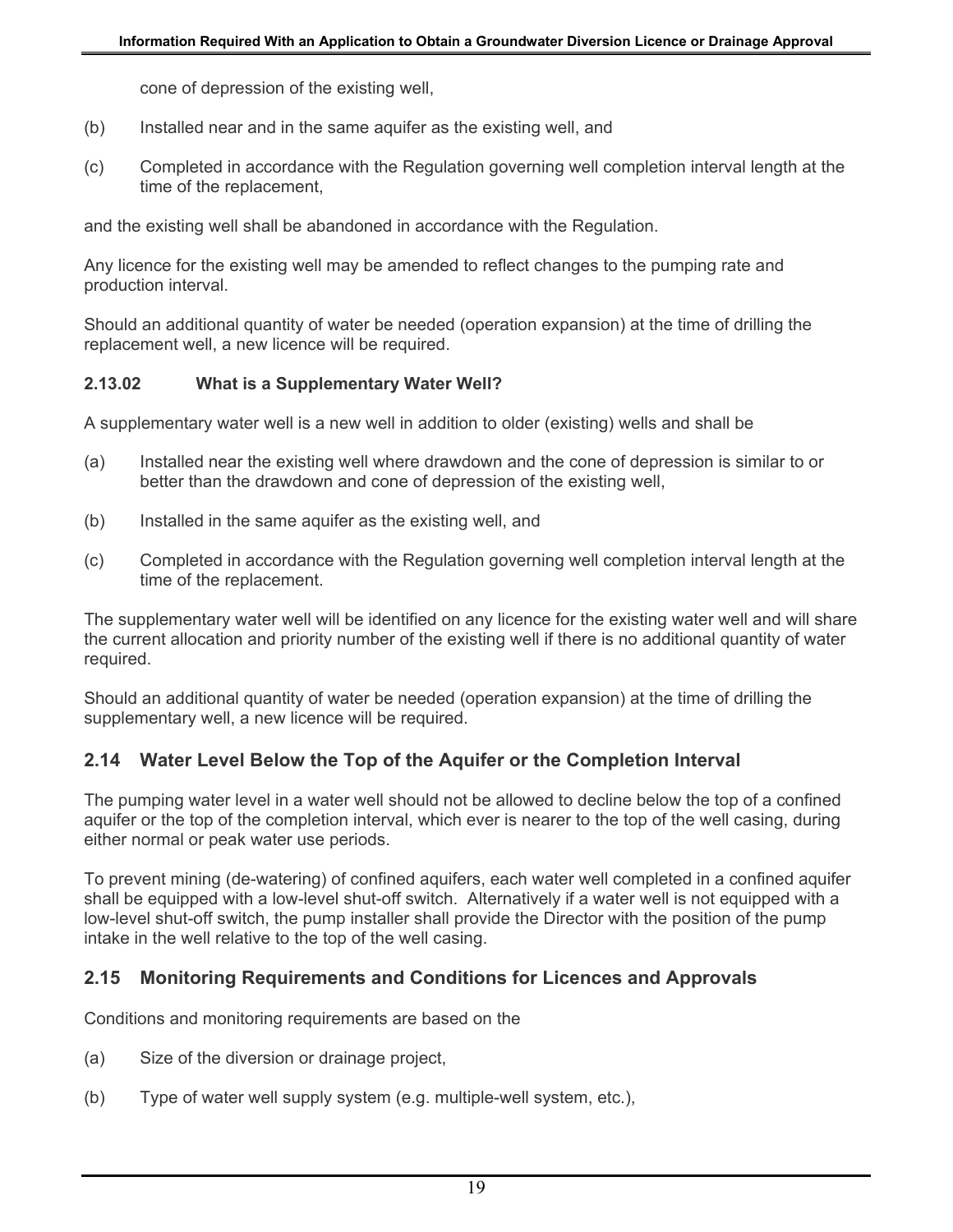- (c) Potential impact on surrounding water users, in which case the conditions may include, but not limited to,
	- (i) frequent or continuous water-level monitoring of the production well with automatic digital recording,
	- (ii) frequent or continuous water-level monitoring of observation wells,
	- (iii) installation of low-level shut-off switch in each production well, and
	- (iv) depending on location and production intervals, specific allocation to each well (instead allowing the licensee/approval holder the option to pump various quantities from each well providing total withdrawal does not exceed the total allocation).
- (d) Uncertainty regarding the Transmissivity (T) and Storativity Coefficient (S) values calculated from pumping test data (variations due to fracture permeability, limited aquifer extent, etc.), and the resulting uncertainty in predictions of impacts,

#### **Note: Observation wells, re-evaluation by consultants in annual water use reports, increased frequency of monitoring, and low-level shut-off requirements are common licence conditions warranted by such uncertainty***.*

(e) Discharge or return flow for remediation and aqua-culture projects which require specific conditions to monitor quality and quantity.

**Multiple large groundwater diversion or drainage in the same area and development of groundwater diversion or drainage with high potential for increases in population or industrial use may warrant monitoring conditions to confirm or update impact predictions.** 

**Monitoring conditions may include** 

- **(a) monitoring household wells in the area,**
- **(b) constructing and monitoring additional wells,**
- **(c) continuous or frequent monitoring production volume and water level , and**
- **(d) annual water use evaluation reports.**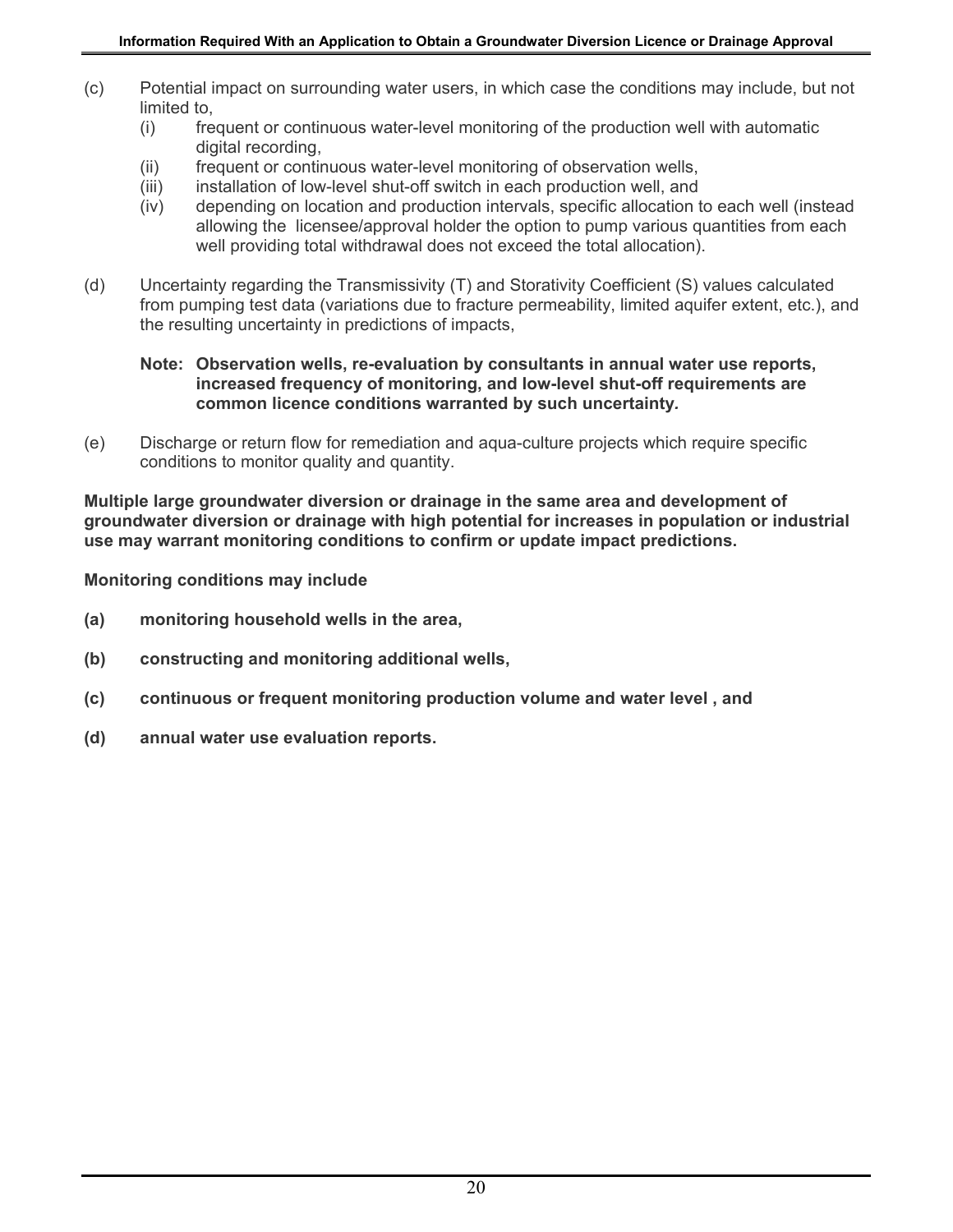## **Part 3: Background**

#### **3.01 Allocation Principle**

In 1971, the *Water Resources Act* (the "WRA") was amended to specifically include the diversion and use of groundwater. It was deemed appropriate to begin licensing groundwater because the development of the resource was reaching the point where problems associated with the right to divert groundwater from some aquifers could be expected.

Under the WRA, and upon the proclamation of the *Water Act* (the "Act") on January 1, 1999, the allocation of groundwater followed the surface water practice in the Province. Neither the doctrine of riparian rights (land owners having the right to use the water on or under the land) nor appropriation (the first to beneficially use water has continual right to it) was desirable. The best alternative was allocation by administrative procedure.

The application process aims to

- (a) Provide assurance of an adequate supply of water for the applicant's needs,
- (b) Protect the aquifer from over development.
- (c) Protect the water supplies of household users, registrants, and prior licence holders,
- (d) Develop beneficial use of the resource, and
- (e) Protect the environment.

#### **3.02** *Water Act* **– Approvals and Licences**

In Alberta, water (surface water and groundwater) is legislated under the Act, *Water (Ministerial) Regulation* (the "Regulation") and the *Environmental Protection and Enhancement Act* to protect and sustain the water resources for future generations.

**An approval allows** the drainage of water for the purpose of subsurface soil drainage for aggregate mining, construction, or groundwater remediation where the water is not needed for any "use". The approval identifies the holder's name and address, legal land location, conditions under which the drainage can take place, and an expiry date (term of the approval), etc.

**A licence allows** the diversion and use of water. The licence identifies the holder's name and address, legal land location, maximum annual quantity (allocation) of water allowed for the diversion, priority for a right to divert (priority number) based on the date a completed application was received, the completion interval, the maximum pumping rate, conditions under which the diversion can take place, and an expiry date (term of the licence), etc.

**A temporary diversion licences ("TDL") allows** the short-term diversion (up to a total of one year) and contains conditions under which the diversion can take place. The TDL identifies the same information as a licence however it has no priority for a right – no priority number is assigned to a TDL.

Licences to divert and use groundwater are not required for household use, as defined in the Act.

The Regulation has provision for exemptions from requiring a licence for the following:

(a) Fire-fighting,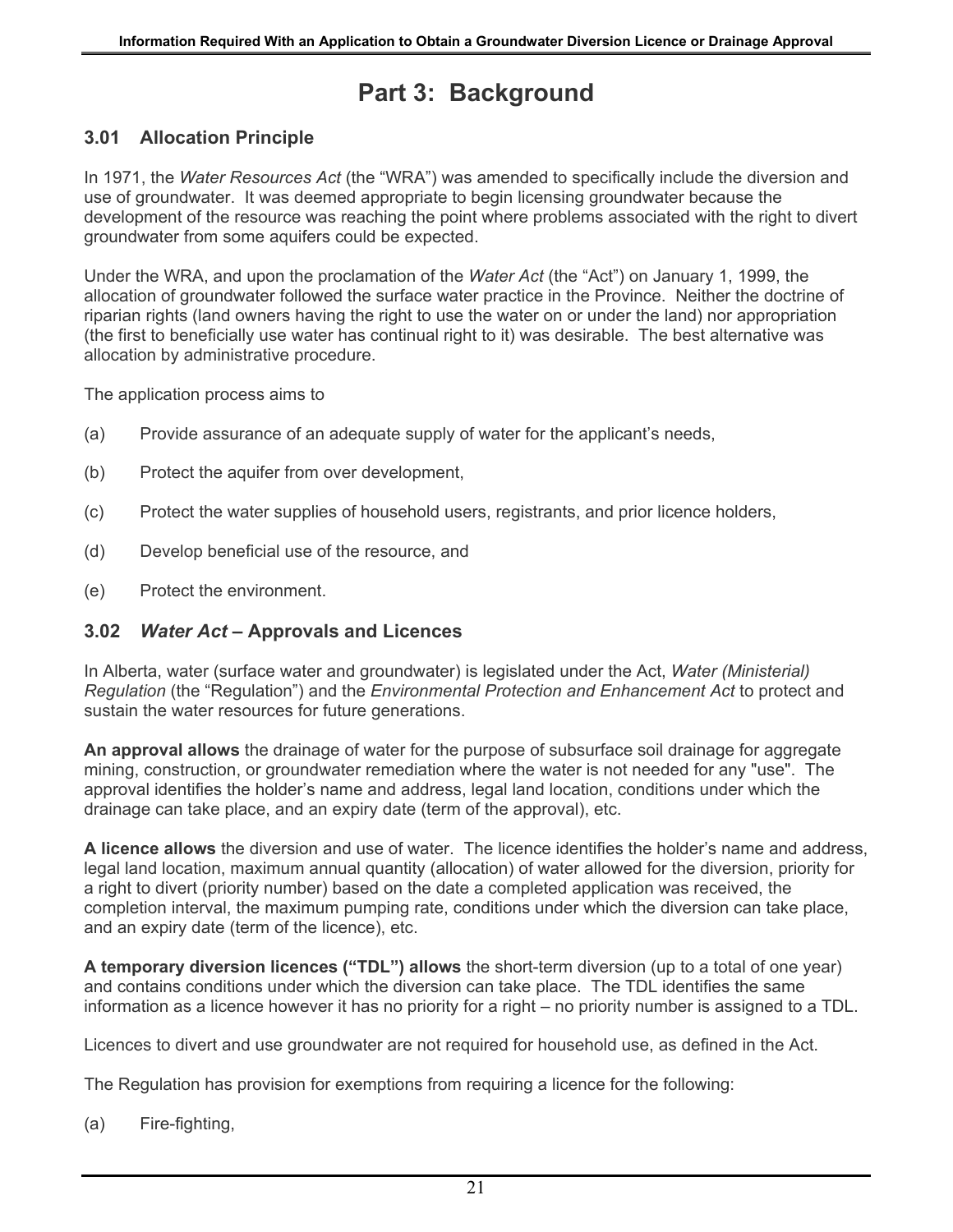- (b) Water wells equipped with hand pumps,
- (c) "Saline" water which total dissolved solids exceeding 4000 milligrams per litre,
- (d) Camp water supplies up to 1250  $\text{m}^3$  of water per year per camp, and
- (e) Other purposes (as listed in Regulation Schedules 3 and 4).

#### **3.03 What is groundwater?**

An Environmental Protection Agency (EPA) publication entitled "Protection of Public Water Supplies from Ground-Water Contamination" provides the following:

All water beneath the land surface is referred to as *underground water* (or subsurface water). The equivalent term for water on the land surface is *surface water.* As figure 1 shows, underground water occurs in two different zones.

#### **3.03.01 Unsaturated Zone**

The unsaturated zone is immediately below the land surface in most areas, contains both water and air.

#### **3.03.02 Saturated Zone**

The saturated zone is usually below the unsaturated zone in which all interconnected openings are full of water*.* Water in the saturated zone is the only underground water available to supply wells and springs and is the only water to which the name *groundwater* is correctly applied. Recharge of the saturated zone occurs by percolation of water from the land surface through the unsaturated zone. The unsaturated zone is, therefore, of great importance to groundwater hydrology. This zone may be divided usefully into three parts: the soil zone, the intermediate zone, and the upper part of the capillary fringe.

The water table is the level in the saturated zone at which the hydraulic pressure is equal to atmospheric pressure and is represented by the water level in an unused well completed in an unconfined aquifer.



Figure 1: Underground Water Zones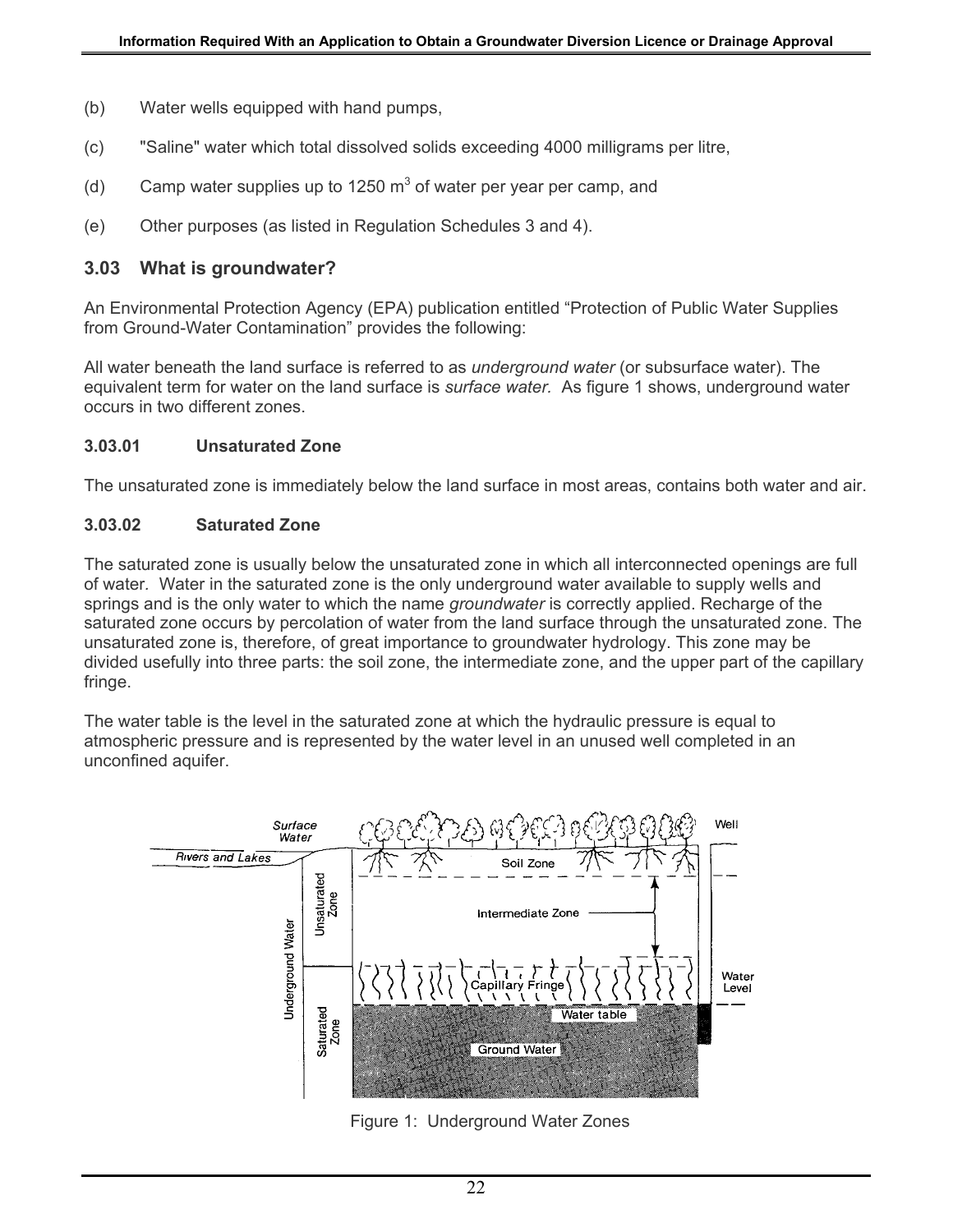#### **3.04 What is an aquifer?**

An aquifer is a geologic material sufficiently permeable to store, transmit and yield water in usable quantities to a well. Two main types of aquifers are the

- (a) Unconfined aquifer which is the permeable material only partly filled with water and overlying a relatively impervious layer where
	- (i) the upper boundary is the water table,
	- (ii) all pores below the water table are filled with water, and
	- (iii) and the non-pumping water level in a well completed in an unconfined aquifer represents the water table.
- (b) Confined Aquifer which is a permeable material completely saturated with water and
	- (i) whose upper and lower boundaries exhibit a considerably lower permeability than the aquifer itself, and
	- (ii) the pressure of the water is usually higher than the atmosphere and the water in the well will rise above the top of the aquifer.



Figure 2: Unconfined and Confined Aquifers

It is recognized and should not be ignored, that leaking from the layer overlying an aquifer may occur because there is no material truly impervious. As a result, semi-confined aquifers also exist.

Determining whether an aquifer is confined or unconfined is sometimes difficult. The following questions should be considered:

- (a) What if the aquifer in the beginning is confined (i.e. the non-pumping water level is above the top of the aquifer) and perhaps due to over-pumping (or over-use of the aquifer), the current non-pumping level is now below the top of the aquifer. In this case can the "then" confined aquifer be treated now as an unconfined aquifer? Or is "dewatering" taking place in the confined aquifer?
- (b) If an aquifer has the water level at or below the top of the aquifer unit, does it mean there is no groundwater available because there is no available head?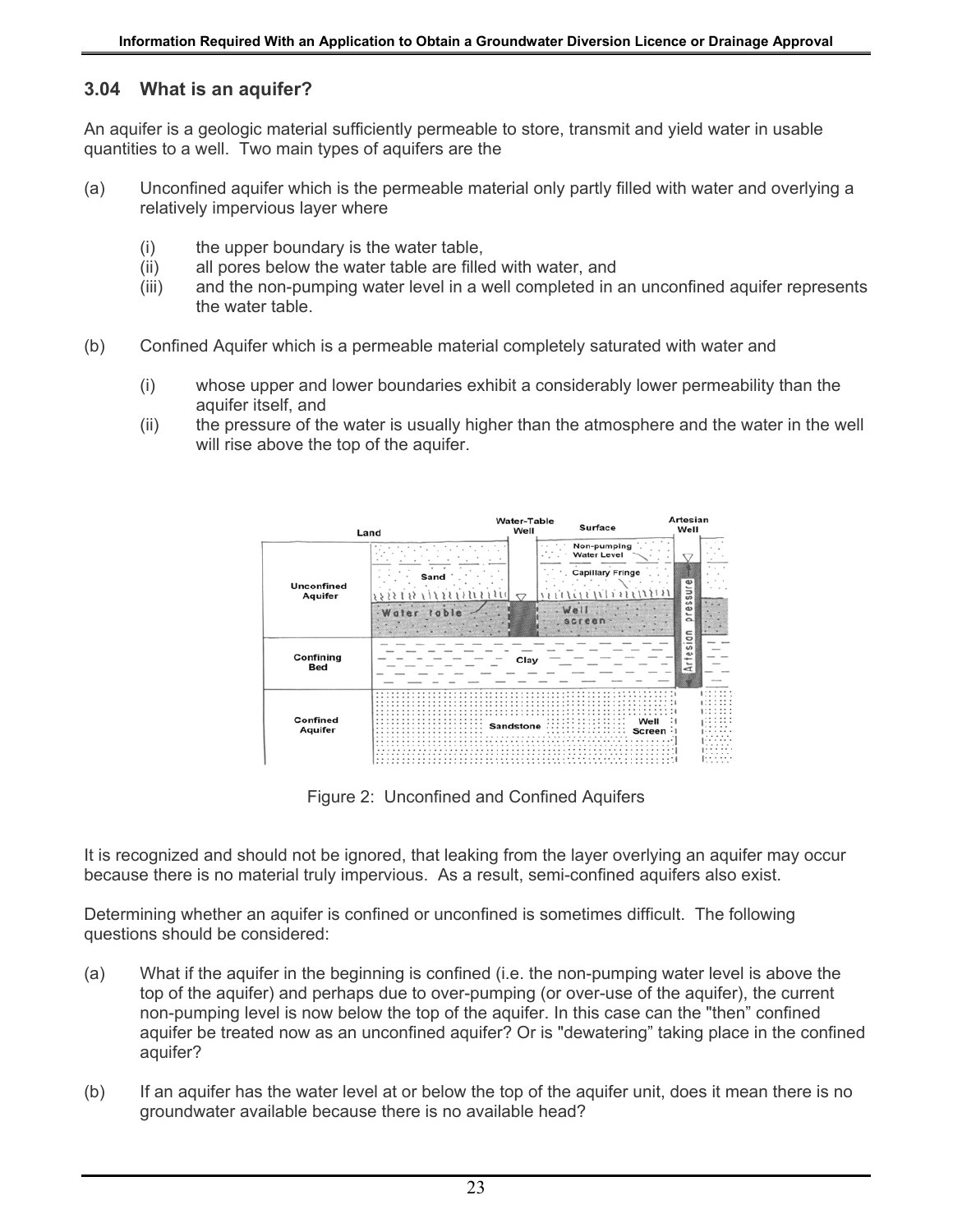- (c) Is it damaging to lower the water level of an aquifer, occurring below a confined layer, but has a static water level already below the top of the aquifer? Should unconfined analyses apply?
- (d) If an aquifer is confined at the water well location, but unconfined several kilometers away, is it considered confined or unconfined?

#### **3.05 Where is groundwater located in Alberta?**

The distribution of groundwater in Alberta is directly related to the geology and the occurrence of high permeability deposits. Groundwater availability therefore varies from one location to the next and **may or may not** be present in the quantities desired at any one location.

#### **3.05.01 Consolidated aquifers:**

Groundwater prospects from consolidated (bedrock) aquifers vary throughout the province such as:

- (a) In northwest and north-central Alberta, groundwater is found in the Peace River sandstone and in the relatively thin sandstone beds of the Wapiti and Horseshoe Canyon Formations,
- (b) (i) In northeast Alberta such as the Fort McMurray area, usable quantities of groundwater occur in the sandstone units of the Grand Rapids Formation.
	- (ii) Further south the uppermost bedrock is the Lea Park shale and can, in most instances, be disregarded as a source of supply because of its low yield and poor quality.
- (c) (i) In east-central Alberta (Mundare, Two Hills, Lloydminster and Wainwright areas), groundwater conditions are somewhat better than those to the west and further north.
	- (ii) Sandstone units of the Belly River Formation are shown to be capable of providing groundwater in amounts suitable for agricultural, municipal and industrial purposes.
	- (i) Further south, groundwater information for the equivalent strata indicates the aquifers units generally produce limited quantities of poor quality groundwater, however, groundwater investigations established greater yields are possible in some localities.
- (d) In west-central Alberta, the Paskapoo Formation is the most widespread and most important bedrock aquifer, and. groundwater conditions in this area are significantly better than in areas to the north and east, and
- (e) (i) In south Alberta, the Milk River sandstone is the most prolific bedrock aquifer.
	- (ii) Sandstone units belonging to the Porcupine Hills and St. Mary Formations are also important sources of groundwater in this area of the province.

Consolidated aquifers can be either confined or unconfined aquifers.

#### **3.05.02 Unconsolidated aquifers:**

Groundwater is also found in the unconsolidated deposits overlying bedrock. Unconsolidated glacial, alluvial, lacustrine or aeolian sediments overly the consolidated bedrock deposits in most areas of Alberta, with the exception of the Rocky Mountains, portions of the Rocky Mountain Foothills and areas where deeply incised river valleys exposed the bedrock.

Large supplies of groundwater were developed from sand and/or gravel units found within buried valleys. The extensive network of buried valleys in Alberta represents the pre-glacial alluvial drainage system, now in-filled with pre-glacial alluvial sediments and Pleistocene glacial deposits. The lower aquifer units within the Helina and Sinclair Buried Valleys are an important source of groundwater for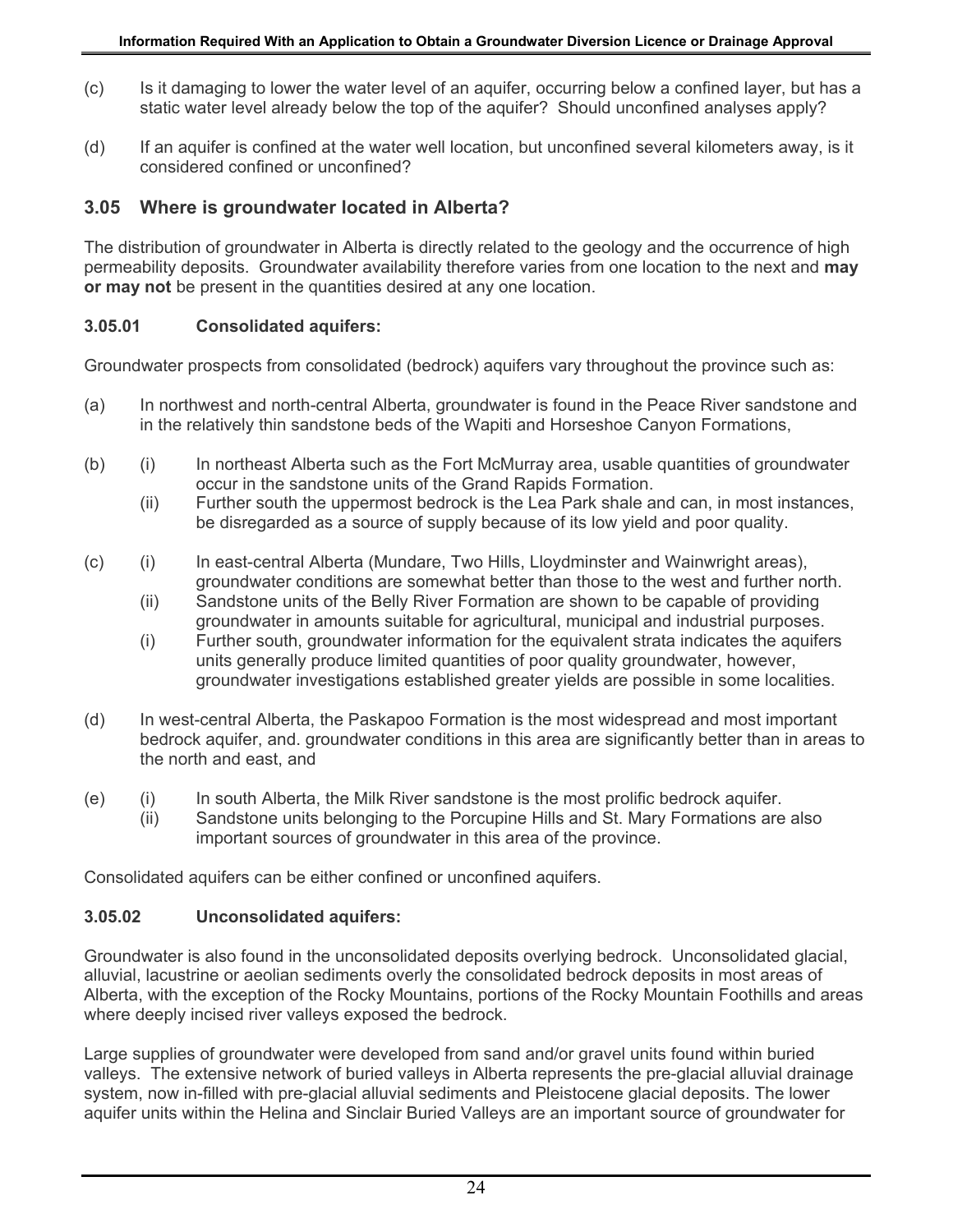the heavy oil industry in the Cold Lake area. Similar buried valleys provide large-scale groundwater supplies in other parts of the province.

Sand and/or gravel units found within the glacial overburden deposits may also provide a source of groundwater. Groundwater supplies from these aquifer units are generally limited due to their thickness and areal extent. In areas where these deposits are laterally extensive and relatively thick, such as the Grimshaw Gravels, there are possibilities of providing adequate water supplies except during extended periods of drought. Large diameter water wells may be capable of supplying small, individual households, volumes of groundwater from shallow glacial till or lacustrine deposits with relatively poor aquifer potential.

Unconsolidated aquifers usually are considered as unconfined aquifers.

#### **3.06 What information is available on Groundwater?**

| <b>Alberta Environment</b><br>(Head Office, Regional Offices, District<br>Offices)<br>Water well records<br>Chemical analyses<br>Flowing Shot Hole reports<br>Geophysical logs<br>Coal logs<br>Piezometer records<br>Observation well hydrographs (private &<br>public)<br>GIC Bibliography, Reports<br><b>WRA/WA Licensing Reports including</b><br>pumping test data & Interpretations<br><b>Annual Water Use Returns</b><br><b>Field-Verified Surveys</b><br><b>Environmental Impact Assessment Reports</b><br>County Maps (Historical & current)<br><b>Water Management Plans</b><br>Water supply evaluation reports | <b>Other Government Agencies</b><br><b>ARC Earth Sciences Reports</b><br>ARC Groundwater Reconnaissance Reports,<br>Cross-Sections & Maps (Bedrock, Drift, Soil &<br>Yield)<br><b>ARC Bulletins</b><br><b>ARC Open File Reports</b><br><b>ARC Memoirs</b><br>Alberta Geologic Survey Reports<br><b>Energy Utilities Board</b><br><b>Alberta Energy</b><br>Alberta Agricultural Reports<br><b>Irrigation Reports</b><br><b>Environment Canada Reports</b><br><b>PFRA Reports</b><br><b>Scientific &amp; Technical Papers</b><br>County or Municipal water supply evaluation<br>reports |
|--------------------------------------------------------------------------------------------------------------------------------------------------------------------------------------------------------------------------------------------------------------------------------------------------------------------------------------------------------------------------------------------------------------------------------------------------------------------------------------------------------------------------------------------------------------------------------------------------------------------------|---------------------------------------------------------------------------------------------------------------------------------------------------------------------------------------------------------------------------------------------------------------------------------------------------------------------------------------------------------------------------------------------------------------------------------------------------------------------------------------------------------------------------------------------------------------------------------------|
| <b>Other Information Sites</b><br>Country/Village/Town Offices<br>Offices of Consulting Engineers and Hydrogeologists<br><b>University Libraries</b><br>Internet                                                                                                                                                                                                                                                                                                                                                                                                                                                         | <b>AENV Library</b><br><b>Other Department Libraries</b><br><b>Databases</b>                                                                                                                                                                                                                                                                                                                                                                                                                                                                                                          |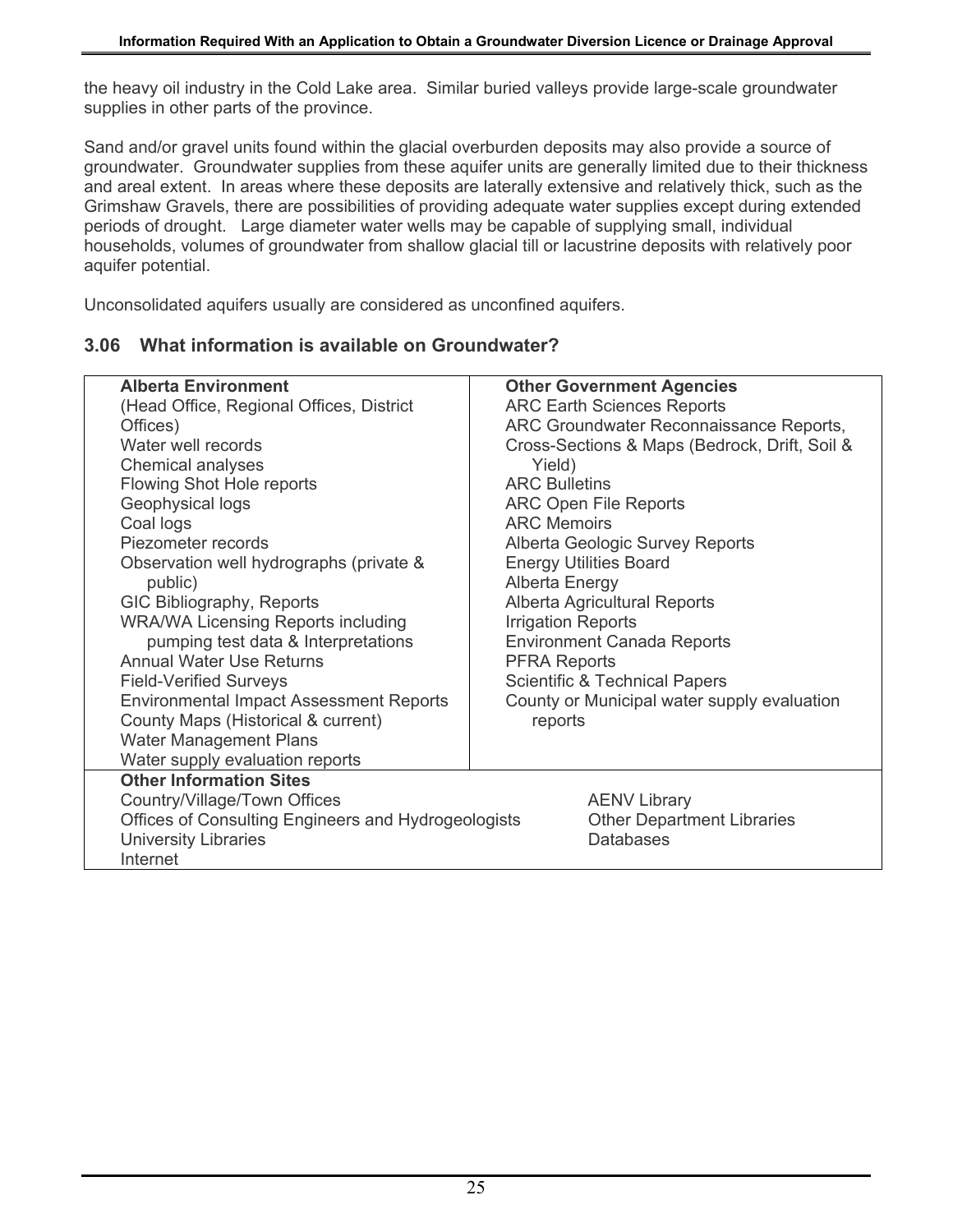#### **Schedule 1**

#### **Table Showing Length of Pumping Test and Information Required for the Anticipated Maximum Water Diversion/Drainage**

| <b>Anticipated Daily</b><br><b>Pumping Rate</b>                                               | Number of<br><b>Days</b> | <b>Anticipated</b><br><b>Maximum</b><br><b>Yearly Water</b><br><b>Requirement</b> | Length of<br><b>Pumping &amp;</b><br><b>Recovery test at</b><br><b>Anticipated</b><br><b>Maximum</b><br><b>Pumping Rate</b> | Observation/<br><b>Monitoring</b><br><b>Site</b> | <b>Information</b><br><b>Required Under</b><br>1.02 & 1.03 of<br>Part 1      |
|-----------------------------------------------------------------------------------------------|--------------------------|-----------------------------------------------------------------------------------|-----------------------------------------------------------------------------------------------------------------------------|--------------------------------------------------|------------------------------------------------------------------------------|
| up to 10 $\text{m}^3$ /day<br>(2200 Igpd)<br>$(1.5$ lgpm $)$                                  | 365                      | 3650 $m3$<br>$(803,000 \lg)$                                                      | $2 + 2$ hours <sup>*</sup><br>(or longer) and at<br>least 90% recovery                                                      | $\Omega$                                         | (a)<br>(b)(i)<br>(b)(ii)<br>$(b)(iii)$ $(A)$ to $(K)$<br>(b)(vii)<br>(b)(ix) |
| 10 to 35 $\text{m}^3/\text{d}$<br>(2200 to 7700 lgpd)<br>$(1.5 \text{ to } 5.3 \text{ lgpm})$ | applicant to enter       | applicant to enter                                                                | $24 + 24$ hours<br>(or longer) and at<br>least 90% recovery                                                                 | $0 - 1$                                          | all of $2.0$                                                                 |
| 35 to 65 $m^3/d$<br>(7700 to 14,300 lgpd)<br>(5.3 to 10.0 lgpm)                               | applicant to enter       | applicant to enter                                                                | $24 + 24$ hours<br>(or longer) and at<br>least 90% recovery                                                                 | 1                                                | all of $2.0$                                                                 |
| 65 to 265 $m^3/d$<br>14,300 to 60,500<br>lgpd)<br>(10.0 to 40.0 lgpm)                         | applicant to enter       | applicant to enter                                                                | $48 + 48$ hours<br>(or longer) and at<br>least<br>90% recovery                                                              | $1 - 2$                                          | all of 2.0                                                                   |
| greater than 265 $m^3/d$                                                                      | applicant to enter       | applicant to enter                                                                | $72 + 72$ hours<br>(or longer) and at<br>least<br>90% recovery                                                              | $1 - 2$                                          | all of 2.0                                                                   |

**\*** In some cases, more information or longer pumping tests may be required.

#### **Legend:**

- $d = day$
- **g = gallons**
- **I = Imperial**
- **m = minute**
- **m3 = cubic metre = 220 Imperial gallons**

#### **Notes:**

- $\bullet$ The reliability of the estimate on water supply will generally increase with the length of the pumping period and as the geological and hydrogeological conditions in the area become more clearly defined and understood. Therefore a longer pumping test is recommended.
- Household wells, and other types of water wells, could be considered potential monitoring sites.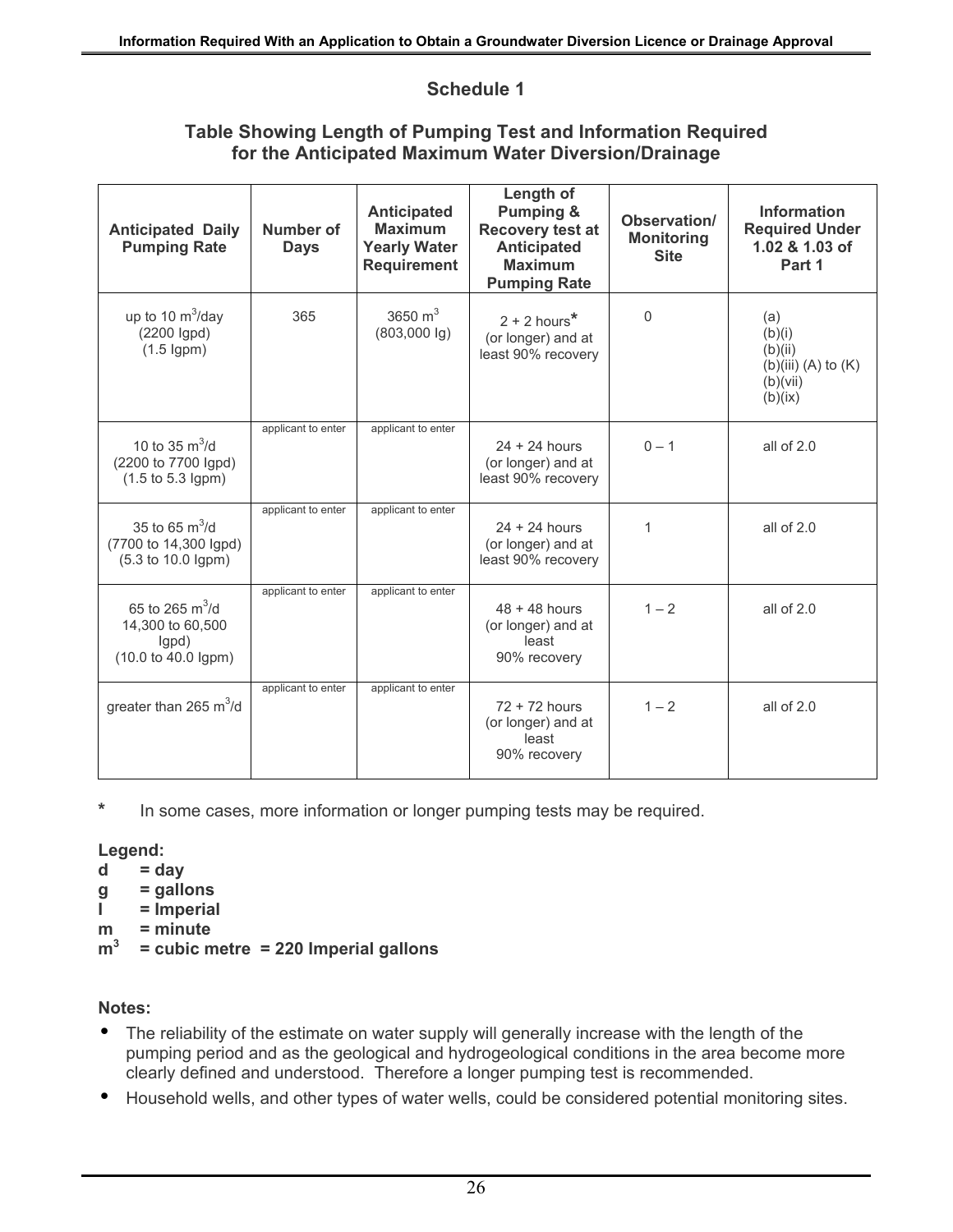#### **Schedule 2**

#### **Guide to Calculate Quantities of Water for Raising Animals**

**Double click anywhere in the table to activate the Excel automatic calculations, enter the number of animals and press the tab key.**

**If required, change the "No. of Gallons" according to your needs after activating the table.** 

| <b>Water Used For</b> |                                  | No. of<br><b>Animals</b> |              | No. of<br>Gallons* |                   | <b>Quantity per</b><br>Day (gallons) |             | No. of Days |     | <b>Total Gallons per Year</b> |
|-----------------------|----------------------------------|--------------------------|--------------|--------------------|-------------------|--------------------------------------|-------------|-------------|-----|-------------------------------|
|                       | <b>Milking Cows</b>              |                          | $\mathbf x$  | 30.0               | $\qquad \qquad =$ |                                      | $\mathbf x$ |             | $=$ |                               |
| Dairy                 | Dry cows, replacements           |                          | $\mathbf x$  | 10.0               | $=$               |                                      | $\mathbf X$ |             | $=$ |                               |
|                       | Calves (up to 550 lbs)           |                          | $\mathbf X$  | 3.0                | $=$               |                                      | $\mathbf X$ |             | $=$ |                               |
| Beef                  | Cow/calf pairs                   |                          | $\mathbf x$  | 12.0               | $=$               |                                      | $\mathbf X$ |             | $=$ |                               |
|                       | Calves (up to 550 lbs)           |                          | $\mathbf x$  | 3.0                | $=$               |                                      | $\mathbf X$ |             | $=$ |                               |
| Beef                  | Feeders (550 - 900 lbs)          |                          | $\mathbf x$  | 6.0                | $=$               |                                      | $\mathbf X$ |             | $=$ |                               |
|                       | $(900 - 1250$ lbs)               |                          | $\mathbf X$  | 9.0                | $=$               |                                      | $\mathbf X$ |             | $=$ |                               |
|                       | Sows (farrow to finish)          |                          | $\mathbf X$  | 20.0               | $=$               |                                      | $\mathbf X$ |             | $=$ |                               |
| Hogs                  | Sows (farrow to wean:<br>50 lbs) |                          | X            | 6.5                | $=$               |                                      | X           |             | $=$ |                               |
|                       | Feeders (50 - 250 lbs)           |                          | $\mathbf X$  | 1.5                | $=$               |                                      | $\mathbf X$ |             | $=$ |                               |
|                       | Weaner (15 - 50 lbs)             |                          | $\mathbf X$  | 0.5                | $=$               |                                      | X           |             | $=$ |                               |
| Chickens              | Broilers/roasters                |                          | $\mathbf X$  | 0.035              | $=$               |                                      | $\mathbf X$ |             | $=$ |                               |
|                       | Layers/Breeders                  |                          | $\mathbf X$  | 0.055              | $=$               |                                      | $\mathbf X$ |             | $=$ |                               |
| Turkeys               |                                  |                          | $\mathbf{x}$ | 0.150              | $=$               |                                      | $\mathbf X$ |             | $=$ |                               |
|                       | Milking ewes/does                |                          | $\mathbf X$  | 3.0                | $=$               |                                      | $\mathbf X$ |             | $=$ |                               |
| Sheep/Goats           | Ewes/does                        |                          | $\mathbf X$  | 2.0                | $=$               |                                      | $\mathbf X$ |             | $=$ |                               |
|                       | Feeders lambs                    |                          | $\mathbf X$  | 1.5                | $=$               |                                      | $\mathbf X$ |             | $=$ |                               |
| Horses, Bison, Mules  |                                  |                          | $\mathbf X$  | 10.0               | $=$               |                                      | $\mathbf X$ |             | $=$ |                               |
| Elk, Donkeys          |                                  |                          | $\mathbf x$  | 5.0                | $\qquad \qquad =$ |                                      | $\mathbf X$ |             | $=$ |                               |
| Deer, Llamas, Alpacas |                                  |                          | $\mathbf X$  | $2.0\,$            | $=$               |                                      | $\mathbf X$ |             | $=$ |                               |
| Ostriches             |                                  |                          | $\mathbf X$  | 1.0                | $=$               |                                      | $\mathbf X$ |             | $=$ |                               |
| Other (specify):      |                                  |                          | $\mathbf X$  |                    | $=$               |                                      | $\mathbf X$ |             | $=$ |                               |
| Pesticide Application |                                  |                          |              |                    |                   |                                      | $\mathbf X$ |             | $=$ |                               |

**\* NOTE: Quantities shown are averages only. TOTAL AMOUNT PER YEAR:**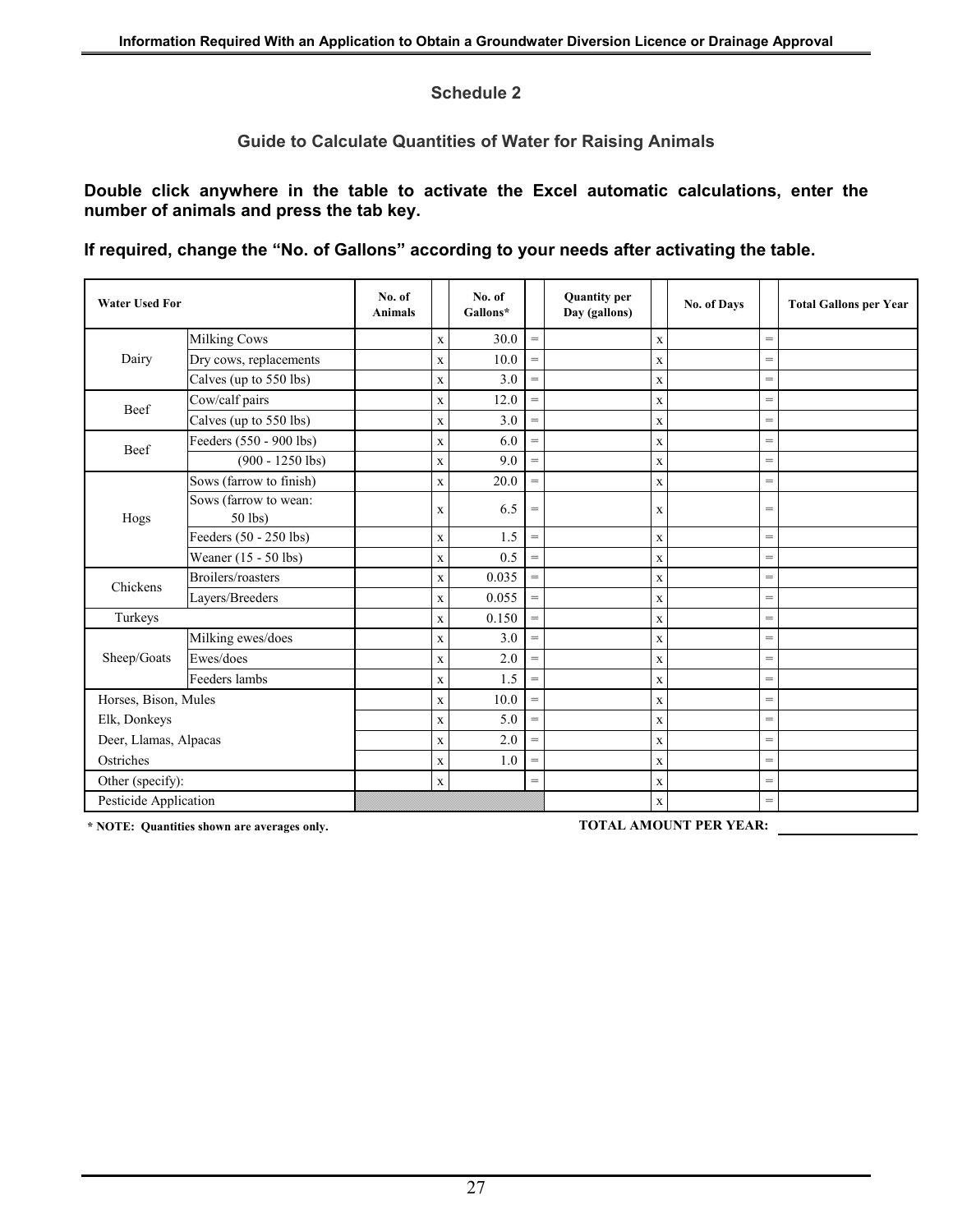#### **Schedule 3**

#### **Example Table for Field-Verified Survey**

page 1 of \_\_\_\_\_

| <b>Parameters</b>                                                 | <b>Water Source #1</b> | <b>Water Source #2</b> | <b>Water Source #3</b> | <b>Water Source #4</b> |
|-------------------------------------------------------------------|------------------------|------------------------|------------------------|------------------------|
| owner/lessee name                                                 |                        |                        |                        |                        |
| legal land location                                               |                        |                        |                        |                        |
| surface elevation                                                 |                        |                        |                        |                        |
| type of water source                                              |                        |                        |                        |                        |
| water source status                                               |                        |                        |                        |                        |
| well depth                                                        |                        |                        |                        |                        |
| pump intake depth                                                 |                        |                        |                        |                        |
| depth to top of<br>aquifer                                        |                        |                        |                        |                        |
| amount of available<br>head                                       |                        |                        |                        |                        |
| maximum pumping<br>rate                                           |                        |                        |                        |                        |
| well completion<br>details                                        |                        |                        |                        |                        |
| distance from pro-<br>posed water diver-<br>sion or drainage site |                        |                        |                        |                        |
| original non-<br>pumping level & date                             |                        |                        |                        |                        |
| current non-pumping<br>level                                      |                        |                        |                        |                        |
| estimated daily use                                               |                        |                        |                        |                        |
| summary of<br>historical chemical<br>analyses                     |                        |                        |                        |                        |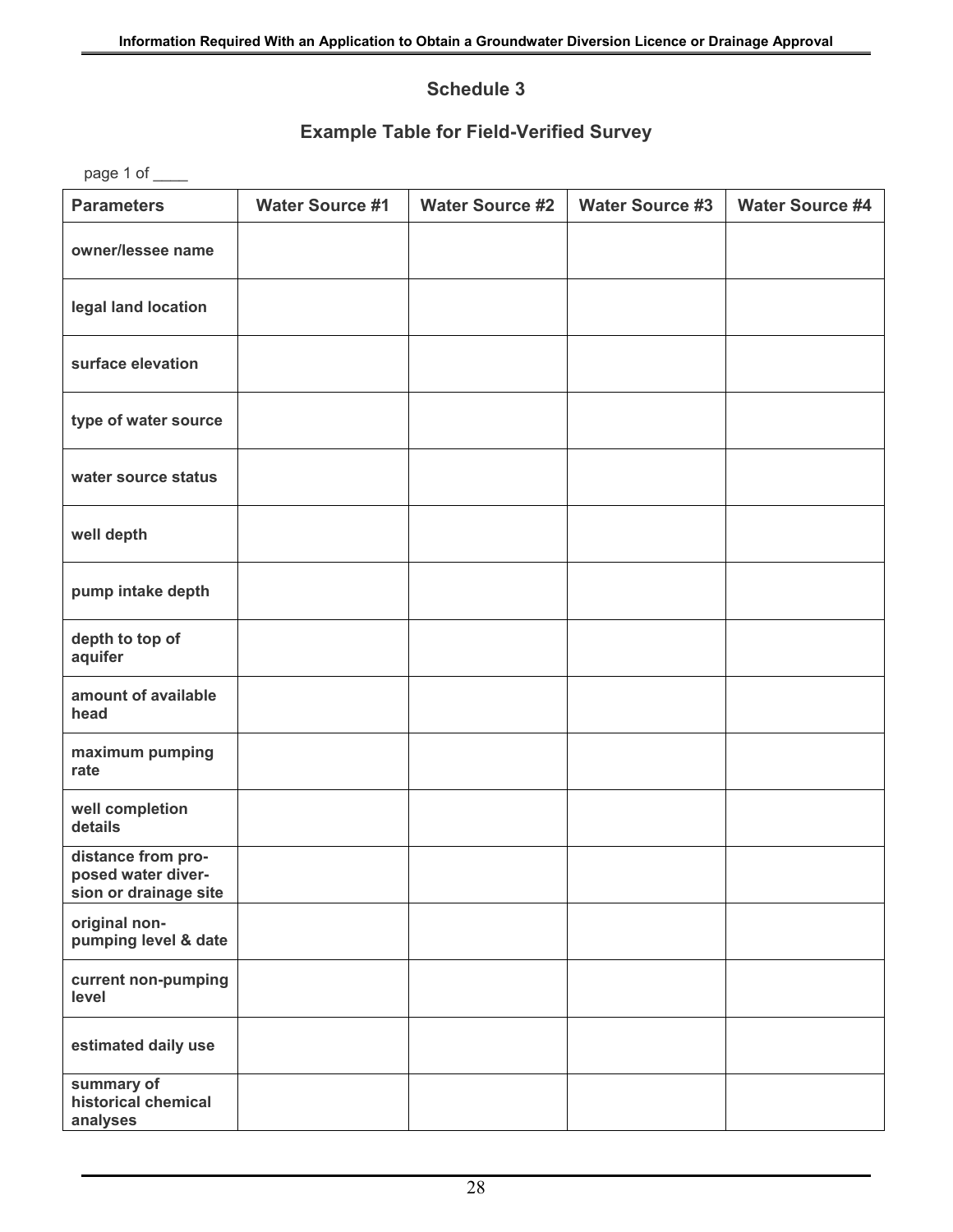Date: March 27, 1990 No. 209

#### Subject: GROUND WATER ALLOCATION FOR OILFIELD INJECTION ANNOUNCED

Environment Minister, Honourable Ralph Klein, today announced the implementation of a policy on Ground Water Allocation for Oilfield Injection Purposes. The policy demonstrates a commitment to the principles of conservation and multipurpose use of this valuable water resource.

"With continued economic development and population growth, there is an escalating demand on ground water for domestic, municipal, agricultural and industrial use," said Mr. Klein. "The policy addresses concerns about the increased demand for ground water by competing interests."

The new policy was prepared by Alberta Environment with input from various rural, agricultural and industrial groups. A variety of safeguards built into the new policy includes limitations on quantity withdrawals, time limit restrictions, monitoring being available to public scrutiny and the necessity for considering non-water, surface water and non-potable ground water alternatives.

Mr. Klein said the policy will substantially reduce the conflict over the use of potable ground water for oilfield injection in agricultural areas. The minister adds that the policy will allow the province to allocate some potable water for oilfield injection purposes.

"Management of this vital resource will prevent its overuse and waste and resolve potential conflicts between users," said Mr. Klein.

The Advisory Committee who reviewed and support this policy includes representation from the Alberta Water Resources Commission, the Office of the Farmer's Advocate, Alberta Agriculture, the Alberta Association of Municipal Districts and Counties, the Alberta Cattle Commission, the Energy Resources Conservation Board, the Canadian Petroleum Association, the Independent Petroleum Association of Canada, the Alberta Chamber of Resources and the Alberta Water Well Drilling Association.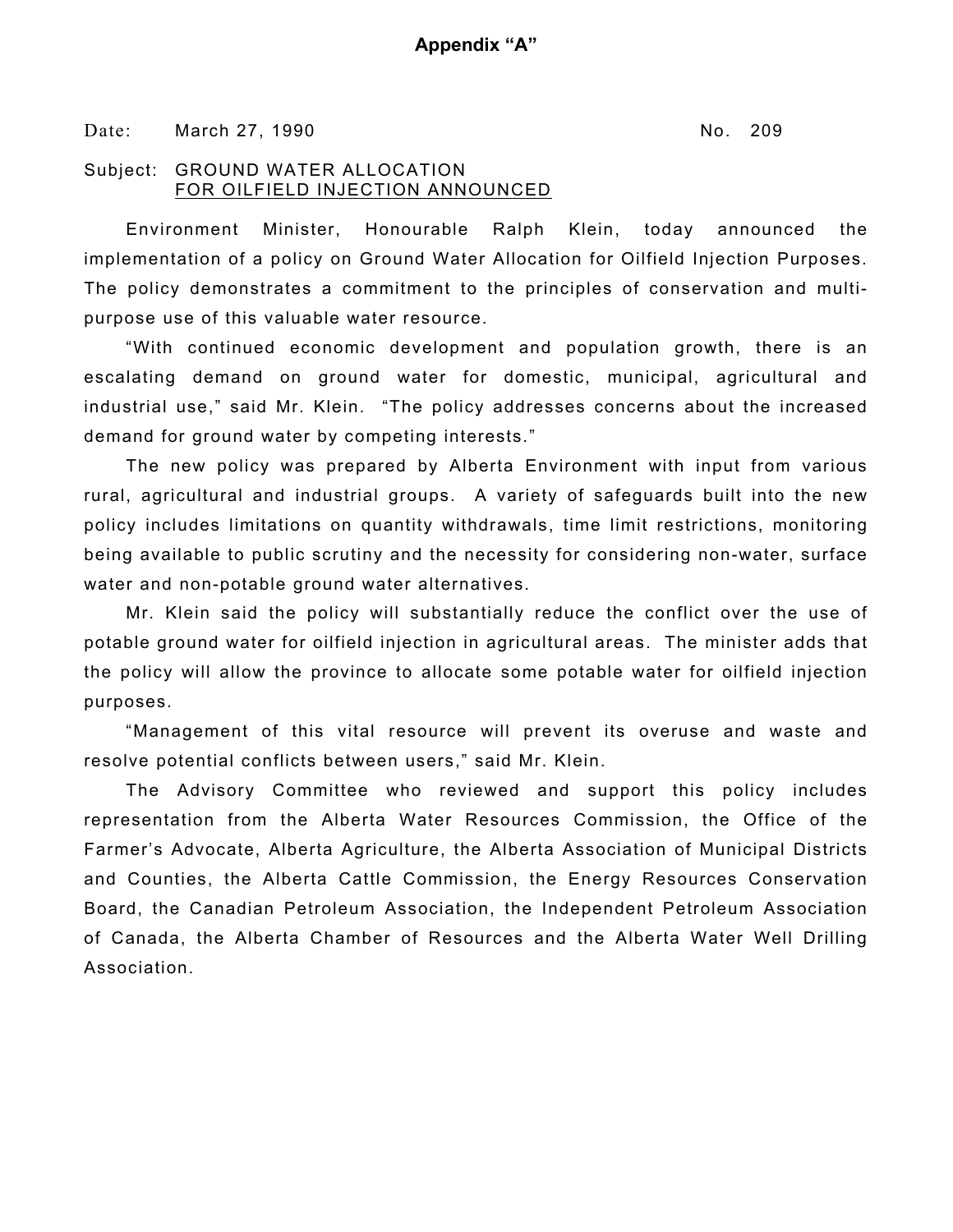## fact sheet  $\mathbf{C}$ **ENVIRONMENT**

#### GROUND WATER ALLOCATION POLICY FOR OILFIELD INJECTION PURPOSES

#### PURPOSE

To manage the ground water resources of the Province of Alberta in such a manner as to provide continuing protection to the existing and future domestic, municipal, agricultural and industrial water users while maintaining the important principle of multi-purpose use of water.

#### QUANTITY LIMITATION

An applicant who proposes to use potable ground water for oilfield injection purposes will be restricted to a maximum of one half of the long term yield of a given aquifer in the immediate vicinity of the water source well. This will be enforced by limiting drawdown, as measured 150 metres from the water source well, to 35% during the first year of operation and no more than 50% over the life of the project. In addition, the monitoring stations must be available for inspection by designated local officials and affected parties to ensure that the community has immediate and accurate information on the aquifer performance.

#### TIME LIMIT RESTRICTION

All initial approvals will be limited to a one year time period. The first five year extension will be issued only if the aquifer is performing in accordance with the terms and conditions of approval and thus without unreasonable negative impact on other wells in the community. Future annual extensions will automatically be granted for five year time periods if the required conditions are met and no applications which exceed the remaining available aquifer capacity have been received from the surround community.

#### SURFACE WATER, NON-POTABLE GROUND WATER AND NON-WATER ALTERNATIVES It is understood that an appropriate level of investigation into the use of surface water, non-potable ground water and non-water alternatives will be carried out by the applicant, prior to the submission of an application to develop a potable ground water source for oilfield injection purposes.

#### AREA OF APPLICABILITY OF THE POLICY

This policy will apply only to the agricultural (white zone) areas of the province.

#### AUTHORIZATION PROCEDURES

As is the past, terms and conditions designed to protect existing ground water supplies and aquifers will be attached to exploration permits or water use permits issued under the Water Resources Act, as deemed necessary on a site specific basis.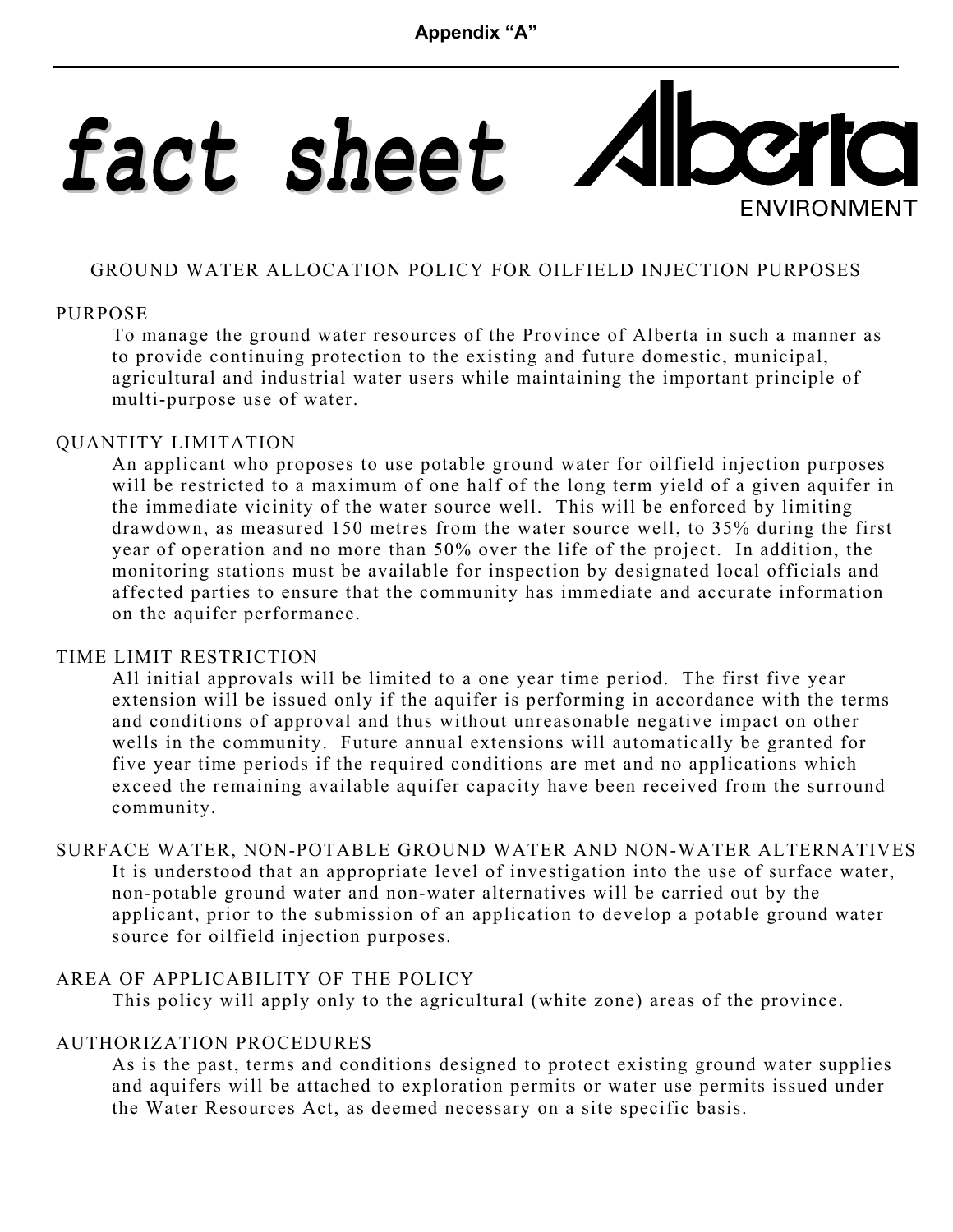#### ADMINISTRATIVE POLICY ON WATER DIVERSIONS FROM WELLS

#### LOCATED IN RESTRICTED WATER BASINS

With the exception of diversions of water for the remediation of contaminated water, all proposed projects for developing water wells in major water basins where restrictions are in place will proceed as follows and in accordance with the appendices:

- 1. When an exploration permit or a licence application is received, it will be reviewed as a potential hydraulic connection to a surface-water body.
- 2. An exploration permit, outlining the testing requirements in support of a licence application, will be issued. Also, this permit will address the possibility of a hydraulic connection. The applicant will be asked to determine the component of water that may be produced from the surface-water body.
- 3. Placement of a public notice(s) for the proposed diversion and approval application process will be deferred until the evaluation of the report. If the report shows evidence of a hydraulic connection:
	- **.** in a basin where limited diversion is allowed, the public notice(s) will contain parameters and restrictions applicable to that basin, or
	- **.** in a basin where surface-water diversion is not allowed, the application for licence will be returned to the proponent or will be held in abeyance if the possibility exists for lifting the restriction; and,
	- **.** subsequent approvals shall be subject to applicable restrictions.
- 4. There will be consultation between surface and ground water staff at all stages of the process; or,
- 5. If the works are not located in a restricted diversion area and if the works are proposed for completion in sand and gravel deposits adjacent to a surface-water body, the "Policy on Water Diversions from Sands and Gravels Adjacent to a Water Body, and From Springs" dated November 16, 1995 (Appendix II) will prevail.

November 4, 1997

Dated at Edmonton Controller of Water Resources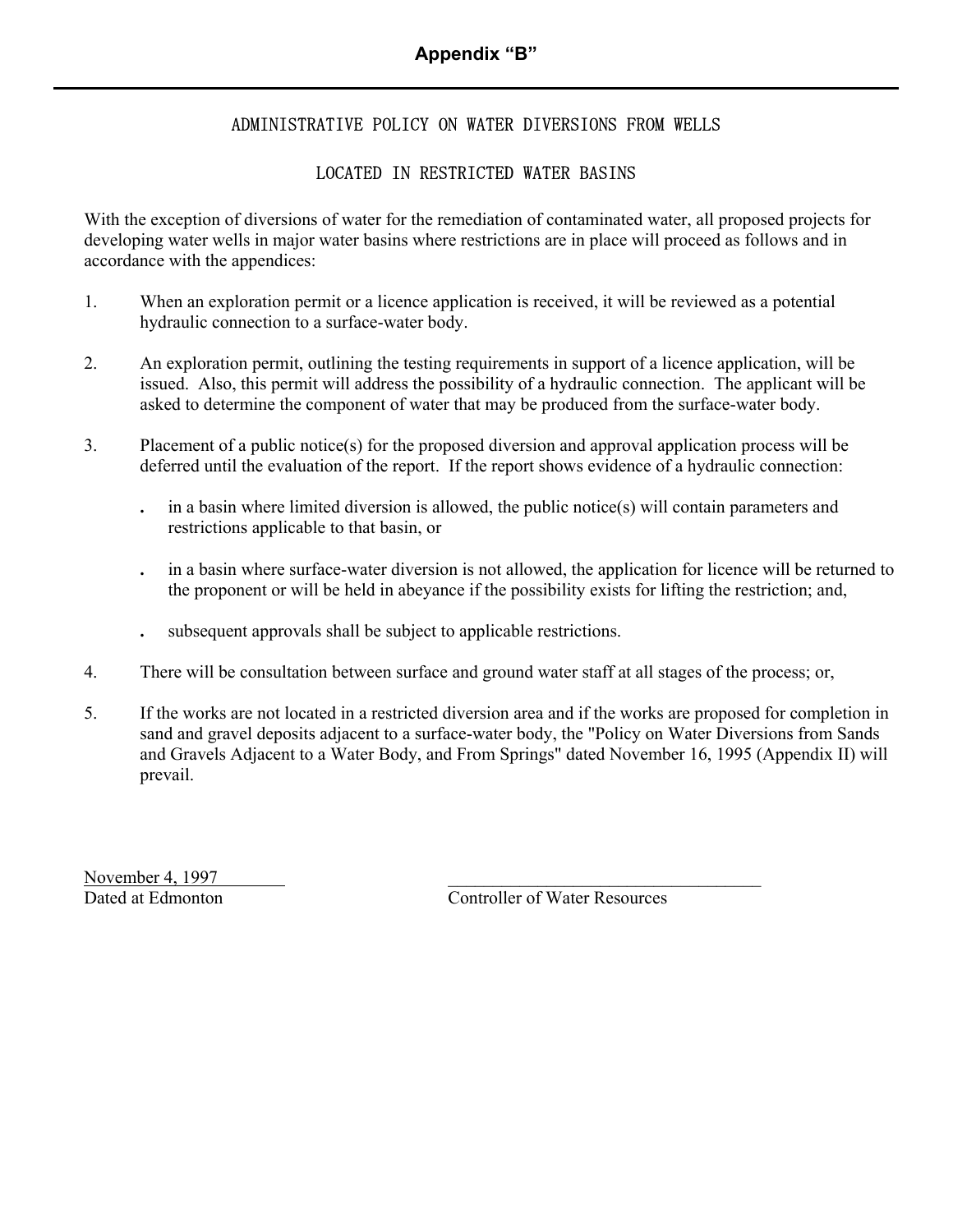#### **POLICY ON WATER DIVERSIONS FROM SANDS AND GRAVELS**

#### **ADJACENT TO A WATER BODY, AND FROM SPRINGS**

- 1. (1) All projects in sand & gravel deposits adjacent to a water body (river, stream, lake, etc.) will be evaluated according to procedures for licensing and approval of surface water works and diversions.
	- (2) The Groundwater Evaluation Guideline should be utilized only:
	- (a) where the applicant proves no hydraulic connection between the sand and gravel deposits and the water body;

#### **Note: In this case supporting information in accordance with this guideline should be provided with an application. Applicants should contact Department staff who process groundwater applications.**

and,

(b) where effects on local ground water users may be significant.

#### **Note: In this case, appropriate evaluation in accordance with the Groundwater Evaluation Guideline will be needed as well as evaluation of surface water issues. Applicants should contact Department staff who process surface water applications.**

2. (1) All applications for diversion from springs will be evaluated using procedures for evaluation of surface water issues.

(2) Evaluation in accordance with the Groundwater Evaluation Guideline will be needed for development of a spring where the development will increase the groundwater flow rate.

#### **Note: In this case supporting information in accordance with this guideline should be provided with an application. Applicants should contact Department staff who process groundwater applications.**

3. Consultation among staff is encouraged at any stage of the process.

Issued 1995 11 16

Revised 2003 02 05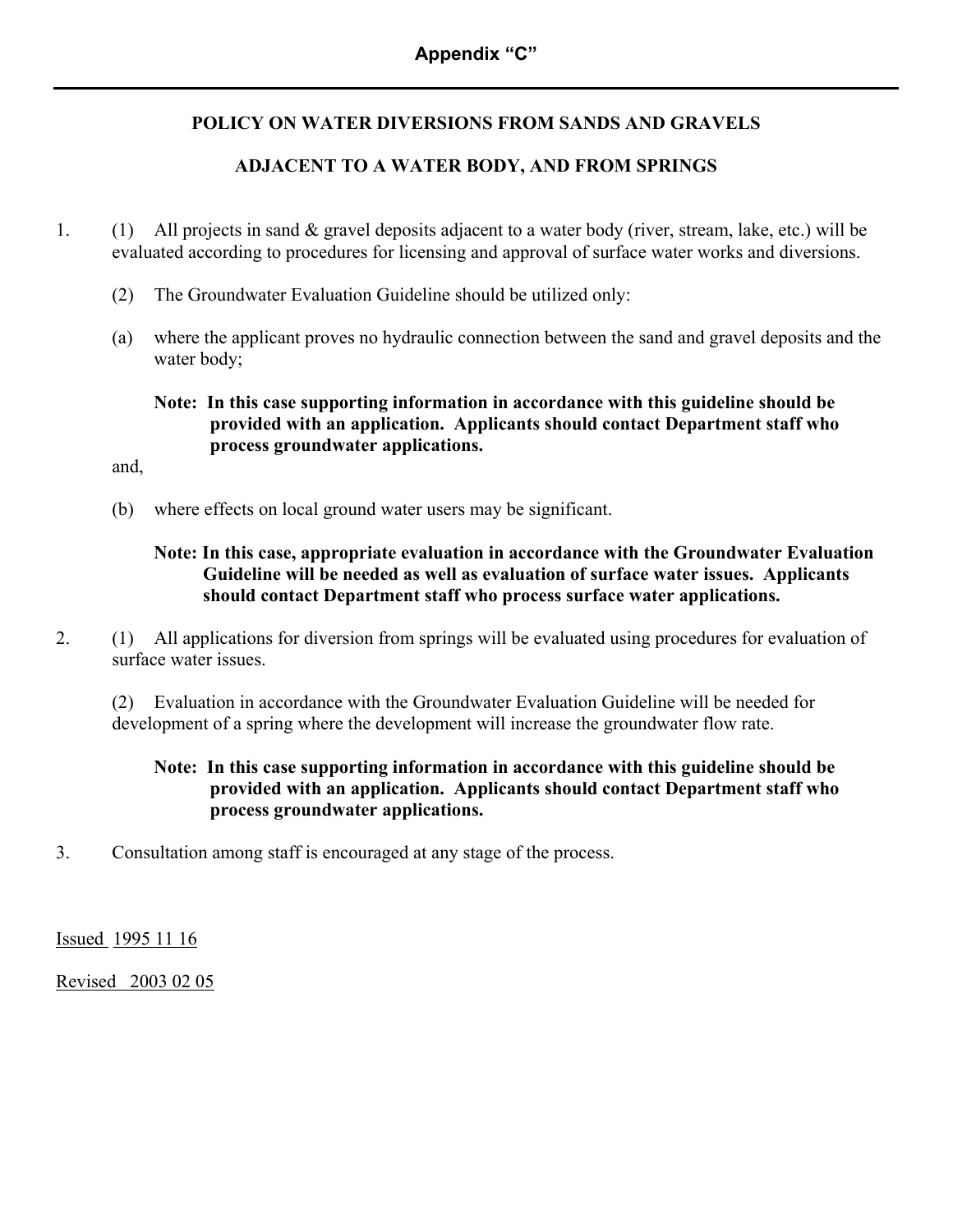#### A P P E N D I X

#### **Water Resources Act**

#### **SOUTH SASKATCHEWAN BASIN WATER ALLOCATION REGULATION**

#### *Table of Contents*

| Definitions                          |   |
|--------------------------------------|---|
| Reservation                          |   |
| Authority to allocate reserved water | 3 |
| <b>Existing irrigation districts</b> | 4 |
| Other irrigation                     | 5 |
| Other purposes                       | 6 |
| Instream flows                       |   |
| Application of Regulation            | 8 |
| Prior reservations cancelled         | 9 |

#### Schedule

#### **Definitions**

- 1 In this Regulation,
	- (a) "existing" means in existence on January 1990;
	- (b) "licence" includes an interim licence;
	- (c) "South Saskatchewan River Basin" means the land drained the by reach of the South Saskatchewan River and its tributaries, including the Red Deer River, the Bow River, the Oldman River and their tributaries;
	- (d) "South Saskatchewan River Sub-basin means the land drained by the reach of the South Sasktachewan River between the confluence of the Bow and Oldman Rivers and the Alberta-Saskatchewan boundary.

#### **Reservation**

2 All water in the South Saskatchewan River Basin that is not the subject of an existing licence or other authorization is reserved pursuant to section 12 of the *Water Resources Act*.

Authority to allocate reserved water

3 Water reserved under section 2 may be allocated in accordance with this **Regulation**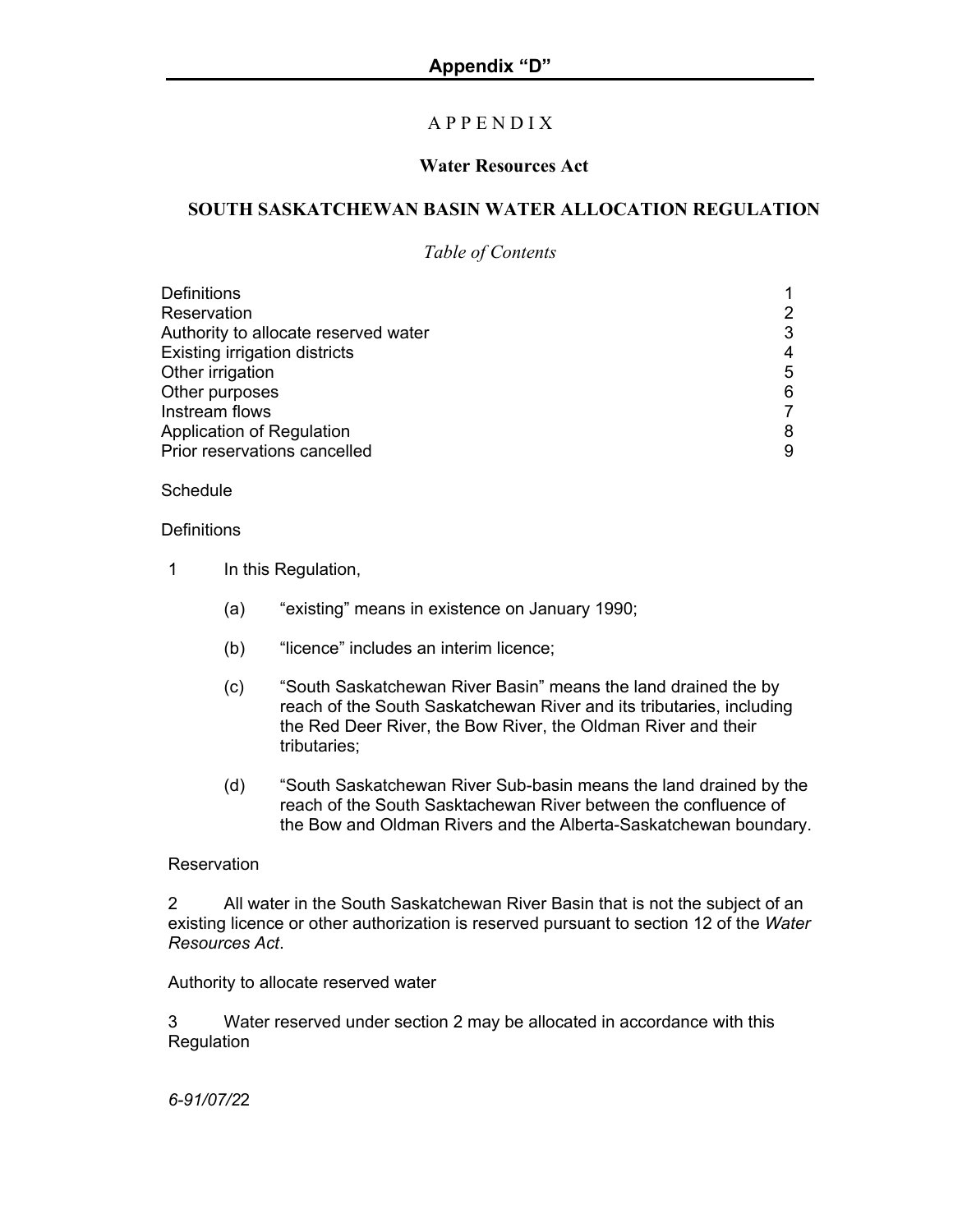- 2 -

Existing irrigation districts

4(1) The total amount of water allocated for irrigation purposes from the river basins listed below to each named irrigation district under

- (a) licences issued in accordance with the Regulation, and
- (b) existing licences or other authorizations

must not exceed the amount sufficient for the irrigation of the total area of land specified for the irrigation district:

| <b>River Basin</b>                                                                                                                                                                                                                                                                                                                                       | <b>Total Area</b><br>of Land                                                                                                              |
|----------------------------------------------------------------------------------------------------------------------------------------------------------------------------------------------------------------------------------------------------------------------------------------------------------------------------------------------------------|-------------------------------------------------------------------------------------------------------------------------------------------|
| <b>Bow River Basin</b>                                                                                                                                                                                                                                                                                                                                   |                                                                                                                                           |
| <b>Western Irrigation District</b><br><b>Bow River Irrigation District</b><br><b>Eastern Irrigation District</b>                                                                                                                                                                                                                                         | 95 000 acres<br>210 000 acres<br>275 000 acres;                                                                                           |
| Oldman River Basin                                                                                                                                                                                                                                                                                                                                       |                                                                                                                                           |
| St. Mary River Irrigation District<br><b>Magrath Irrigation District</b><br><b>Raymond Irrigation District</b><br><b>Taber Irrigation District</b><br>Lethbridge Northern Irrigation District<br><b>United Irrigation District</b><br><b>Mountain View Irrigation District</b><br><b>Leavitt Irrigation District</b><br><b>Aetna Irrigation District</b> | 372 000 acres<br>18 300 acres<br>46 500 acres<br>82 200 acres<br>167 000 acres<br>34 000 acres<br>3700 acres<br>4770 acres<br>3530 acres; |
| South Saskatchewan River Sub-basin                                                                                                                                                                                                                                                                                                                       |                                                                                                                                           |

Ross Creek Irrigation District 1200 acres.

(2) The total amount of water, in acre-feet, that is sufficient for the irrigation of the area given in subsection (1) for an irrigation district shall be determined by the Controller of Water Resources in accordance with the following criteria:

- (a) water required at the farms;
- (b) canal losses within the district;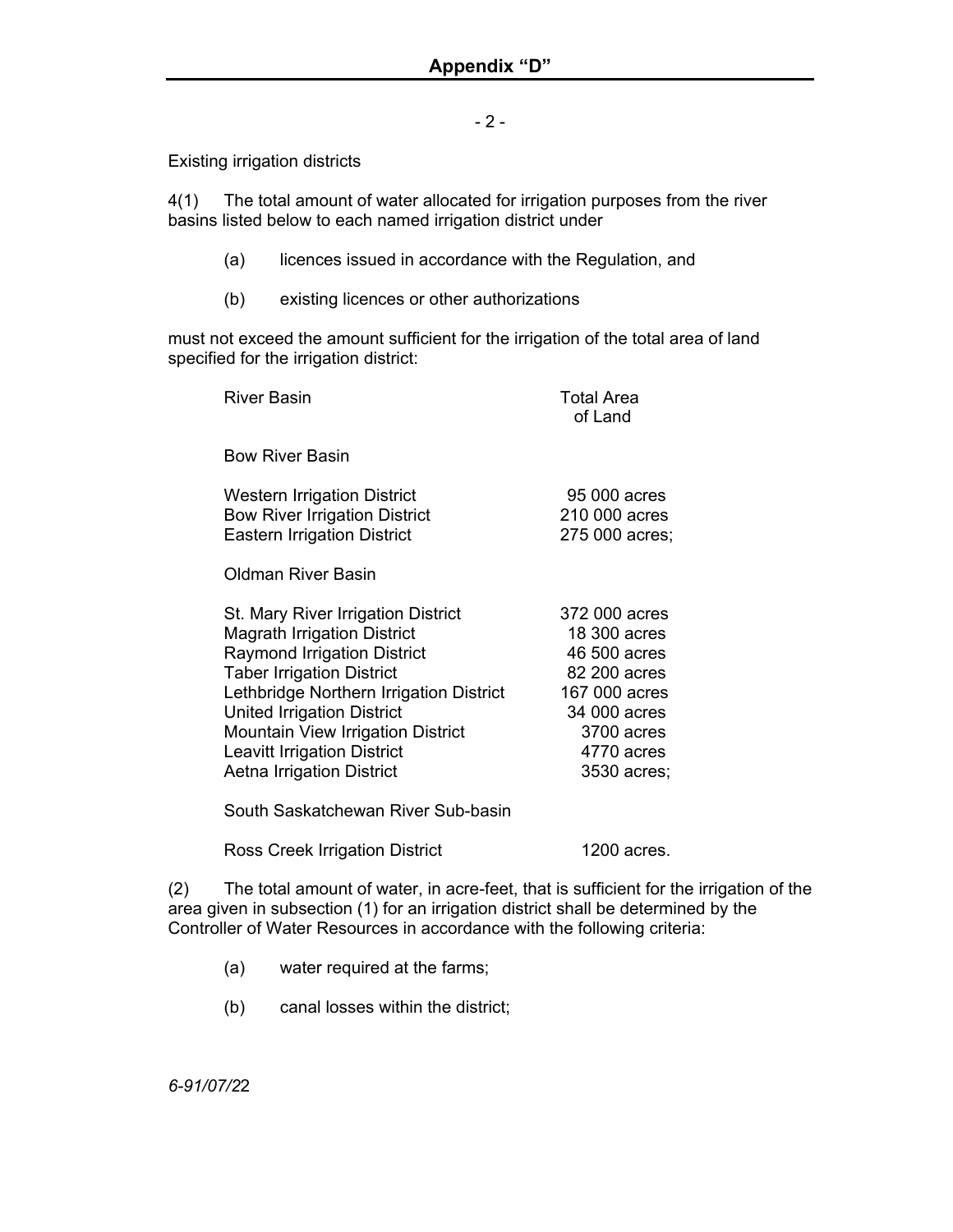- 3 -

- (c) evaporation for district reservoirs;
- (d) water flows returning to rivers.

(3) A determination under subsection (2) fixes the maximum volume of water that an irrigation district may divert and use under licence, but nothing in this section limits the number of acres in an irrigation district that may be irrigated with that water through improved efficiencies of water management and operation with the district.

Other irrigation

5(1) The total amount of water allocated for irrigation purposes from the Red Deer River Basin under

- (a) licences issued in accordance with this Regulation, and
- (b) existing licences

must not exceed an amount sufficient for the irrigation of 97 000 acres and, of the amount made available for allocation by this Regulation, an amount sufficient for the irrigation of 25 000 acres shall be available only for the Special Areas Water Supply Project,

(2) The total amount of water allocated for irrigation purposes from the Bow River Basin to land other than land in existing irrigation districts under

- (a) licences issued in accordance with this Regulation, and
- (b) existing licences

must not exceed an amount sufficient for the irrigation of 95 000 acres and, of the amount made available for allocation by this Regulation, amounts sufficient for the irrigation of the following areas shall be available only for the named projects:

| 15 000 acres | <b>Blackfoot Indian Reserve Projects</b> |
|--------------|------------------------------------------|
| 20 000 acres | Little Bow/Clear Lake Project            |
| 10 000 acres | Keho/Barons Project.<br>(north)          |

(3) The total amount of water allocated for irrigation purposes from the Oldman River Basin to land other than land in existing irrigation districts under

- (a) licences issued in accordance with this Regulation, and
- (b) existing licences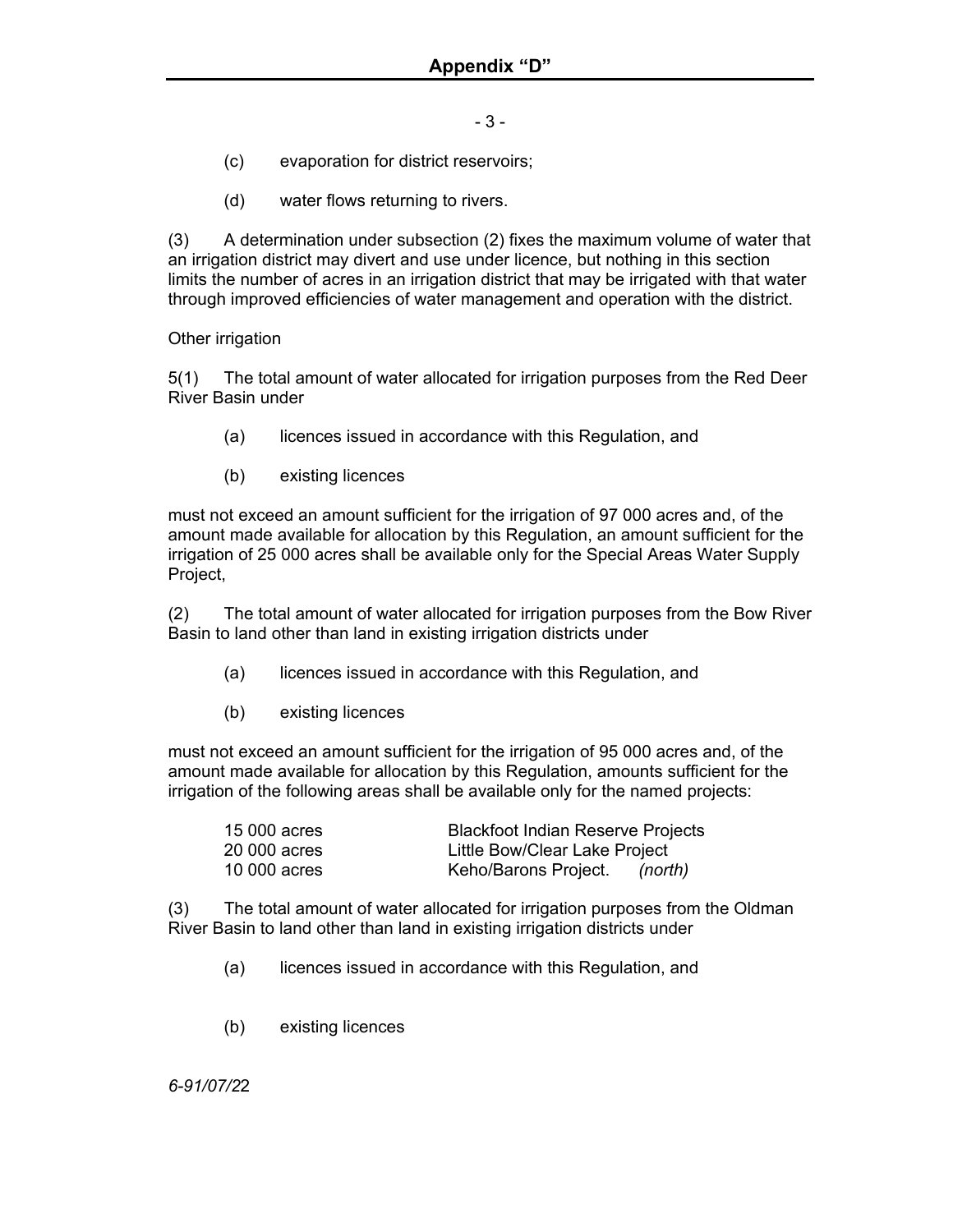- 4 -

must not exceed an amount sufficient for the irrigation of 152 000 acres and, of the amount made available for allocation by this Regulation, amounts sufficient for the irrigation of the following areas shall be available only for the names projects:

| 25 000 acres | <b>Blood Indian Reserve Project</b>  |
|--------------|--------------------------------------|
| 15 000 acres | Peigan Indian Reserve Projects       |
| 10 000 acres | Keho/Barons Project (south)          |
| 6 000 acres  | Western Oldman Area Projects         |
| 15 000 acres | Oldman River Reservoir Area Projects |
| 13 000 acres | <b>Willow Creek Projects</b>         |

(4) The total amount of water allocated for irrigation purposes from the South Saskatchewan River Sub-basin to land other than land in existing irrigation districts under

- (a) licences issued in accordance with this Regulation, and
- (b) existing licences

must not exceed an amount sufficient for the irrigation of 52 000 acres

(5) The projects referred to in this section are the projects described in the Schedule.

#### Other purposes

- 6 Water may be allocated for
	- (a) domestic purposes,
	- (b) municipal purposes,
	- (c) agricultural purposes, other than irrigation
	- (d) industrial purposes,
	- (e) water power purposes,
	- (f) other like purposes, and
	- (g) purposes specified in section 11(1)(b) and (d) of the *Water Resources Act*.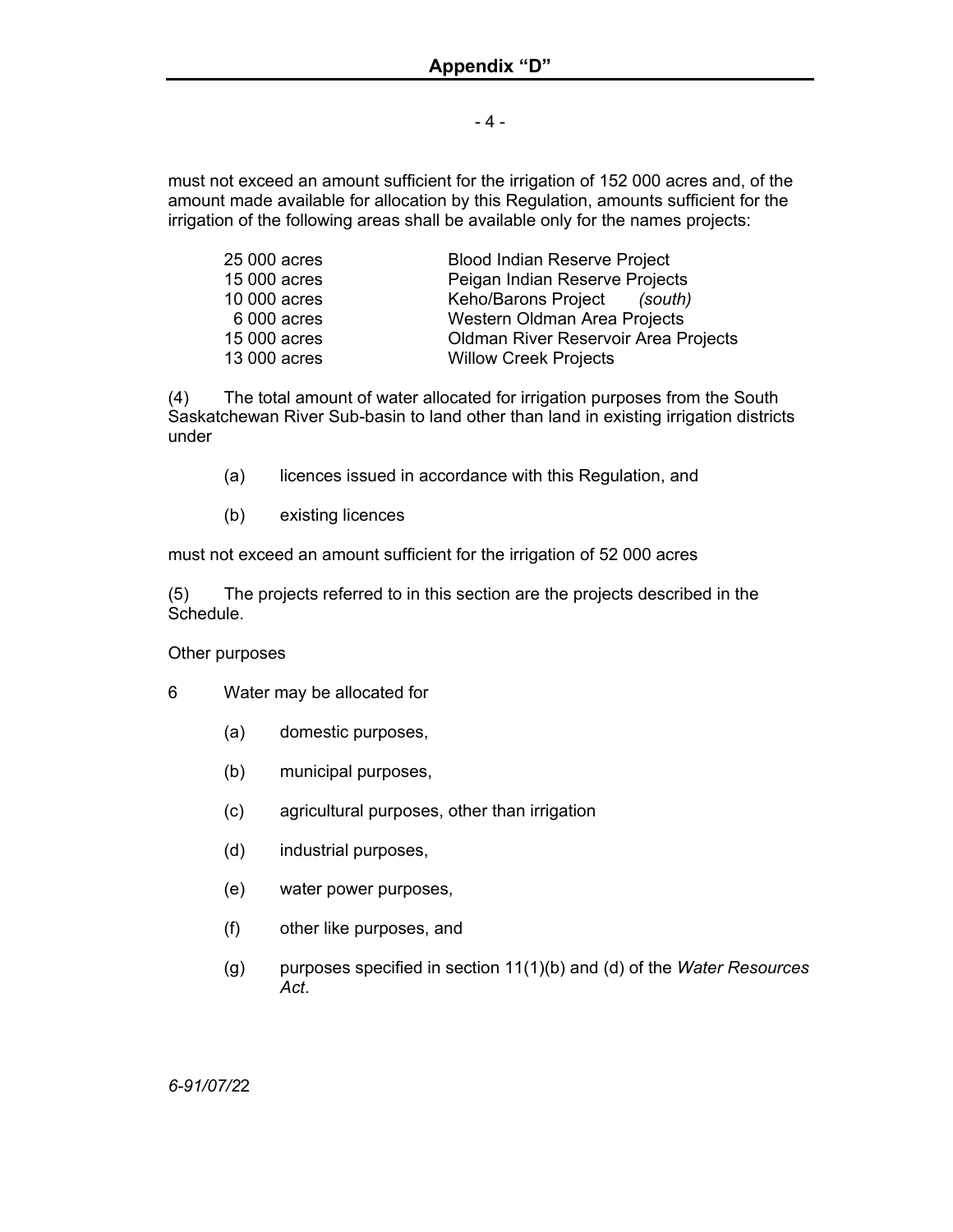- 5 -

Instream flows

7(1) Any licence issued in accordance with this Regulation may contain conditions limiting the amount of water that may be diverted and used when necessary to maintain minimum instream flows.

(2) The minimum instream flow for each of the following rivers is:

| <b>Waterton River</b> | 80 cubic feet per second measured above its<br>confluence with the Belly River;                                                      |
|-----------------------|--------------------------------------------------------------------------------------------------------------------------------------|
| <b>Belly River</b>    | 33 cubic feet per second measured above its<br>confluence with the Waterton River and above<br>its confluence with the Oldman River; |
| St. Mary River        | 97 cubic feet per second measured above its<br>confluence with the Oldman River.                                                     |

Application of Regulation

8 This Regulation applies to existing applications and subsequent applications.

Prior reservations cancelled

9 *Orders in Council numbered O.C. 1038/33 and O.C. 546/49 are rescinded. 6-91/07/2*2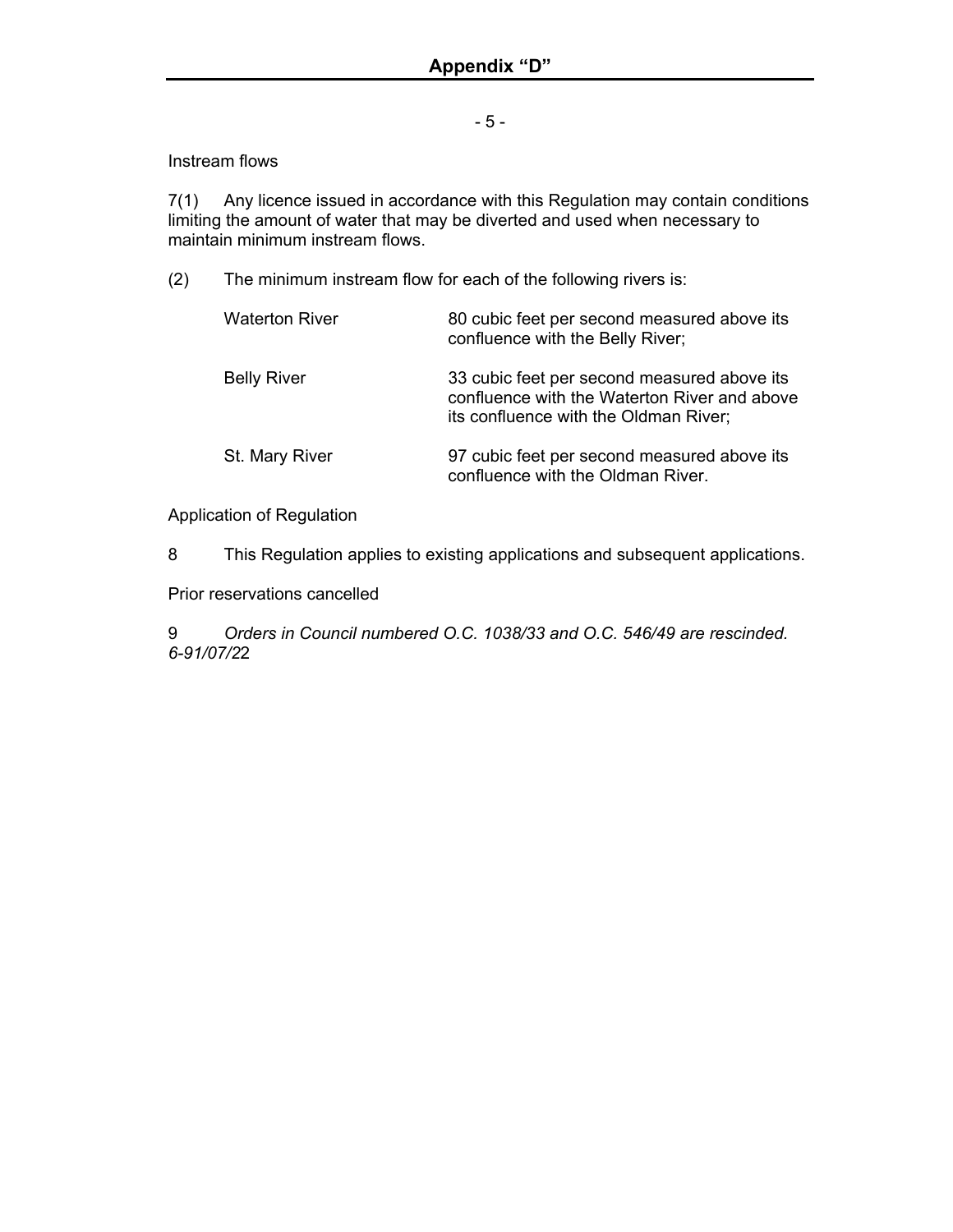#### - 6 -

#### **SCHEDULE**

- 1 "Special Areas Water Supply Project" means diversions from all or any of
	- (a) the proposed Nevis diversion pipeline and canal from the Red Deer River,
	- (b) Barry Creek upstream of Carolside Reservoir,
	- (c) Sounding Creek upstream of Highway 12,
	- (d) Blood Indian Creek, East Berry Creek, Monitor Creek, Nestor Creek and Spondin Creek,
	- (e) Craig Lake and its inlet and outlet channels,
	- (f) Contracosta Lake and its inlet and outlet channels, and

(g) reservoirs and lakes supplied by the above mentioned creeks including Bloor Lake, Oldman Lake, Antelope Lake, Sounding Creek Reservoir, Grassy Island Lake, McBride Reservoir, Bartman Reservoir, Cessford Reservoir, Blood Indian Reservoir and the proposed Oyen and Monitor **Reservoirs** 

for irrigation of land within the Special Areas.

2 "Blackfoot Indian Reserve Projects" means diversions from the Bow River or Carseland-Bow River Headworks System, or both, for irrigation of land within the Blackfoot Indian Reserve.

- 3 "Little Bow/Clear Lake Project" means diversions from all or any of
	- (a) the Little Bow River between the proposed Little Bow River Reservoir and Travers Reservoir
	- (b) the proposed Little Bow River Reservoir, and
	- (c) Clear Lake

for irrigation of land within the County of Vulcan and the Municipal District of Willow Creek.

- 4 "Keho/Barons Project" means diversions from all or any of
	- (a) the Little Bow River between the proposed Little Bow River Reservoir and Travers Reservoir,
	- (b) the Oldman River at a point on the Peigan Indian Reserve (N½ 31-08-27-W4),
	- (c) the Lethbridge Northern Headworks System, and
	- (d) the Lethbridge Northern Irrigation District

for irrigation of land in the vicinity of the Villages of Carmangay and Barons

*3-91/06/12*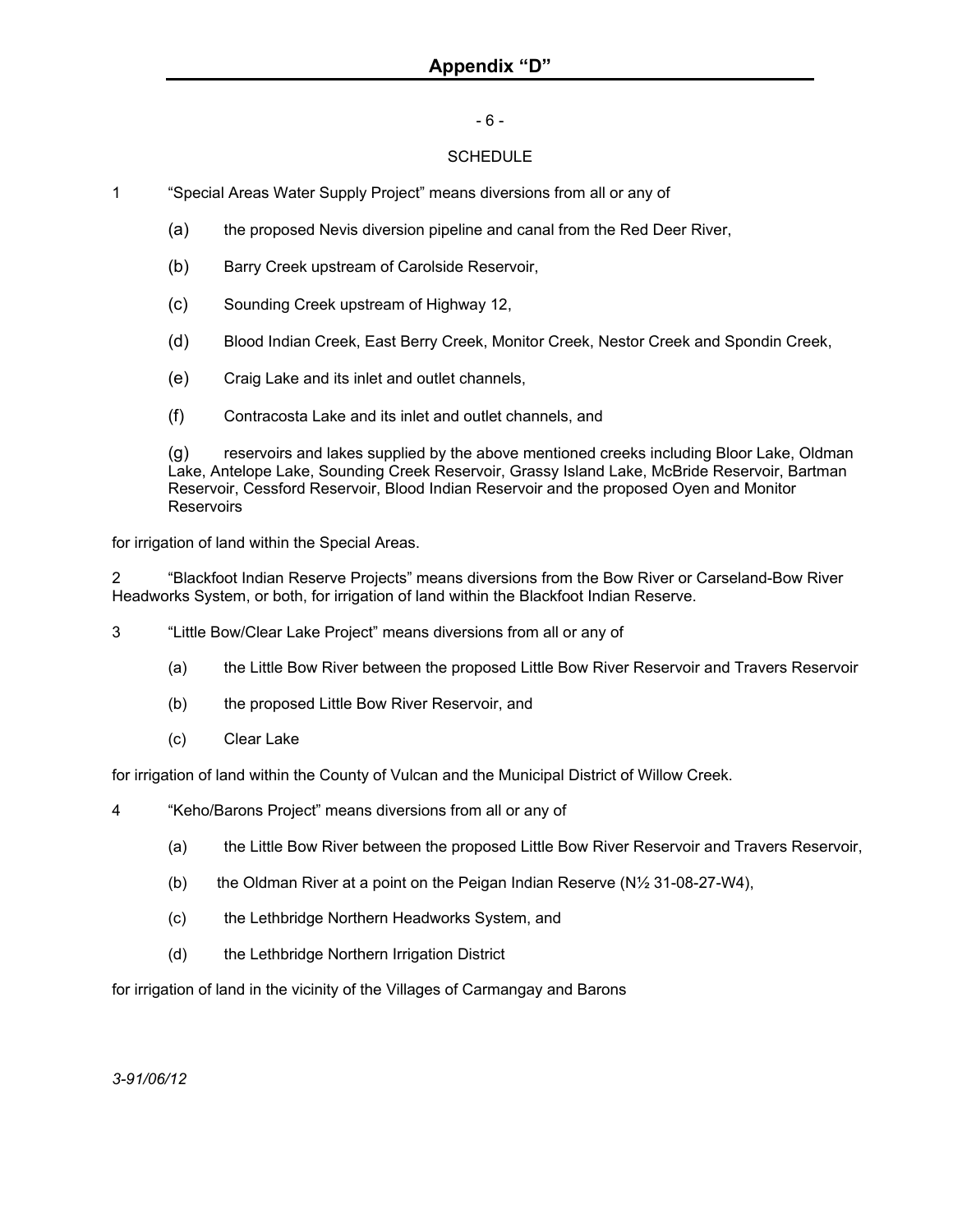#### - 7 -

- 5 "Blood Indian Reserve Project" means diversions from all or any of
	- (a) the Belly River,
	- (b) the St. Mary River, and
	- (c) the Waterton-St. Mary Headworks System

for irrigation of land within the Blood Indian Reserve.

6 "Peigan Indian Reserve Projects" means diversions from the Oldman River for irrigation of land within the Peigan Indian Reserve.

7 "Western Oldman Area Projects" means diversions from the Oldman River between the eastern boundary of the Peigan Indian Reserve and the confluence with the Belly River for irrigation of land within the County of Lethbridge and the Municipal District of Willow Creek.

8 "Oldman River Reservoir Area Projects" means diversions from all or any of

- (a) the Oldman River Reservoir,
- (b) the Oldman River upstream of the western boundary of the Peigan Indian Reserve, and
- (c) the Castle and Crowsnest Rivers

for irrigation of land within the Municipal District of Pincher Creek, the Municipality of Crowsnest Pass and Improvement District 6.

9 "Willow Creek Projects" means diversions from the proposed Pine Coulee Reservoir or Willow Creek downstream of the outlet from the proposed Pine Coulee Reservoir, or both, for irrigation of land within the Municipal District of Willow Creek.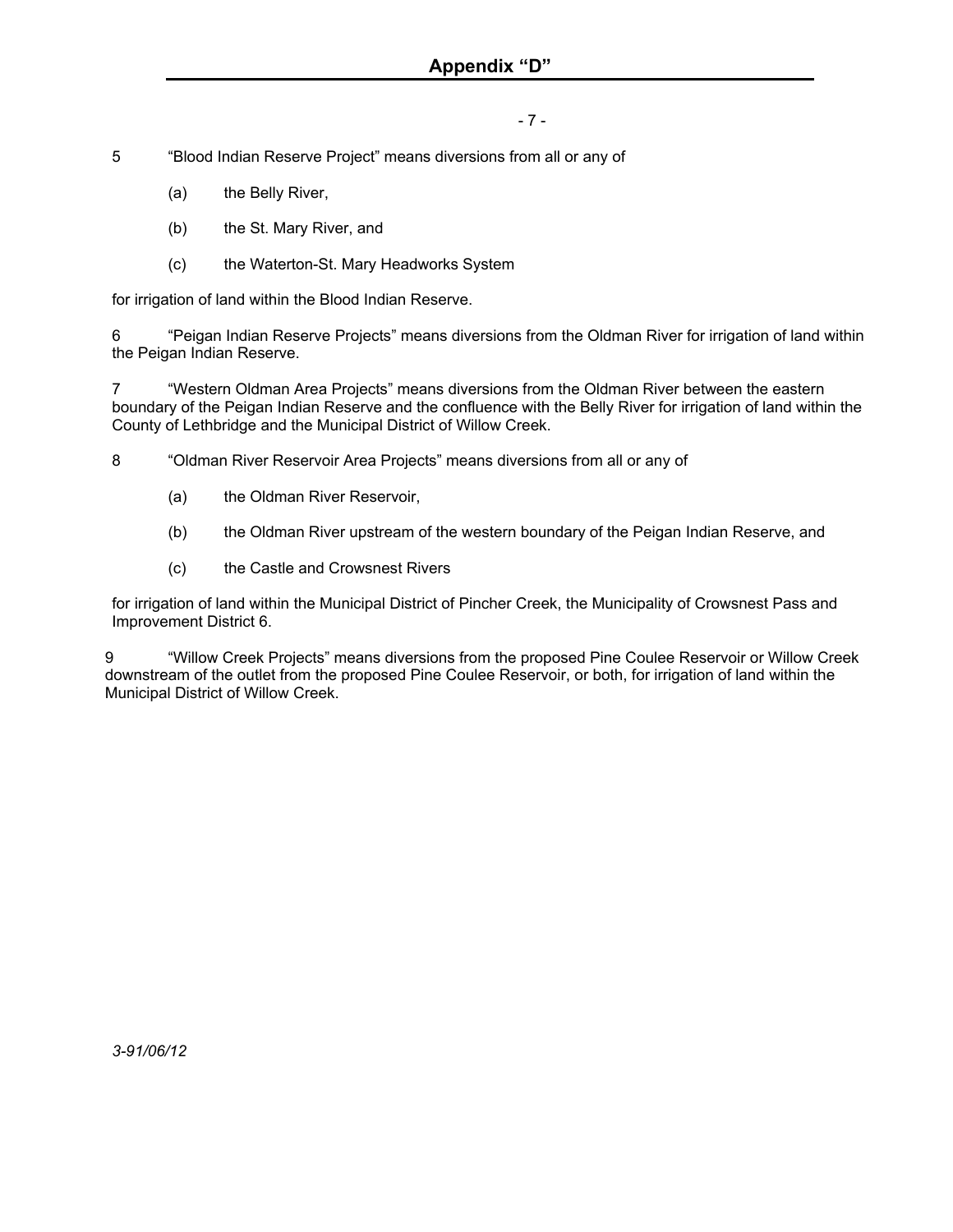## **ALBERTA ENVIRONMENT COLD LAKE-BEAVER RIVER LONG TERM WATER MANAGEMENT PLAN**

#### **Introduction**

Environment Minister Hon. Fred Bradley announced adoption of a long-term plan for water resources management in the Cold Lake region in October 1985.

The long-term water management plan applies to the surface and groundwater resources in the Cold Lake and lower Beaver River basins. The lower Beaver River basin includes the following sub-basins: Marie Creek, Jackfish Creek and Reita Creek. Implementation of the plan is expected to provide and adequate quantity and quality of water to meet the long-term domestic, municipal, industrial, agricultural, recreation, fisheries and wildlife requirements in the basins.

The water management plan is based on long-term industrial water supply to oil sands plants in the region by a privately owned and operated pipeline from the North Saskatchewan River. It replaces the short-term plan adopted in 1983, which met the withdrawal demands of users from local surface and groundwater sources.

#### **Major Oil Sands Water Supply**

**1. When the consumptive use limits of the short-term plan are reached, and by 1991 at the**  latest, all major oil sands plant withdrawals (greater than 500 dam<sup>3</sup>/ year) will be net from **outside the Cold Lake and Lower Beaver River Basins from surface water supplied by a single source pipeline from the North Saskatchewan River.**

During the water management study, three long-term water supply alternatives were evaluated: use of local sources, a reservoir on the Sand River and a pipeline importing water from outside the basin. On the basis of a technical evaluation and public review, the pipeline from the North Saskatchewan River was selected by the Alberta Government as the long-term source for the water requirements of oil sand plants.

In situ oil sands projects involve three stages of development: the initial testing and evaluation stage, the pilot plant or commercial development stage and the full commercial production stage. A decision on the viability of commercial production from the oil sands reservoir is usually not made until after the initial testing and evaluation stage. The water needs for this stage are usually small in quantity (less than 500 dam3/year) and short-term in duration. To avoid expenditures on supply works which may be costly and subsequently abandoned, oil sands users will not be required to convert to the pipeline until a decision is made to proceed to commercial development and water requirements exceed 500 dam3/year.

Individual water needs of phases or plants that are developed as part of one overall project will be combined in enforcing the 500 dam3/year limit for conversion to the pipeline.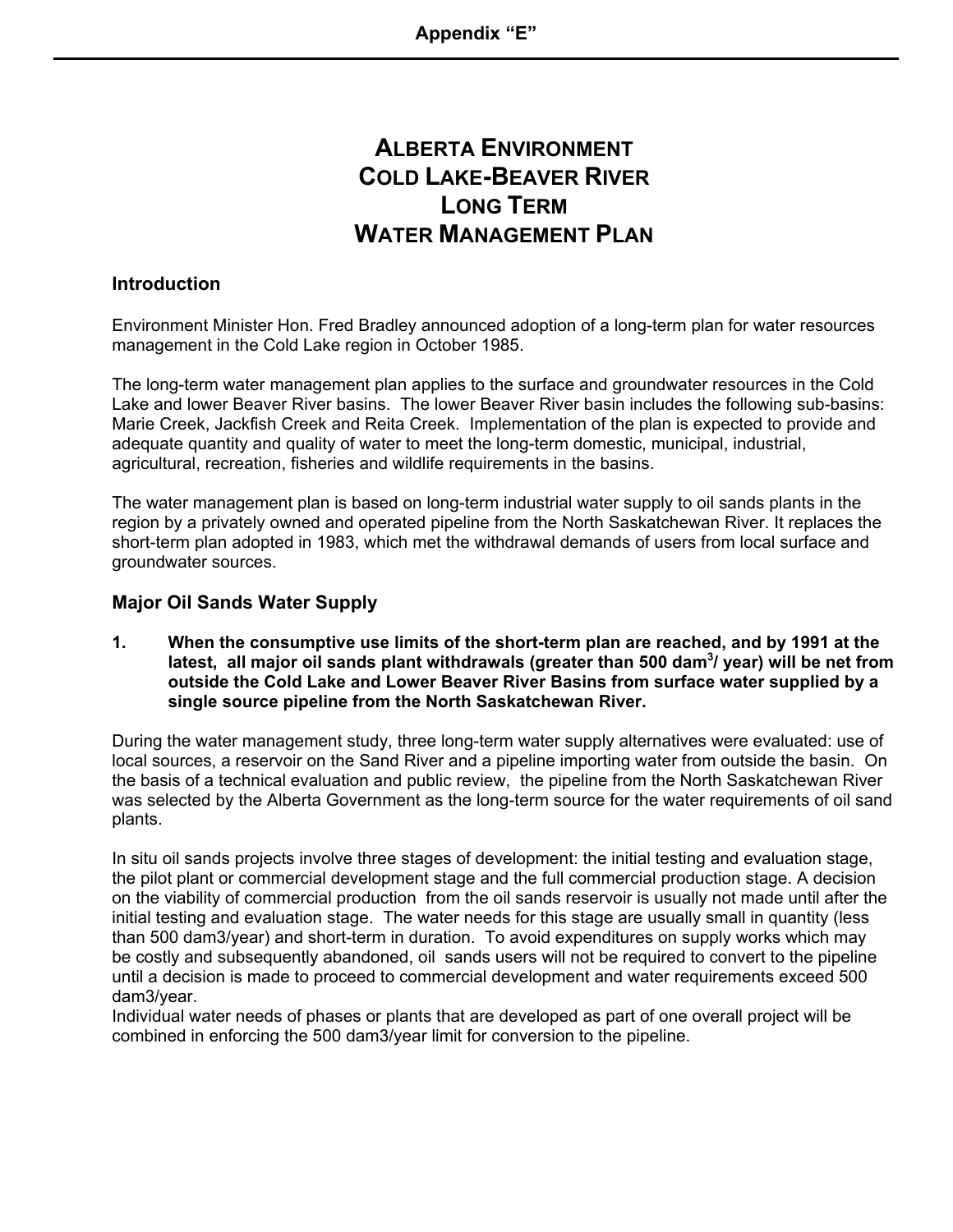The short-term water management plan, adopted in March 1983, set out consumptive withdrawal limits for local surface water and groundwater sources. Based on the water requirements of projects, either approved or proposed at the time of adoption of this plan, and assuming no significant changes in recovery technology, local shortages necessitating implementation of a long-term supply are currently anticipated to occur as early as 1988 and by 1991 at the latest.

#### **2. The North Saskatchewan River Pipeline will be a closed system. No surface discharge of water to natural water bodies will be allowed.**

The water management study concluded that measures should be taken to prevent the transfer of fish species and organisms by the pipeline into the Beaver River surface waters. The study found fish species, disease-producing agents and parasites in the North Saskatchewan River system that have not been detected to date in the Beaver River system. Although these species and organisms may in fact be present in the Beaver River, the consequence of transferring them is unknown at this time. As a result, the possibility of transfer through a pipeline break, storage reservoir seepage or oil sands plant wastewater discharge was examined. The study concluded that the risk of transfer was extremely remote if the water passed directly from the North Saskatchewan River by a pipeline and surface storage reservoir system to the steam injection facilities.

**3. Industry is expected to jointly fund, own and operate the pipeline system in accordance with existing provincial statutes and regulations. Alberta Environment will ensure that the form of pipeline ownership and operation selected by oil sands water users meets the long-term needs of all users and is consistent with the intent of the long-term water management plan through approvals for the pipeline and/or individual water allocations under the Water Resources Act.** 

It is not the intent of Alberta Environment to direct industry on selection of and ownership and operation option or how the selected option should be implemented. Nevertheless, consistent with its mandate to manage the province's water resources, Alberta Environment has an interest in ensuring that the selected option will meet the long-term water management plan. In addition, Alberta Environment has as interest in ensuring that the fresh water allocations to individual users are appropriate, given their total water requirements and recycle ability.

**4. All oil sands users with withdrawals from local surface water and groundwater sources in excess of 500 dam3 /year at the time of completion of the pipelines must discontinue these withdrawals within 1 year, except where a longer period is expressly set out in the conditions of an existing authorization, and convert the entire source of supply to the North Saskatchewan River pipeline. Users reaching the 500 dam3 /year limit after the pipeline is operational must convert their entire supply at the time they exceed the limit.** 

Consistent with the publicly reviewed concepts of long-term supply via the pipeline, oil sands industrial users with withdrawals greater than 500 dam3 /year will be given a maximum of one year from time of completion of the pipeline, to discontinue use from their local surface water or groundwater source. The one year period will not apply to existing projects for that portion of water supply which has been allocated with conditions in the authorization clearly allowing a longer period to convert to the pipeline.

New oil sands water users will users will be expected to make necessary arrangements with the pipeline owner/operator to meet all of their water needs from the pipeline once requirements exceed  $500$  dam<sup>3</sup> /year.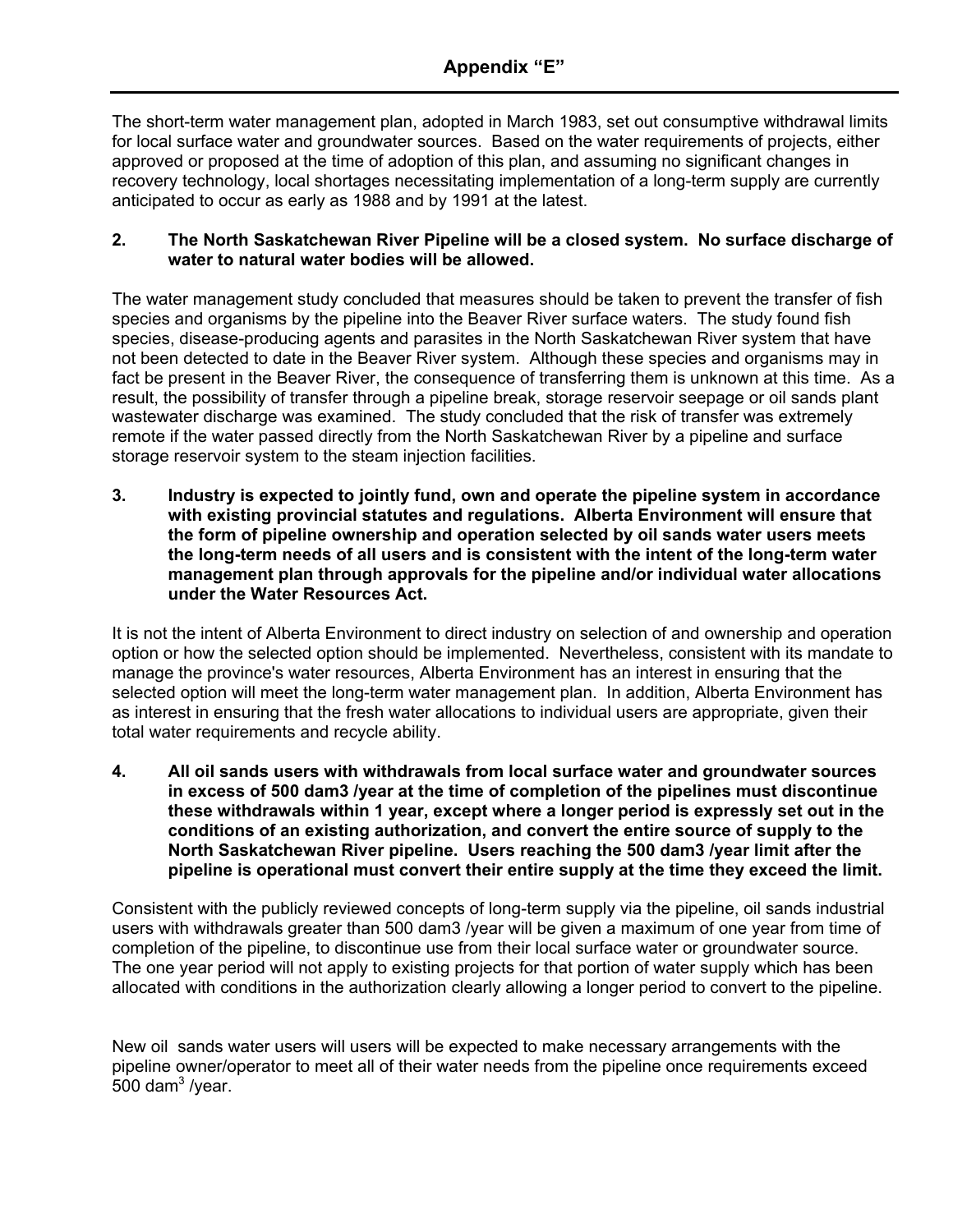**Municipal, Agricultural, Industrial and Minor Oil Sands Water Supply**

- **5. All municipal, agricultural, non-oil sands industrial and minor oil sands industrial withdrawals are expected to be met from within the Cold Lake and Lower Beaver River Basins using local surface water and groundwater sources as follows:** 
	- **(A) Surface water withdrawals will be limited to the Beaver River and the following lakes with maximum net depletion use from each as indicated:**

| Maximum Available Net Depletion (dam <sup>3</sup> /year) |                       |                          |  |  |
|----------------------------------------------------------|-----------------------|--------------------------|--|--|
| Lake                                                     | <b>Natural Outlet</b> | <b>Controlled Outlet</b> |  |  |
| Cold                                                     | 20,000                | Not Applicable           |  |  |
| Wolf                                                     | 850                   | 6,300                    |  |  |
| Moose                                                    | Not Applicable        | 3,000                    |  |  |
| <b>Burnt</b>                                             | 250                   | 1,000                    |  |  |
| Angling                                                  | 190                   | 900                      |  |  |
| Caribou                                                  | 4,500                 | 6,300                    |  |  |
| Ethel                                                    | Not Applicable        | 700                      |  |  |
| Marie                                                    | 425                   | 1,200                    |  |  |
| <b>River</b>                                             |                       | <b>Amount</b>            |  |  |
| <b>Beaver</b>                                            |                       | 2,000                    |  |  |

- <sup>1</sup> Available withdrawal will be less if other withdrawals are taken from the Marie Creek System.<br><sup>2</sup> Appual available withdrawal will be subject to a monthly limit required to maintain proferred.
- <sup>2</sup> Annual available withdrawal will be subject to a monthly limit required to maintain preferred instream flows for fisheries, wildlife, recreation and water quality.
	- **(B) Surface water withdrawals may be allowed from other lakes subject to detailed studies to demonstrate that preferred lake levels and downstream flows will be maintained.**
	- **(C) Continuous groundwater withdrawals from the surficial aquifers, bedrock channel aquifers and bedrock aquifer will be allowed on a site specific basis within a maximum use limit.**
	- **(D) Groundwater and /or surface water withdrawals will be allowed on a site specific basis to supply a contingency or temporary demand by using such measures as storage and conjunctive use of surface water and groundwater.**

The water management study determined the net depletions that are permissible from individual lakes while maintaining acceptable downstream flows and lake levels for fisheries, wildlife and recreation. The net depletions for controlled outlets are the amounts available provided a control structure is constructed at the lake outlet in accordance with the design criteria established during the study.

Exploration and analysis of groundwater data has shown that substantially more groundwater than the 4000 dam3 /year amount established in the short-term plan can be safely withdrawn from the bedrock channel aquifers. Additional amounts of groundwater are available from surficial aquifers and bedrock aquifers. A detailed groundwater analysis will be undertaken to establish withdrawal limits. Withdrawals will be permitted on a site specific basis within these limits.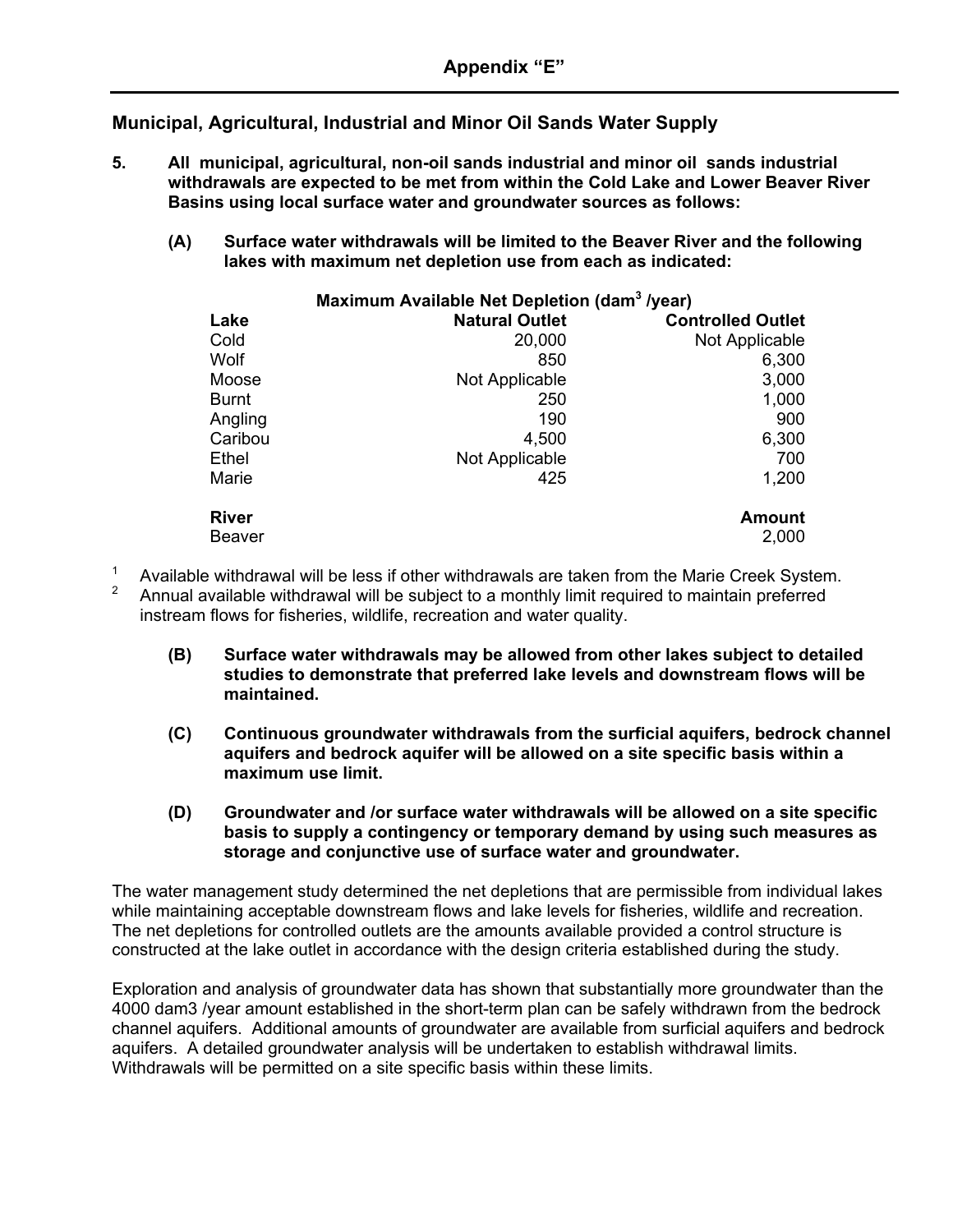#### **6. Authorization for withdrawals from lakes will specify lake levels at which industrial withdrawals will be reduced or suspended.**

The water management study determined the lake elevations at which lake withdrawals should be reduced or suspended to ensure that lake levels and downstream flow requirements for domestic and municipal use, fisheries, wildlife and recreation are not violated. These elevations are included in the appendix for several of the eight lakes designated for withdrawals. The remainder of the lakes have limited recorded data on surface levels. The levels for these lakes will be specified at the time of an application for withdrawal so that additional hydrologic information collected between the date of this study and the date of application can be analyzed in order to refine the minimum lake level criteria. The resumption of withdrawals would be allowed once the lake levels have risen above the minimum level.

The water management study determined that up to a 30 percent reduction in withdrawals for approximately 15 weeks and up to 100 percent suspension in withdrawals for approximately six weeks may be required in order to maintain lake levels and downstream flows during drought periods. The amount and duration of the reductions will increase as the total withdrawal amounts increase toward the maximum allowable.

#### **Water Supply - General**

#### **7. Alberta Environment will maintain management control of all new and existing multipurpose lake outlet control works, either through direct ownership or strictly enforced permit/conditional licence conditions.**

Outlet control structures will be required at the lakes designated for withdrawals if proposed withdrawals are greater than the natural outlet limits. In these cases the withdrawal water user may be required to undertake and fund land acquisition and structure construction, in accordance with design criteria and specifications provided by Alberta Environment. However, the control of structures to regulate water levels and flows cannot rest with individual withdrawal water users where other users (fisheries, wildlife and recreation) depend on specified lake levels and downstream flows being maintained. As a result, Alberta Environment will either assume direct ownership and maintenance of the structure or will require the withdrawal water user to maintain the structure through strictly enforced permit/conditional licence conditions. In either case, the withdrawal water user may be required to modify or remove the structure and reclaim the structure site when the source of supply is converted to pipeline.

#### **8. Approvals for oil sands withdrawals from local sources will be on a permit/conditional licence basis for a fixed duration and with an annual review to allow for adjustment in permit/conditional licence conditions if other water users are adversely affected or to ensure conversion to the North Saskatchewan River Pipeline**

Approvals for oil sands water withdrawals from local sources will be on a temporary basis with regular review. This approval procedure will allow for adjustment in permit/conditional licence conditions in the event that lake level or stream flow criteria are not being met or in the case of groundwater level decline restrictions. It will also ensure conversion of the source of water supply to North Saskatchewan River pipeline when the withdrawal by oil sands users exceeds 500 dam<sup>3</sup>/ year and the pipeline is operative.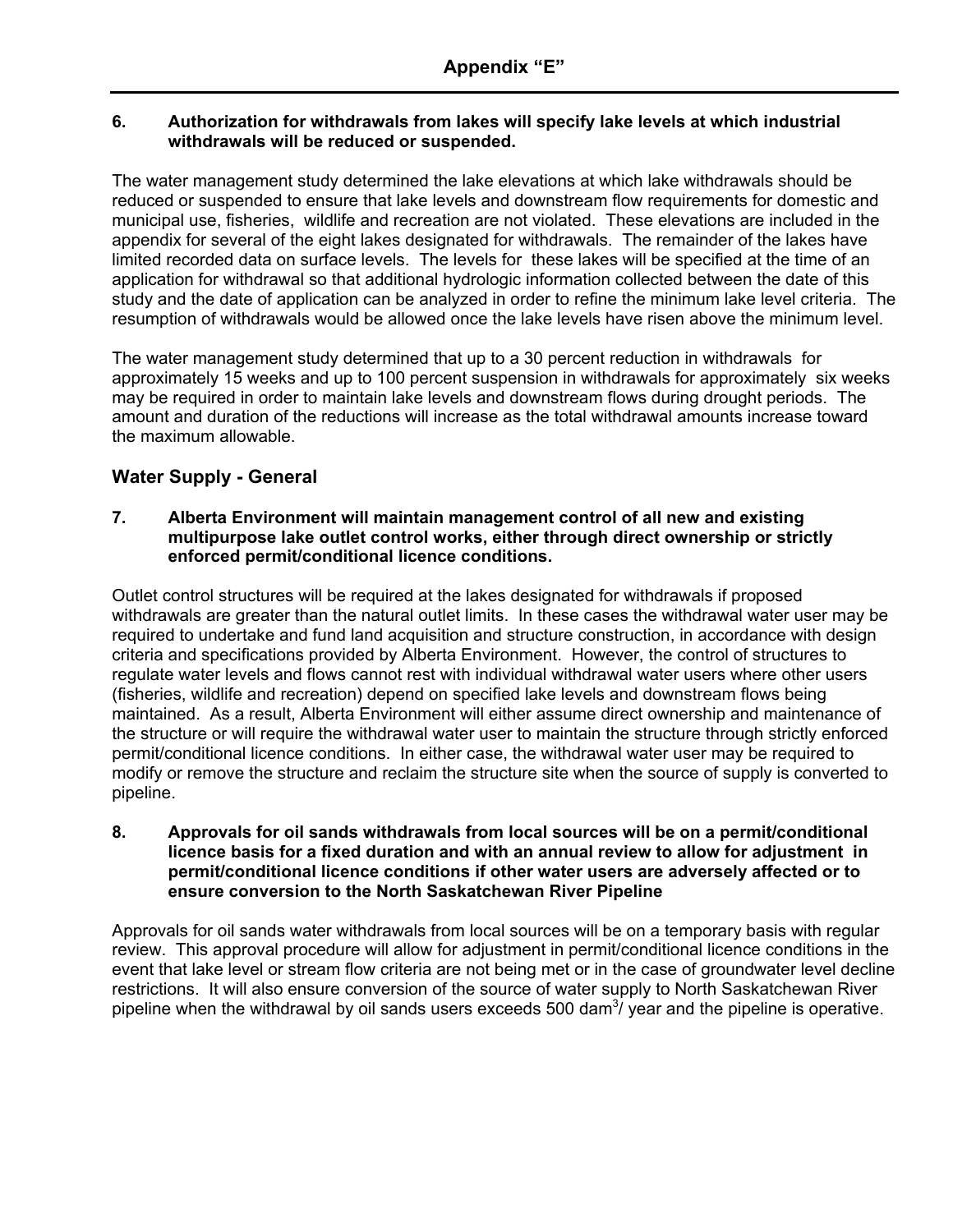#### **Water Quality**

#### **9. No surface discharge of in situ oil sands recovery or upgrading process wastewater will be allowed in the basin: these industrial waste effluents will be disposed to deep wells or treated and reused.**

The Prairie Provinces Water Board (PPWB) has developed water quality guidelines for the Beaver River. Although the guidelines have not been finalized and formally adopted by the PPWB, Alberta, as a member of the Board, is working towards their adoptions. The guidelines allow for only a small variation from the average existing concentrations for most parameters. As a result, effluent discharges would be quite small and would have to be strictly controlled to ensure the guidelines were met. In recognition of public concerns about oil sands surface discharges and Alberta's commitment to meet the proposed guidelines, no surface discharge of wastewater from either the in situ recovery process or the upgrading process will be allowed.

#### **10. Alberta Environment will undertake detailed studies in order to establish the future limits on deep well disposal and to ensure that future industrial wastewater volumes disposed by deep well injection do not exceed these limits.**

Wastewaters from the in situ recovery process are currently disposed by injection into deep wells. Approvals for deep well disposal are based on submission of adequate technical information to demonstrate that the receiving formation has sufficient capacity to accept the wastes and that there in no danger of possible migration to, contamination of , potable groundwater and surface waters. Public concern has been expressed about the future cumulative impact of deep well disposal as injection rates increase with the growth in the oil sands projects in the area. Alberta Environment is currently funding studies through the Alberta Research Council to examine these future cumulative impacts and to determine limits on disposal rates and volumes. In the event the limits established are restrictive, Alberta Environment will require industry to undertake measures, such as reduction in waste discharges through recycle, to ensure these limits are not exceeded. The need for additional monitoring of deep well disposal will be evaluated following the current studies being undertaken by the Research Council.

#### **11. Alberta Environment will continue to monitor water quality on the Beaver River in order to assess the impact of waste discharges on water quality and will work with the municipalities to ensure that wastewater discharges do not exceed allowable loadings established by the PPWB water quality guidelines.**

Natural dissolved oxygen concentrations are extremely low in the Beaver River in the winter. these levels, and concentrations of other water quality variables, may be adversely affected by increased waste discharges from municipalities, land use changes, etc. unless measures are taken to improve waste treatment or reduce the discharge as growth takes place in the basin.

#### **General**

#### **12. No withdrawals will be allowed from May, Manatokan, Muriel, Reita and Tucker Lakes. These lakes will be managed for the purposes of conservation, fisheries, wildlife or recreation.**

The water management study has determined that, because of fisheries, wildlife or recreation importance and their sensitivity to any water level or flow manipulations, the above noted lakes should